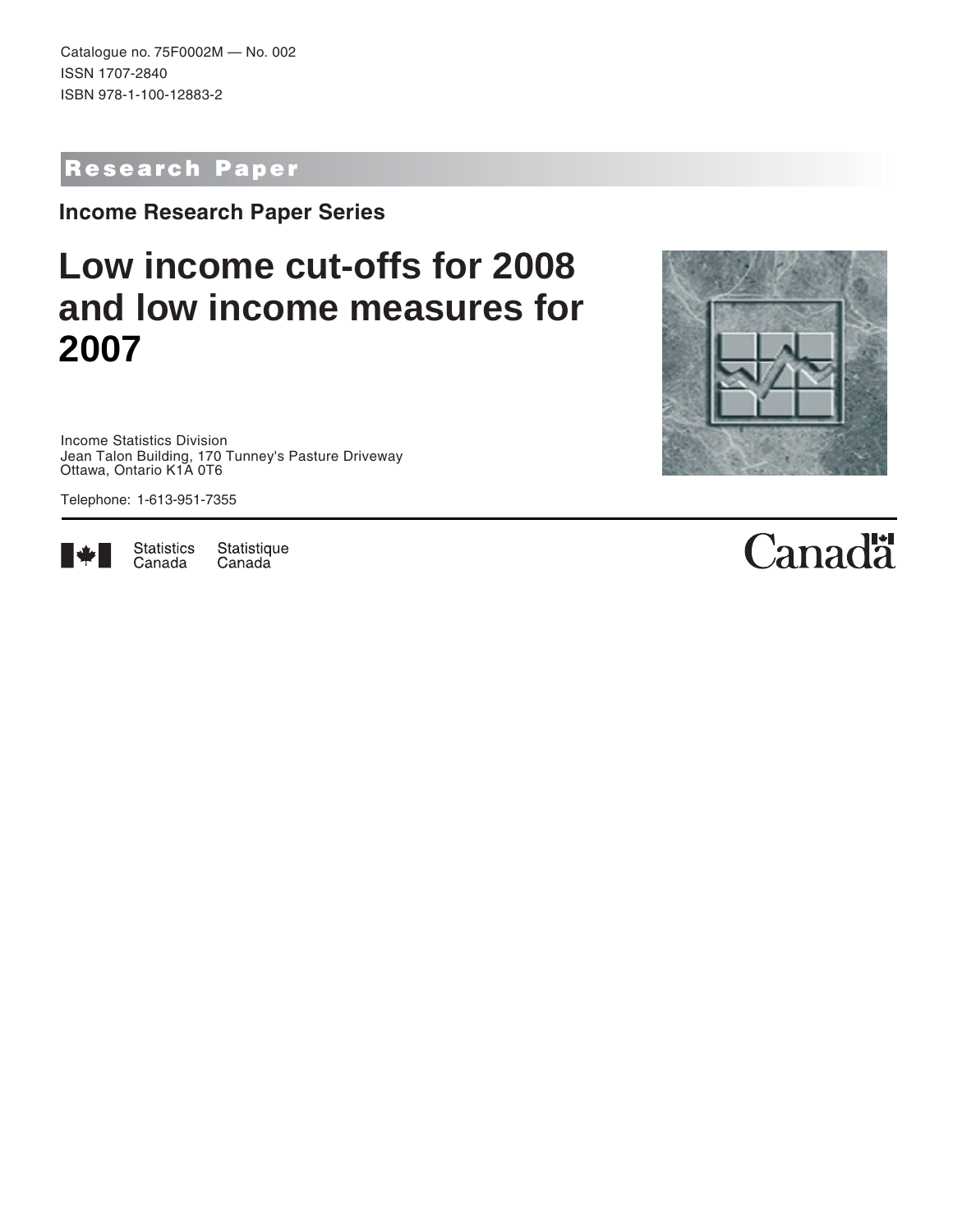#### **How to obtain more information**

Specific inquiries about this product and related statistics or services should be directed to: Income Statistics Division, Statistics Canada, Ottawa, Ontario, K1A 0T6 (telephone: 613-951-7355; 888-297-7355; income@statcan.gc.ca).

For information about this product or the wide range of services and data available from Statistics Canada, visit our website at www.statcan.gc.ca, e-mail us at infostats@statcan.gc.ca, or telephone us, Monday to Friday from 8:30 a.m. to 4:30 p.m., at the following numbers:

#### **Statistics Canada's National Contact Centre**

| Toll-free telephone (Canada and United States):             |                |
|-------------------------------------------------------------|----------------|
| Inquiries line                                              | 1-800-263-1136 |
| National telecommunications device for the hearing impaired | 1-800-363-7629 |
| Fax line                                                    | 1-877-287-4369 |
| Local or international calls:                               |                |
| Inquiries line                                              | 1-613-951-8116 |
| Fax line                                                    | 1-613-951-0581 |
| <b>Depository Services Program</b>                          |                |
| Inquiries line                                              | 1-800-635-7943 |
| Fax line                                                    | 1-800-565-7757 |

#### **To access this product**

This product, Catalogue no. 75F0002M, is available free in electronic format. To obtain a single issue, visit our website at www.statcan.gc.ca and select "Publications".

#### **Standards of service to the public**

Statistics Canada is committed to serving its clients in a prompt, reliable and courteous manner. To this end, Statistics Canada has developed standards of service that its employees observe. To obtain a copy of these service standards, please contact Statistics Canada toll-free at 1-800-263-1136. The service standards are also published on www.statcan.gc.ca under "About us" > "Providing services to Canadians."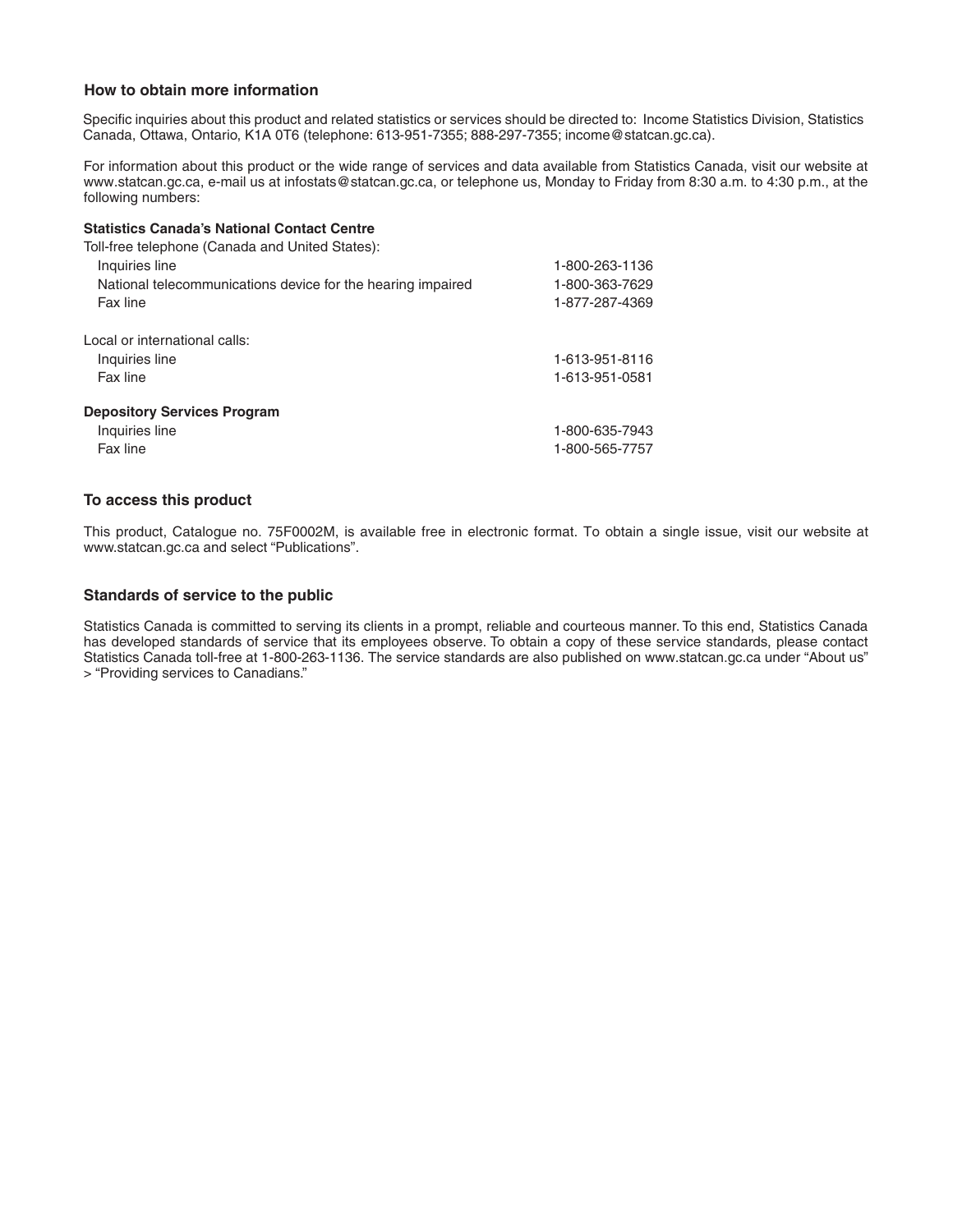#### **Income Research Paper Series**

# **Low income cut-offs for 2008 and low income measures for 2007**

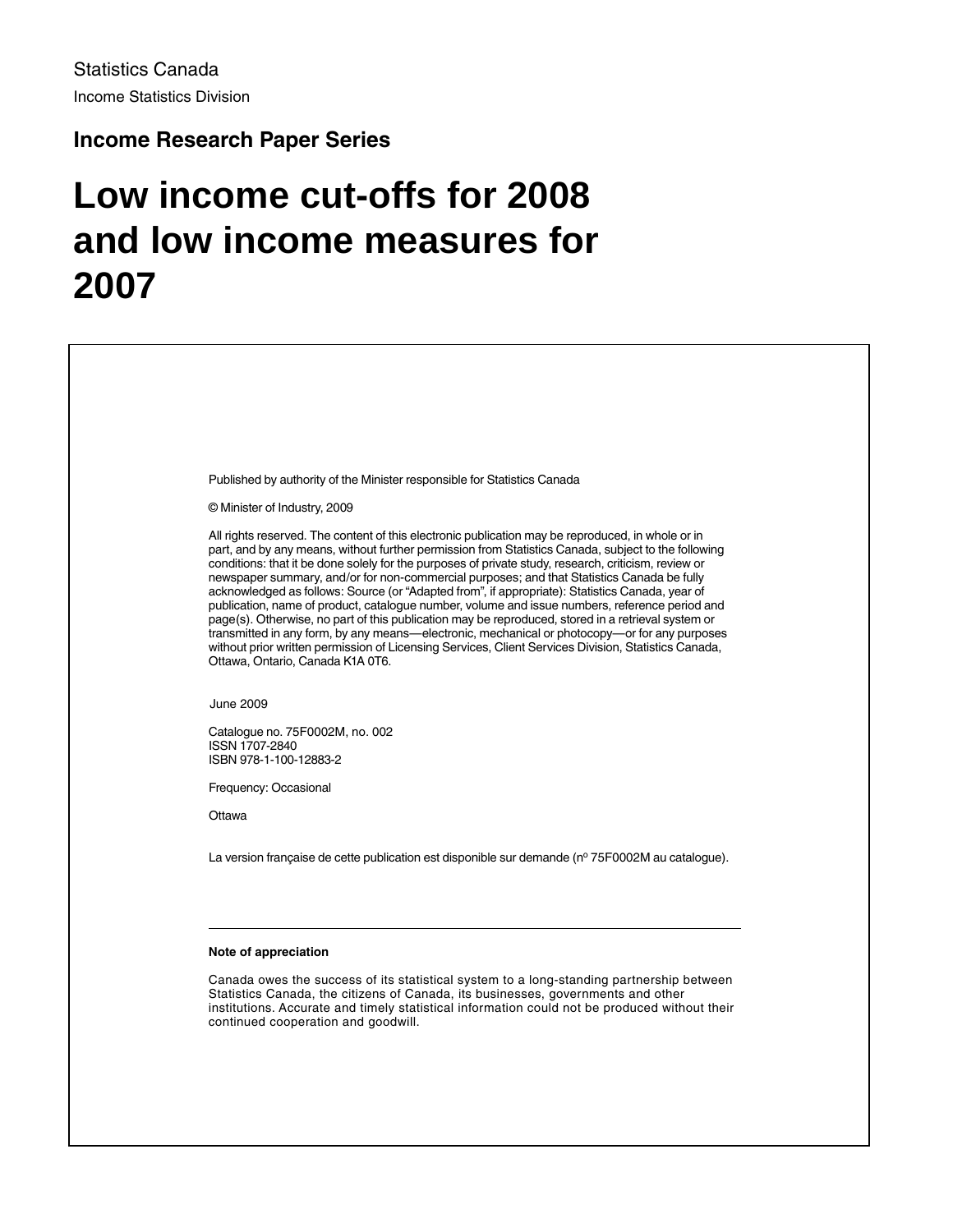## **Abstract**

Low income cut-offs (LICOs) are income thresholds, determined by analysing family expenditure data, below which families will devote a larger share of income to the necessities of food, shelter and clothing than the average family would. To reflect differences in the costs of necessities among different community and family sizes, LICOs are defined for five categories of community size and seven of family size.

Low income measures (LIMs), on the other hand, are strictly relative measures of low income, set at 50% of adjusted median family income. These measures are categorized according to the number of adults and children present in families, reflecting the economies of scale inherent in family size and composition. This publication incorporates a detailed description of the methods used to arrive at both measurements. It also explains how base years are defined and how LICOs are updated using the Consumer Price Index.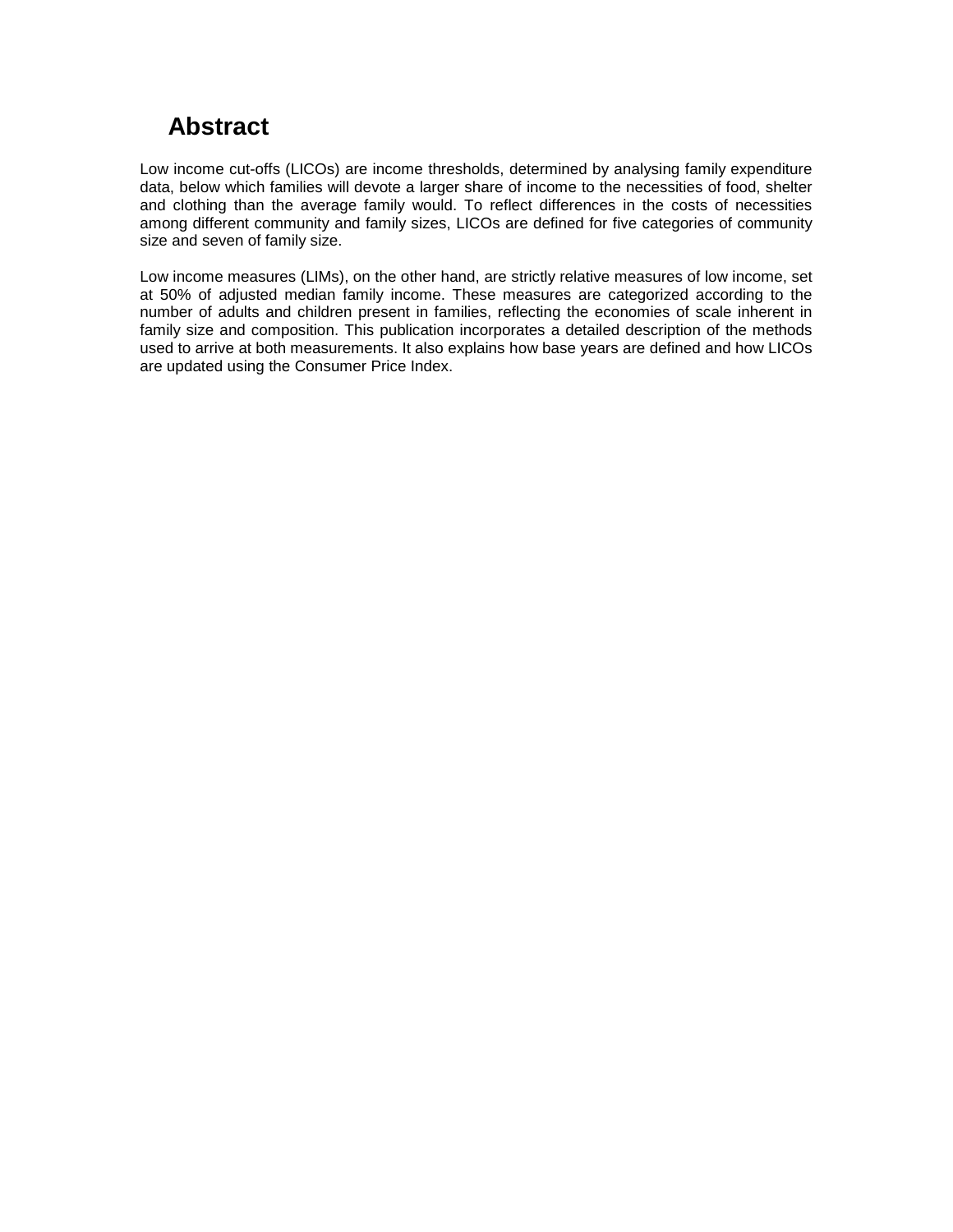## **Table of contents**

| Table 1 Adjusted family sizes for three different equivalence scales  13 |  |
|--------------------------------------------------------------------------|--|
|                                                                          |  |
|                                                                          |  |
|                                                                          |  |
|                                                                          |  |
|                                                                          |  |
| Annex, Historical low income cut-offs (LICOs)                            |  |
|                                                                          |  |
|                                                                          |  |
|                                                                          |  |
|                                                                          |  |
|                                                                          |  |
|                                                                          |  |
| Annual consumer price index (CPI) for Canada, all-items (2002=100) 38    |  |
|                                                                          |  |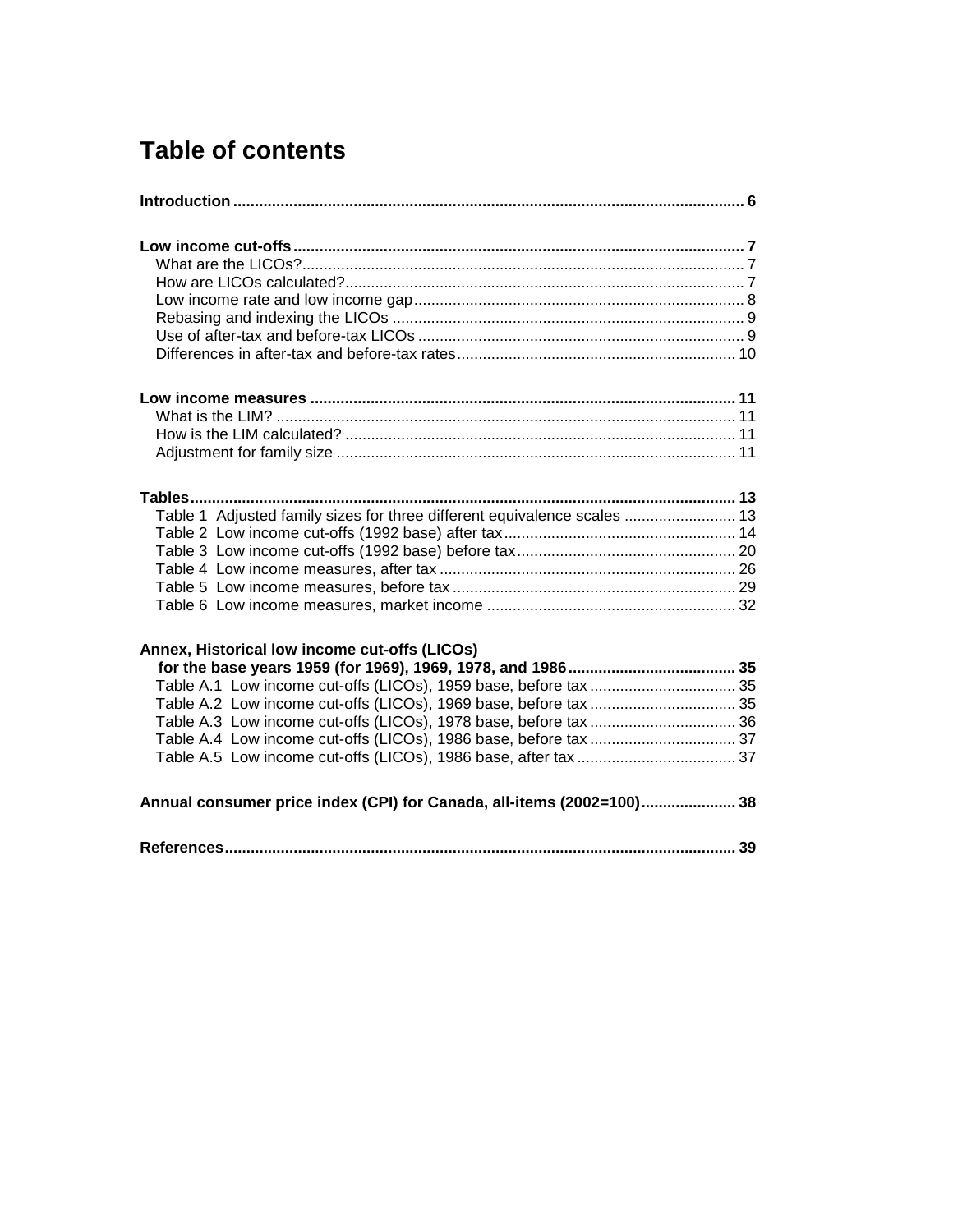## <span id="page-5-0"></span>**Introduction**

Statistics Canada has a long history of publishing data on low income Canadians. The low income cut-offs (LICOs) were first published in 1967 as part of the 1961 Census monograph series and are by far Statistics Canada's most established and widely recognized approach to estimating low income cut-offs.

Following the practice of many international organizations, Statistics Canada began to publish before- and after-tax low income measures (LIMs) in 1991. LIMs are particularly convenient for making international comparisons, since estimating the cut-offs requires only data on family incomes within a country and they are constructed relative to the median within each country. As such, they require no adjustments using exchange rates or purchasing power parity indexes as would be necessary to make meaningful comparisons of absolute levels of income between countries.

Media, researchers and policy-makers interested in measures of low income are typically concerned with the extent to which individuals in the population are living in poverty. Unfortunately, defining poverty is far from straightforward. The underlying difficulty is that poverty is a question of social consensus, defined for a given point in time and in the context of a given country. Decisions on what defines poverty are subjective and ultimately arbitrary<sup>1</sup>. Given this, Statistics Canada has always referred to the low income cut-offs and low income measures as indicators of the extent to which some Canadians are less well-off than others based solely on income and as such, are low income and not poverty measures.

Other statistical organizations are also sensitive to the use of the word 'poverty'. Eurostat refers to its measure (similar to the LIM) as an 'at risk of poverty' measure. In the United States, where an official poverty measure exists, the poverty rates are qualified as being calculated according to a specified definition, allowing that other measures are possible.

The purpose of this document is to provide the dollar cut-offs used to define the low income population. Low income status is always determined using family income. The family concept used is the economic family, that is, all persons living in the same dwelling and related by blood, marriage, common-law relationship or adoption.

<sup>1.</sup> Refer to 'On poverty and Low income' (Fellegi) and 'Describing the Distribution of Income: Guidelines for Effective Analysis' (Skuterud, Frenette, and Poon) for a more detailed discussion on poverty and low income.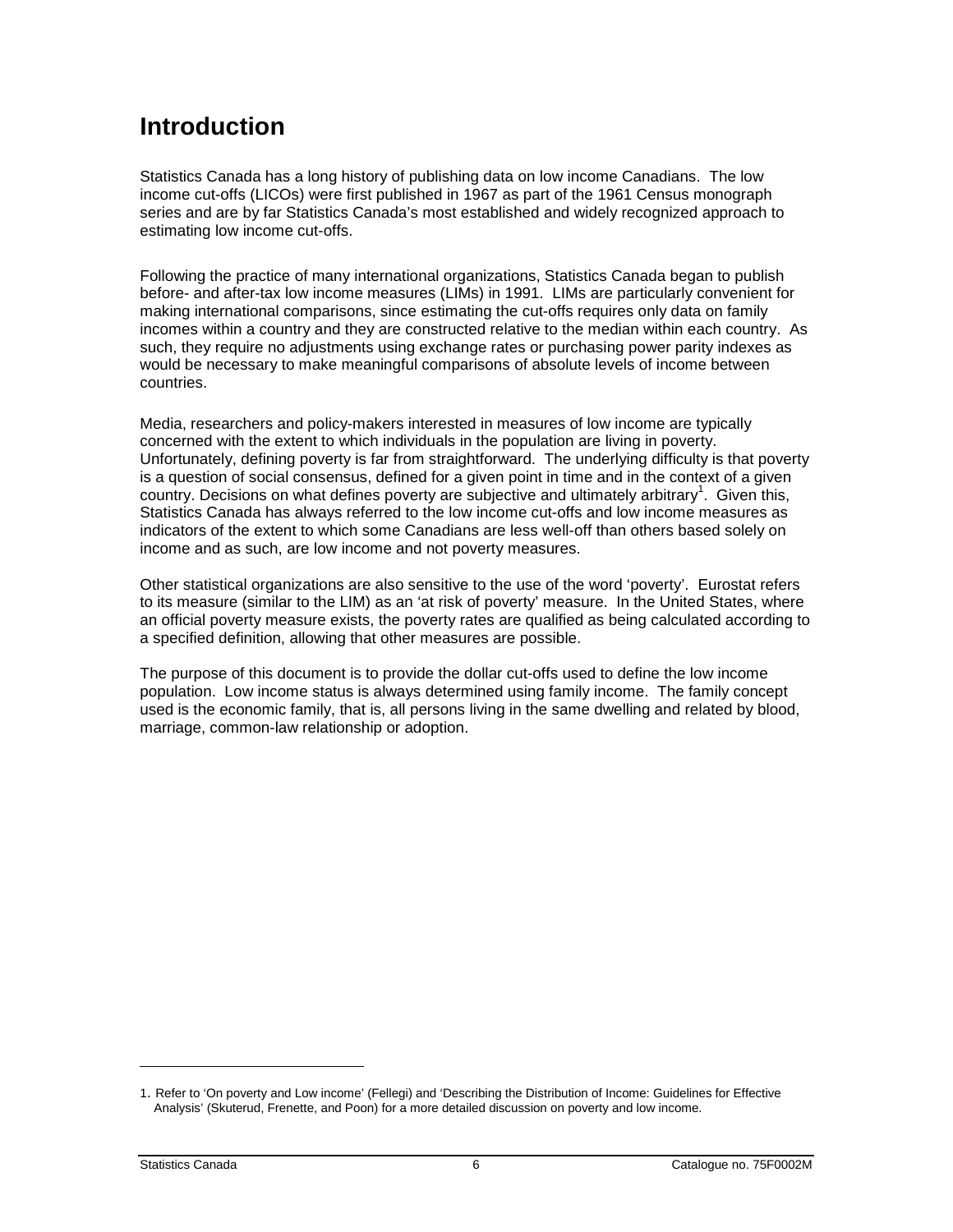## <span id="page-6-0"></span>**Low income cut-offs**

#### **What are the LICOs?**

The low income cut-offs (LICOs) are by far Statistics Canada's most established and widely recognized approach to estimating low income cut-offs. In short, a LICO is an income threshold below which a family will likely devote a larger share of its income on the necessities of food, shelter and clothing than the average family. The approach is essentially to estimate an income threshold at which families are expected to spend 20 percentage points more than the average family on food, shelter and clothing.<sup>2</sup> The first set of published LICOs used the 1959 Family Expenditure Survey to estimate five different cut-offs varying between families of size one to five. These thresholds were then compared to family income from Statistics Canada's major income survey, the Survey of Consumer Finances  $(SCF)^3$ , to produce low income rates.

Today, Statistics Canada continues to use precisely this approach to construct LICOs, with the exception that cut-offs now vary by 7 family sizes and 5 different populations of the area of residence. This additional variability is intended to capture differences in the cost of living between rural and urban areas. $4$ 

#### **How are LICOs calculated?**

As mentioned previously, a LICO is an income threshold below which a family will likely devote a larger share of its income to the necessities of food, shelter and clothing than an average family would. According to the most recent base for LICOs, the 1992 Family Expenditures Survey, the average family spent 43% of its after-tax income on food, shelter and clothing. Figure 1 shows the calculation of a LICO using the example of a family of four living in an urban community with a population between 30,000 and 99,999. The 63% line represents the average proportion of aftertax income that all families (regardless of size) spent on food, shelter and clothing in 1992 (i.e. 43%) plus the 20 percentage point margin. The dots on the chart show the actual observed proportion of income spent by four-person families in medium-sized cities on necessities, according to the 1992 Family Expenditure Survey. A regression line is fitted to this distribution and the intersection of that curve and the 63% line gives the LICO—in this case, \$21,359.<sup>5 6 7</sup>

This process is carried out for seven family sizes<sup>8</sup> and five community sizes and results in a table of 35 cut-offs. This operation is done twice: once for before-tax cut-offs, once for after-tax cut-offs.

<sup>2.</sup> Twenty percentage points are used based on the rationale that a family spending 20 percentage points more than the average would be in "straitened circumstances".

<sup>3.</sup> Starting with data for 1996, the Survey of Labour and Income Dynamics (SLID) replaces the Survey of Consumer Finances (SCF).

<sup>4.</sup> The LICOs were revised in early 2005 to incorporate revised weights from the 1992 Family Expenditure Survey, which were part of the 2003 Survey of Household Spending historical revision.

<sup>5.</sup> The model is the following: the logarithm of spending on food, shelter and clothing is a function of the logarithm of income, family size, population of the area of residence and region.

<sup>6.</sup> It can clearly be seen that as income increases, the proportion spent on food, shelter and clothing decreases. In this case, points to the left of the intersection point between the regression curve and 63% line represent situations where more than 63% of after-tax income is spent on necessities

<sup>7.</sup> All dollar values of LICOs and LIMs are expressed in current dollars.

<sup>8.</sup> Note that in the calculation of LICOs, contrary to the LIMs, no distinction is made by age of family members.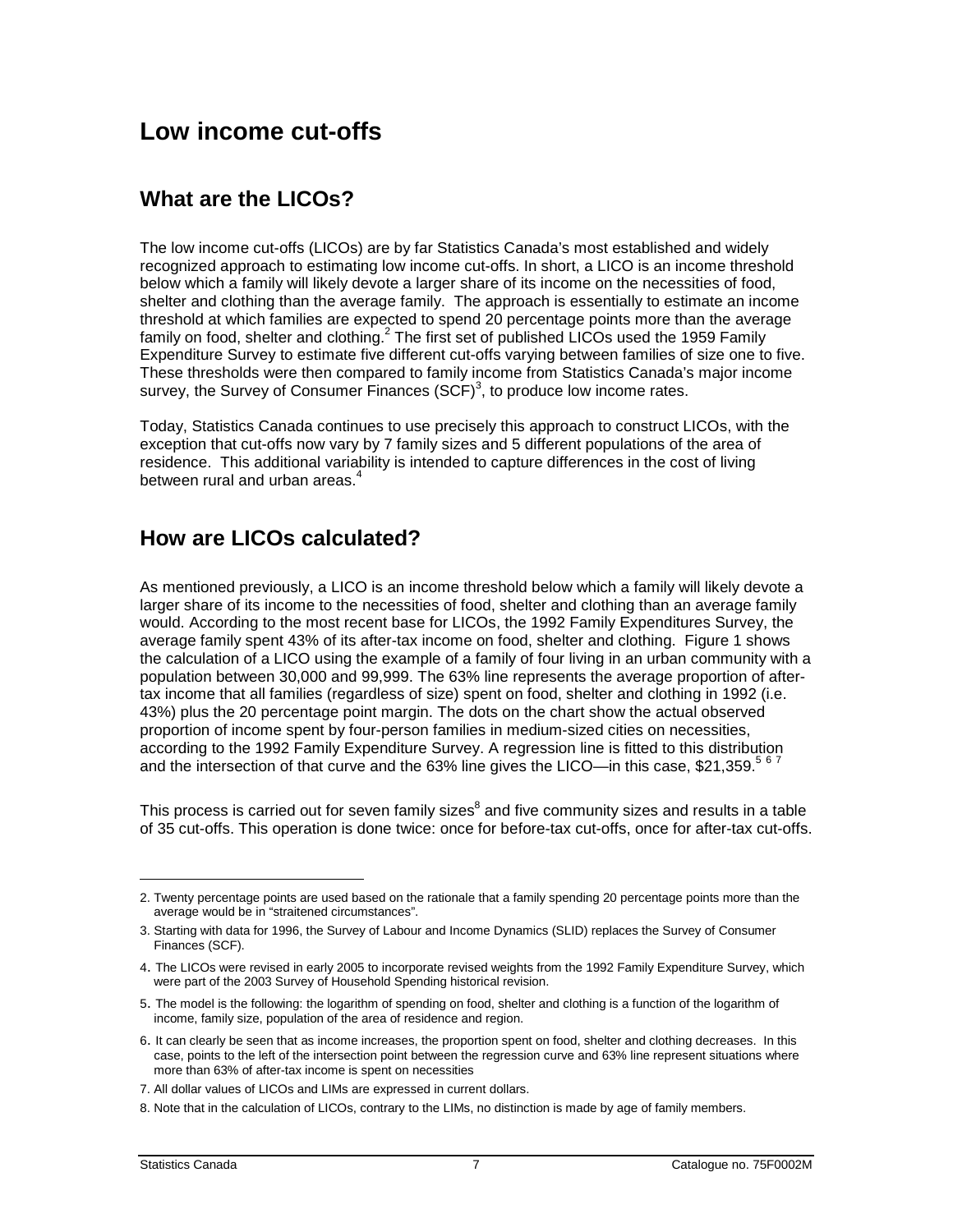#### <span id="page-7-0"></span>**Figure 1**

#### **Calculation of an after-tax LICO**



#### **Low income rate and low income gap**

To determine whether a person (or family) is in low income, the appropriate LICO (given the family size and community size) is compared to the income of the person's economic family.  $^{9}$  If the economic family income is below the cut-off, all individuals in that family are considered to be in low income. In other words, "persons in low income" should be interpreted as persons who are part of low income families, including persons living alone whose income is below the cut-off. Similarly, "children in low income" means "children who are living in low income families". Overall, the low income rate for persons can then be calculated as the number of persons in low income divided by the total population. The same can be done for families and various subgroups of the population; for example, low income rates by age, sex, province or family types.

After having determined that an individual/family is in low income, the depth of their low income can be analysed by using the amount that the family income falls short of the relevant low income cut-off. For example, a family with an income of \$15,000 and a low income cut-off of \$20,000 would have a low income gap of \$5,000. In percentage terms this gap would be 25%.<sup>10</sup> The average gap for a given population, whether expressed in dollar or percentage terms, is the average of these values as calculated for each unit.

<sup>9.</sup> The family concept used is the economic family, that is, all persons living in the same dwelling and related by blood, marriage, common-law relationship or adoption.

<sup>10.</sup> For the calculation of this low income gap, negative incomes are treated as zero.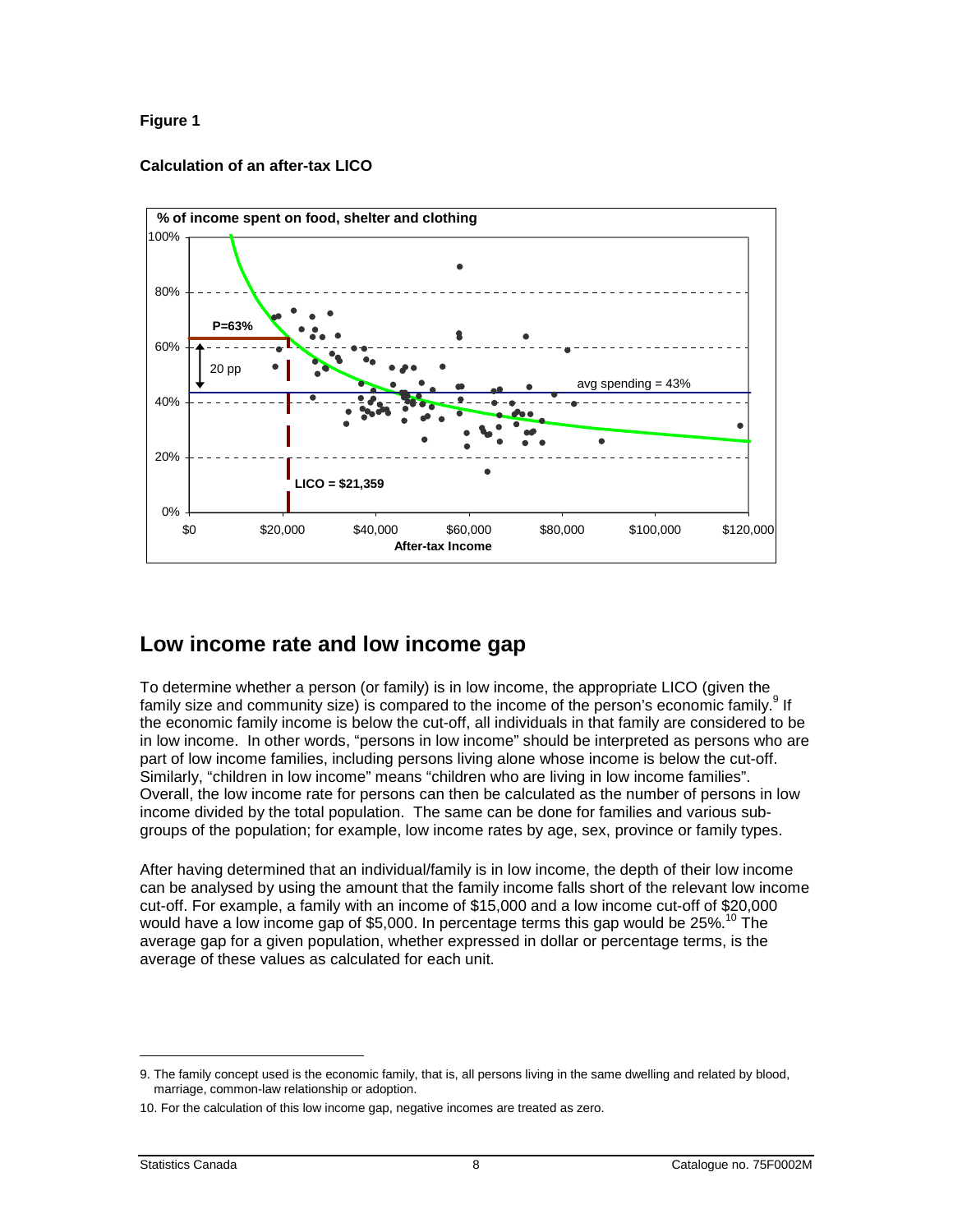#### <span id="page-8-0"></span>**Rebasing and indexing the LICOs**

Over time, Canadian families have spent a smaller percentage of their income on the necessities of food, shelter and clothing. This relationship between families' income and spending is associated with a specific point in time, i.e. the year of the expenditure survey used to derive the cut-offs. That particular year is referred to as the base year for the set of cut-offs. In order to account for changing spending patterns, Statistics Canada has in the past recalculated new LICOs after each subsequent Family Expenditure Survey. This process is referred to as rebasing and includes recalculating new LICOs using the method described in 'How are low income cutoffs calculated?' and the new spending data. In addition to the 1992 base, LICOs have also been based on the 1986, 1978, 1969 and 1959 Family Expenditure Surveys; although cut-offs based on 1992 are the most commonly used and are available for the income reference years from 1976 onwards.

After having calculated LICOs in the base year, cut-offs for other years are obtained by applying the corresponding Consumer Price Index (CPI) inflation rate to the cut-offs from the base year – the process of indexing the LICOs. The CPI are provided at the end of this document. For example, continuing with the 1992 after-tax LICO for a family of four living in an urban community with a population between 30,000 and 99,999; to calculate the corresponding LICO for 2008, the Consumer Price Index is used as follows:

LICO <sub>2008</sub> = LICO<sub>1992</sub> x CPI<sub>2008</sub> / CPI<sub>1992</sub> = 21,359 x 114.1/ 84.0 = 29,013

Thus for 2008, the 1992 based after-tax LICO for a family of four living in an urban community with a population between 30,000 and 99,999 is \$29,013, expressed in current dollars.

Note that using the CPI to update the cut-offs takes inflation into account, but does not reflect any changes that might occur over time in the average spending on necessities.

#### **Use of after-tax and before-tax LICOs**

The average proportion of income that families spend on food, shelter and clothing, which figures prominently in the low income cut-offs, is undoubtedly a useful gauge of economic well-being no matter which income concept is used. The choice of after-tax income, total income or market income depends on whether one wants to take into account the added spending power that a family gets from receiving government transfers or its reduced spending power after paying taxes.

Statistics Canada produces two sets of low income cut-offs and their corresponding rates—those based on total income (i.e., income including government transfers, before the deduction of income taxes) and those based on after-tax income. Derivation of before-tax versus after-tax low income cut-offs are each done independently. There is no simple relationship, such as the average amount of taxes payable, to distinguish the two types of cut-offs.

<sup>11.</sup> In 1997, the Family Expenditure Survey was replaced by the Survey of Household Spending, an annual survey. Therefore, theoretically new rebased LICOs could be produced annually (see Cotton, Webber, Saint-Pierre (1999) for more details).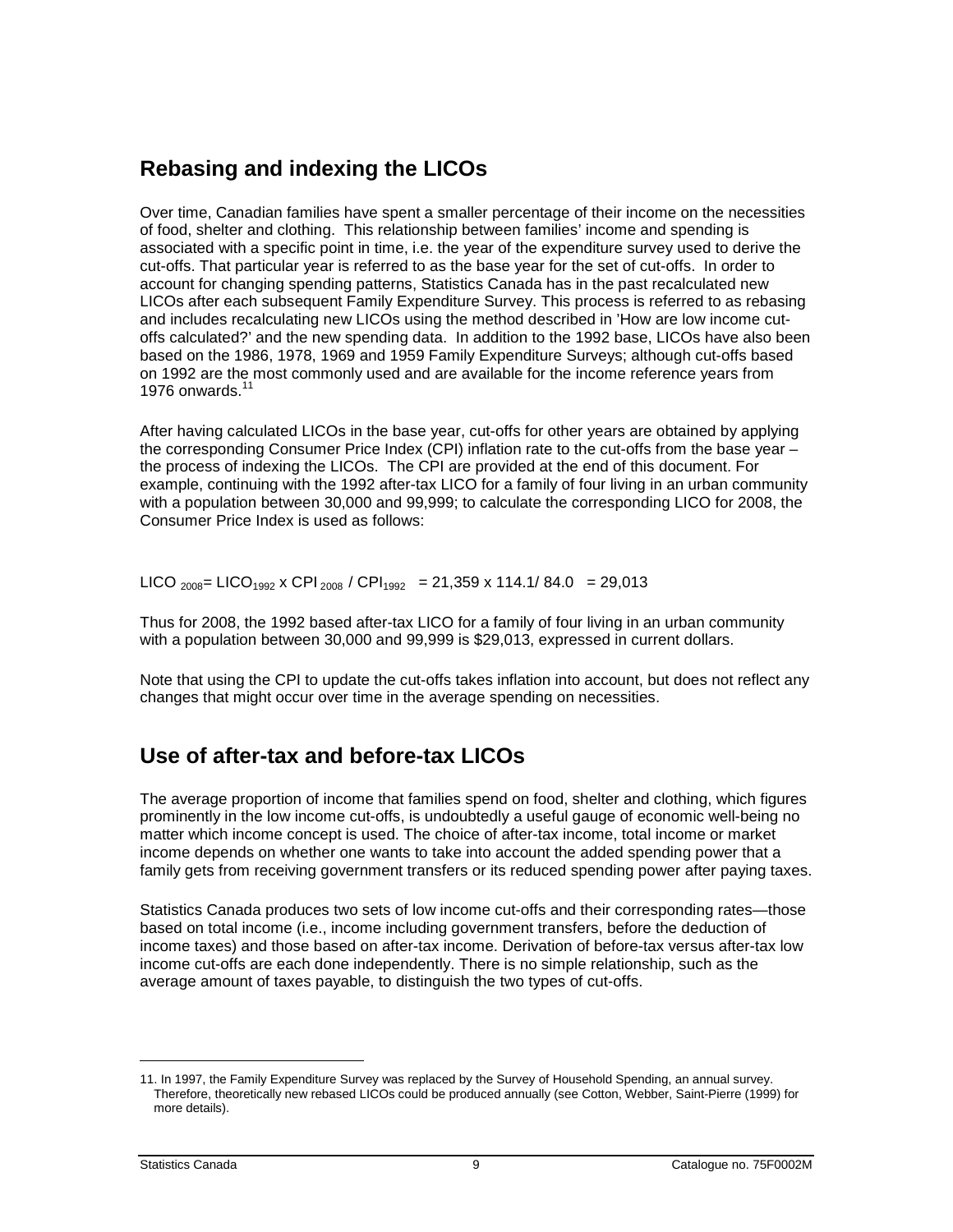<span id="page-9-0"></span>Although both sets of low income cut-offs and rates continue to be available, Statistics Canada prefers the use of the after-tax measure.

The choice to highlight after-tax rates was made for two main reasons. First, income taxes and transfers are essentially two methods of income redistribution. The before-tax rates only partly reflect the entire redistributive impact of Canada's tax/transfer system because they include the effect of transfers but not the effect of income taxes. Second, since the purchase of necessities is made with after-tax dollars, it is logical to use people's after-tax income to draw conclusions about their overall economic well-being.

#### **Differences in after-tax and before-tax rates**

The number of people falling below the cut-offs has been consistently lower on an after-tax basis than on a before-tax basis. This result may appear inconsistent at first glance, since incomes after tax cannot be any higher than they are before tax, considering that all transfers, including refundable tax credits, are included in the definition of "before-tax" total income. However, with a relative measure of low income such as the LICO, this result is to be expected with any income tax system which, by and large, taxes those with more income at a higher rate than those with less. These "progressive" tax rates compress the distribution of income. Therefore, some families in low income before taking taxes into account are relatively better off and not in low income on an after-tax basis.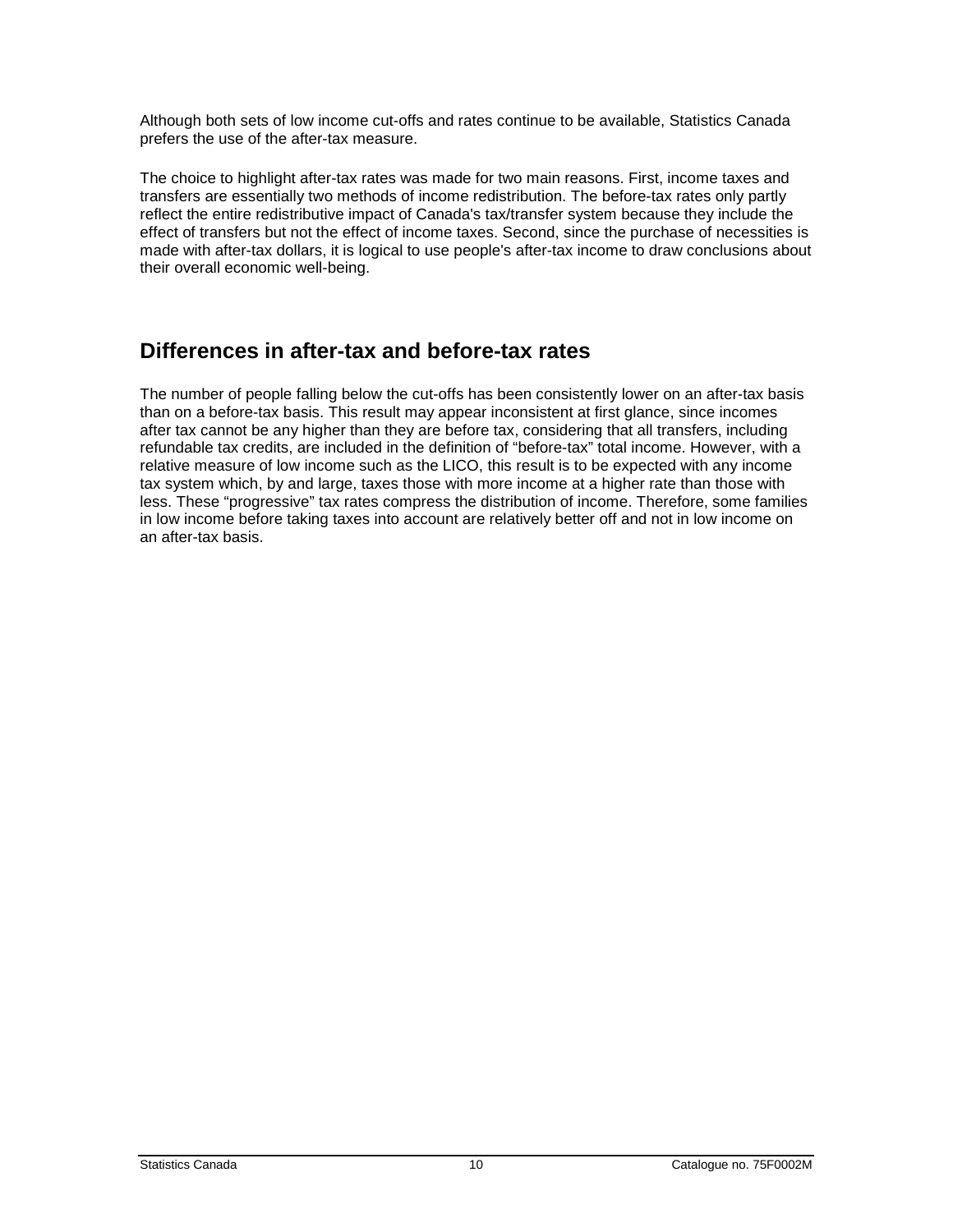### <span id="page-10-0"></span>**Low income measures**

#### **What is the LIM?**

For the purpose of making international comparisons, the LIM is the most commonly used low income measure. The use of the low income measure (LIM) was suggested in 1989 in a discussion paper written by Wolfson, Evans, and the  $\overline{OECD}^{12}$  which discussed their concerns about the LICOs. In simple terms, the LIM is a fixed percentage (50%) of median adjusted economic family<sup>13</sup> income, where "adjusted" indicates that family needs are taken into account. Adjustment for family sizes reflects the fact that a family's needs increase as the number of members increases. Most would agree that a family of five has greater needs than a family of two. Similarly, the LIM allows for the fact that it costs more to feed a family of five adults than a family of two adults and three children.

The LIMs are calculated three times; with market income, before-tax income, and after-tax income using the Survey of Labour and Income Dynamics (SLID). They do not require updating using an inflation index because they are calculated using an annual survey of family income. Unlike the low income cut-offs, which are derived from an expenditure survey and then compared to an income survey, the LIMs are both derived and applied using a single income survey.

#### **How is the LIM calculated?**

In order to calculate the LIMs, first determine the "adjusted size" of each family. The first person is counted as 1.0 and the second person is counted as 0.4, regardless of age. Additional adults count as 0.4 and additional children count as 0.3 (where a child is defined as being under age 16). See the following section on adjustment for family size for more information. Next, calculate "adjusted family income" for each family by dividing family income by "adjusted family size". Then determine the median of this "adjusted family income", such that half of all families will be above it and half below. The LIM for a family of one person with no children is 50% of this median "adjusted family income", and the LIMs for other kinds of family are equal to this value multiplied by their "adjusted family size".

#### **Adjustment for family size**

When comparing family incomes to study such things as income adequacy or socio-economic status, one often wants to take family size and composition into account—the income amount itself is not sufficient to understand a family's financial well-being without knowing how many people are sharing it. In general, two approaches have been used to help with the analysis of family income. One is to produce data by detailed family types, so that within a given family type, differences in family size are not significant. In fact, many income measures have been crossed by detailed family types in the published tables. The other way to take into account family size and composition is to adjust the income amount by an adjustment factor.

The simplest method is to use per capita income, that is, to divide the family income by the family size. A limitation of per capita income, however, is that it tends to underestimate economic well-

<sup>12. &#</sup>x27;Statistics Canada's Low Income Cut-offs: Methodological Concerns and Possibilities' (Wolfson, Evans, and OECD).

<sup>13.</sup> All persons living in the same dwelling and related by blood, marriage, common-law relationship or adoption.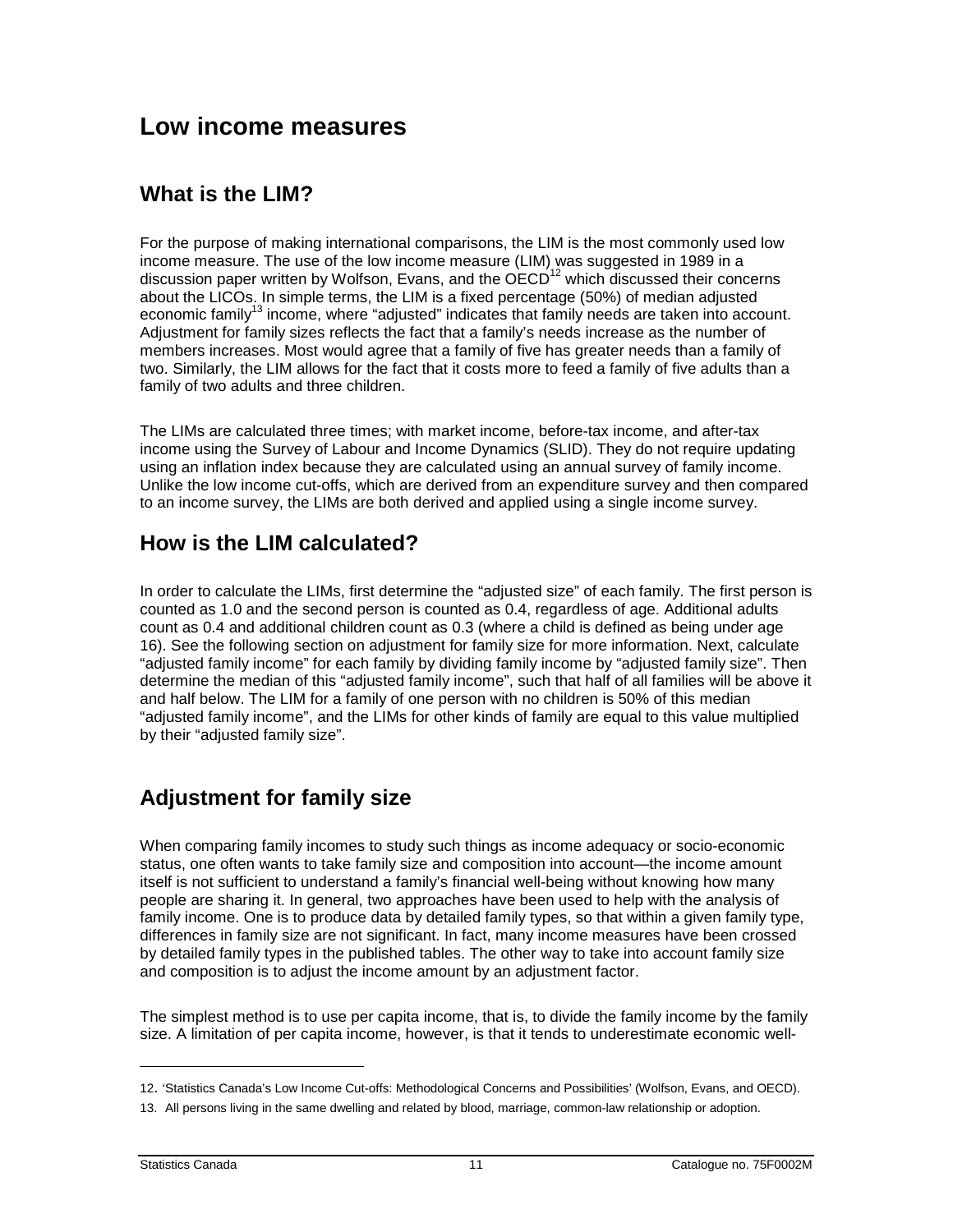being for larger families as compared to smaller families. This is due to the fact that it assumes equal living costs for each member of the family, but some costs, primarily those related to shelter, decrease proportionately with family size (they may also be lower for children than for adults). For example, the shelter costs for an adult married couple with no children are arguably not much more than those for an adult living alone.

To take such economies of scale into account, it is common to use an "equivalence scale" to adjust family incomes. Instead of implicitly assuming equal costs for additional family members as the per capita approach does, the equivalence scale is a set of decreasing factors assigned to the first member, the second member, and so on. The adjusted income amount for the family is obtained by dividing the family's income by the sum of the factors assigned to each member.

There is no single equivalence scale in use in Canada. The one used in the published income tables and in concepts such as the low income measure (LIM) has, however, achieved a high degree of acceptance. In this equivalence scale, the factors are as follows:

- the oldest person in the family receives a factor of 1.0;
- the second oldest person in the family receives a factor of 0.4;
- all other family members aged 16 and over each receive a factor of 0.4;
- all other family members under age 16 receive a factor of 0.3.

Other equivalence scales in use include:

Organization for Economic Co-operation and Development (OECD) scale

- the oldest person in the family receives a factor of 1.0;
- all other family members aged 15 and over each receive a factor of 0.5;
- all other family members under age 15 receive a factor of 0.3.

Square root of family size (this is a close approximation to the LIM equivalence scale, particularly for families with 6 members or less).

Table 1 gives the adjusted family size using the three methods. Note that the LIM equivalence scale produces different adjusted family sizes than the OECD scale. As well, the LIM scale produces similar results to the scale that uses the square root approach but differs because it takes age into account.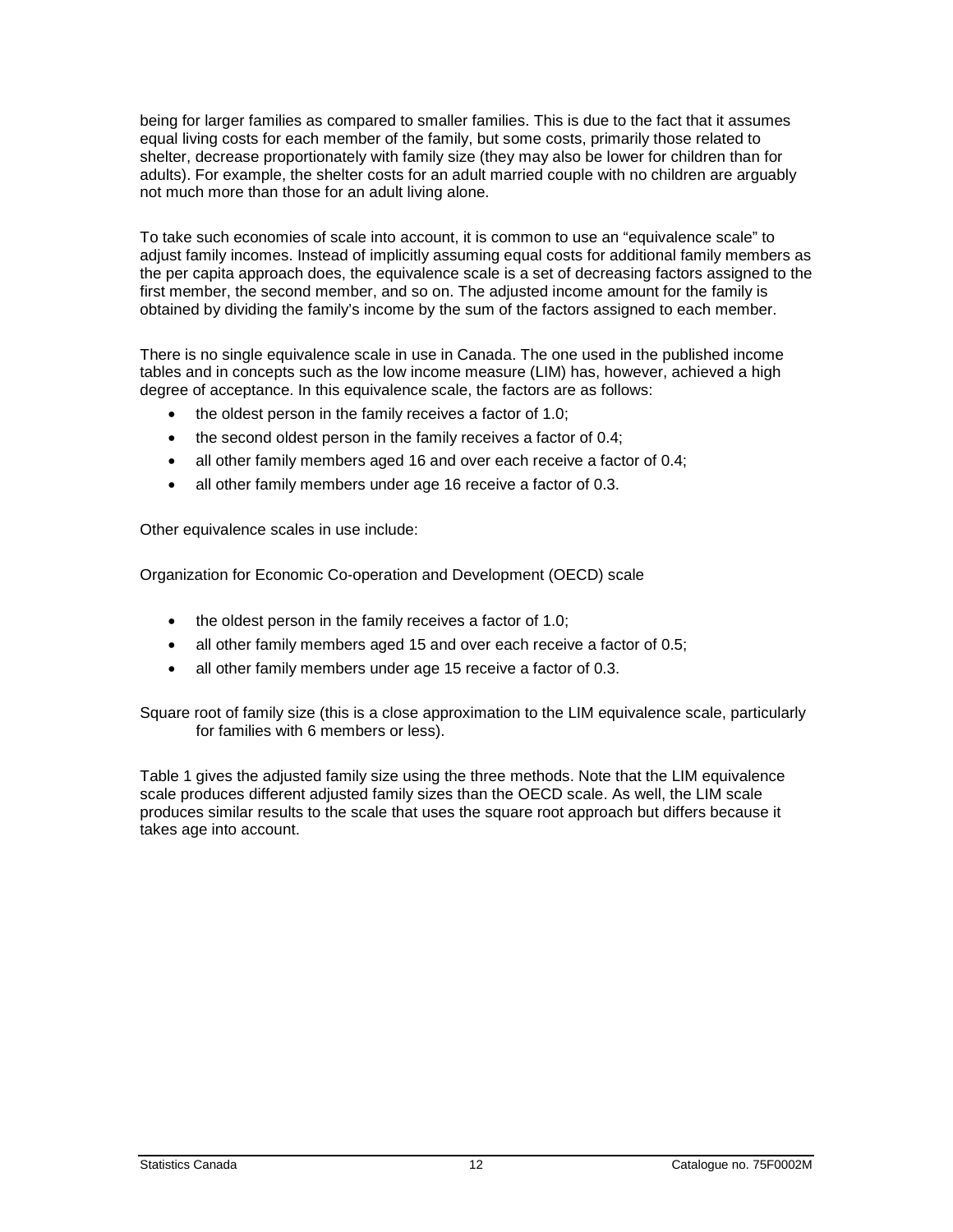|                              | OECD | LIM | Square |
|------------------------------|------|-----|--------|
|                              |      |     | root   |
| One adult                    | 1.0  | 1.0 | 1.00   |
| One adult, one child         | 1.3  | 1.4 | 1.4    |
| Two adults                   | 1.5  | 1.4 | 1.41   |
| One adult, two children      | 1.6  | 1.7 | 1.73   |
| Two adults, one child        | 1.8  | 1.7 | 1.73   |
| Three adults                 | 2.0  | 1.8 | 1.73   |
| One adult, three children    | 1.9  | 2.0 | 2.00   |
| Two adults, two children     | 2.1  | 2.0 | 2.00   |
| Three adults, one child      | 2.3  | 2.1 | 2.00   |
| Four adults                  | 2.5  | 2.2 | 2.00   |
| One adult, four children     | 2.2  | 2.3 | 2.24   |
| Two adults, three children   | 2.4  | 2.3 | 2.24   |
| Three adults, two children   | 2.6  | 2.4 | 2.24   |
| Four adults, one child       | 2.8  | 2.5 | 2.24   |
| One adult, five children     | 2.5  | 2.6 | 2.45   |
| Two adults, four children    | 2.7  | 2.6 | 2.45   |
| Three adults, three children | 2.9  | 2.7 | 2.45   |
| Four adults, two children    | 3.1  | 2.8 | 2.45   |

#### <span id="page-12-0"></span>**Table 1 Adjusted family sizes for three different equivalence scales**

Note: The definition of an adult differs for each equivalence scale: 16 and over low income measure (LIM), 15 and over Organisation for Economic Co-operation and Development (OECD). For the LIM scale, the second oldest person is treated as an adult, regardless of age.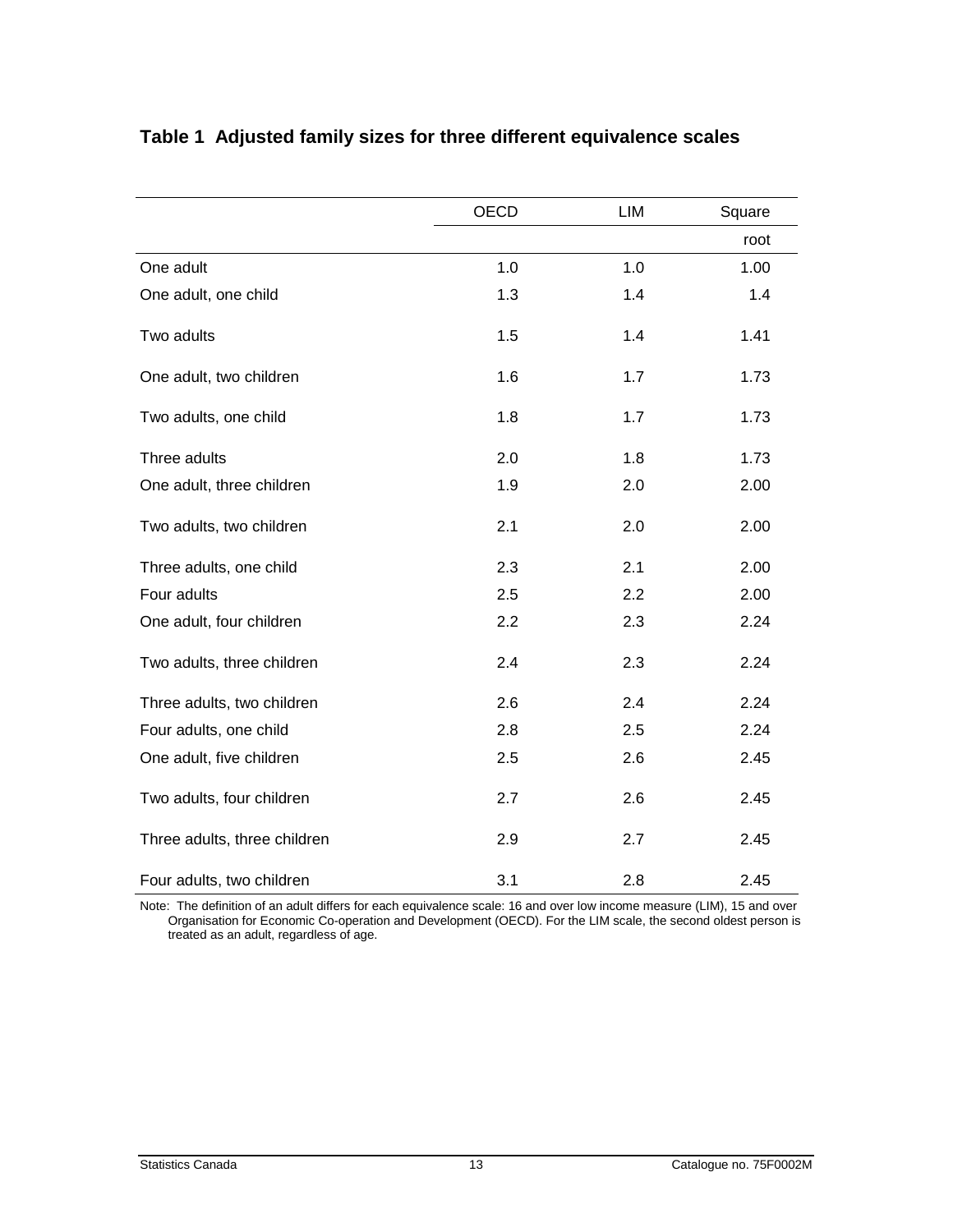|                     |                    |                         | <b>Community size</b> |                          |                     |
|---------------------|--------------------|-------------------------|-----------------------|--------------------------|---------------------|
|                     | <b>Rural areas</b> |                         | <b>Urban areas</b>    |                          |                     |
|                     |                    | Less than<br>$30,000^1$ | 30,000 to<br>99,999   | 100,000<br>to<br>499,999 | 500,000<br>and over |
| Size of family unit |                    |                         | dollars               |                          |                     |
| 1992                |                    |                         |                       |                          |                     |
| 1 person            | 8,848              | 10,126                  | 11,296                | 11,439                   | 13,526              |
| 2 persons           | 10,769             | 12,325                  | 13,749                | 13,922                   | 16,462              |
| 3 persons           | 13,410             | 15,346                  | 17,120                | 17,336                   | 20,499              |
| 4 persons           | 16,729             | 19,146                  | 21,359                | 21,628                   | 25,574              |
| 5 persons           | 19,050             | 21,802                  | 24,322                | 24,628                   | 29,121              |
| 6 persons           | 21,127             | 24,179                  | 26,974                | 27,313                   | 32,296              |
| 7 or more persons   | 23,204             | 26,556                  | 29,625                | 29,998                   | 35,471              |
| 1993                |                    |                         |                       |                          |                     |
| 1 person            | 9,017              | 10,319                  | 11,511                | 11,657                   | 13,784              |
| 2 persons           | 10,974             | 12,560                  | 14,011                | 14,187                   | 16,776              |
| 3 persons           | 13,665             | 15,638                  | 17,446                | 17,666                   | 20,889              |
| 4 persons           | 17,048             | 19,511                  | 21,766                | 22,040                   | 26,061              |
| 5 persons           | 19,413             | 22,217                  | 24,785                | 25,097                   | 29,676              |
| 6 persons           | 21,529             | 24,640                  | 27,488                | 27,833                   | 32,911              |
| 7 or more persons   | 23,646             | 27,062                  | 30,189                | 30,569                   | 36,147              |
| 1994                |                    |                         |                       |                          |                     |
| 1 person            | 9,027              | 10,331                  | 11,525                | 11,671                   | 13,800              |
| 2 persons           | 10,987             | 12,574                  | 14,027                | 14,204                   | 16,795              |
| 3 persons           | 13,681             | 15,657                  | 17,466                | 17,687                   | 20,914              |
| 4 persons           | 17,068             | 19,533                  | 21,791                | 22,066                   | 26,092              |
| 5 persons           | 19,436             | 22,243                  | 24,814                | 25,126                   | 29,710              |
| 6 persons           | 21,555             | 24,668                  | 27,520                | 27,866                   | 32,950              |
| 7 or more persons   | 23,674             | 27,093                  | 30,225                | 30,605                   | 36,189              |

#### <span id="page-13-0"></span>**Table 2 Low income cut-offs (1992 base) after tax**

<sup>1.</sup> Includes cities with a population between 15,000 and 30,000 and small urban areas (under 15,000).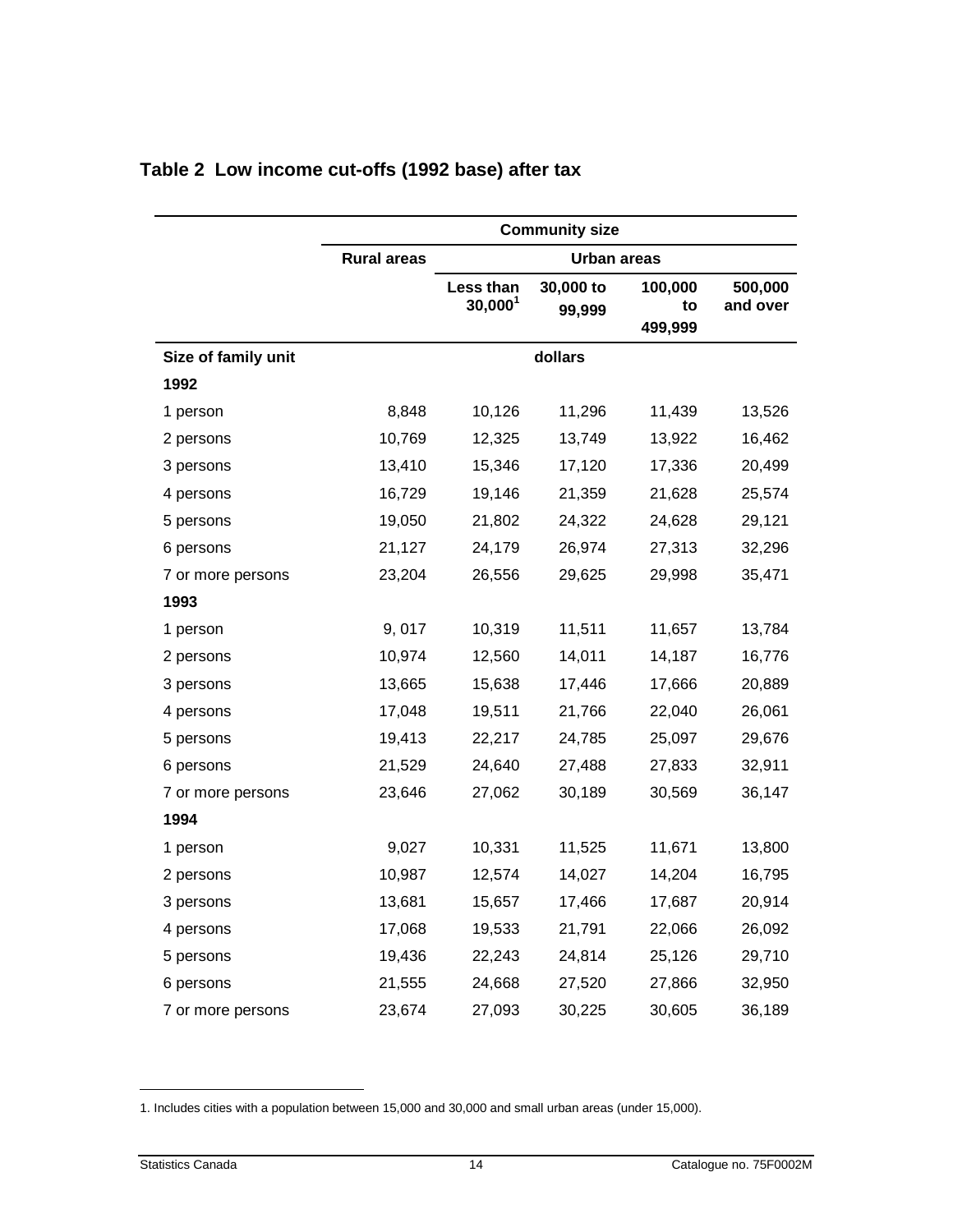|                     | <b>Community size</b> |                                  |                     |                          |                     |
|---------------------|-----------------------|----------------------------------|---------------------|--------------------------|---------------------|
|                     | <b>Rural areas</b>    |                                  | <b>Urban areas</b>  |                          |                     |
|                     |                       | Less than<br>30,000 <sup>1</sup> | 30,000 to<br>99,999 | 100,000<br>to<br>499,999 | 500,000<br>and over |
| Size of family unit |                       |                                  | dollars             |                          |                     |
| 1995                |                       |                                  |                     |                          |                     |
| 1 person            | 9,227                 | 10,560                           | 11,780              | 11,929                   | 14,106              |
| 2 persons           | 11,231                | 12,853                           | 14,338              | 14,519                   | 17,168              |
| 3 persons           | 13,985                | 16,004                           | 17,854              | 18,079                   | 21,378              |
| 4 persons           | 17,446                | 19,967                           | 22,274              | 22,555                   | 26,670              |
| 5 persons           | 19,866                | 22,736                           | 25,364              | 25,683                   | 30,369              |
| 6 persons           | 22,032                | 25,215                           | 28,130              | 28,484                   | 33,680              |
| 7 or more persons   | 24,198                | 27,694                           | 30,895              | 31,284                   | 36,991              |
| 1996                |                       |                                  |                     |                          |                     |
| 1 person            | 9,364                 | 10,717                           | 11,955              | 12,106                   | 14,315              |
| 2 persons           | 11,397                | 13,044                           | 14,551              | 14,734                   | 17,422              |
| 3 persons           | 14,192                | 16,241                           | 18,119              | 18,347                   | 21,695              |
| 4 persons           | 17,705                | 20,263                           | 22,605              | 22,890                   | 27,066              |
| 5 persons           | 20,161                | 23,074                           | 25,741              | 26,065                   | 30,820              |
| 6 persons           | 22,359                | 25,589                           | 28,547              | 28,906                   | 34,180              |
| 7 or more persons   | 24,558                | 28,105                           | 31,353              | 31,748                   | 37,540              |
| 1997                |                       |                                  |                     |                          |                     |
| 1 person            | 9,522                 | 10,898                           | 12,157              | 12,311                   | 14,557              |
| 2 persons           | 11,589                | 13,264                           | 14,797              | 14,983                   | 17,716              |
| 3 persons           | 14,432                | 16,515                           | 18,424              | 18,657                   | 22,061              |
| 4 persons           | 18,004                | 20,605                           | 22,986              | 23,276                   | 27,522              |
| 5 persons           | 20,501                | 23,463                           | 26,175              | 26,504                   | 31,340              |
| 6 persons           | 22,737                | 26,021                           | 29,029              | 29,394                   | 34,757              |
| 7 or more persons   | 24,972                | 28,579                           | 31,882              | 32,284                   | 38,174              |

<sup>1.</sup> Includes cities with a population between 15,000 and 30,000 and small urban areas (under 15,000).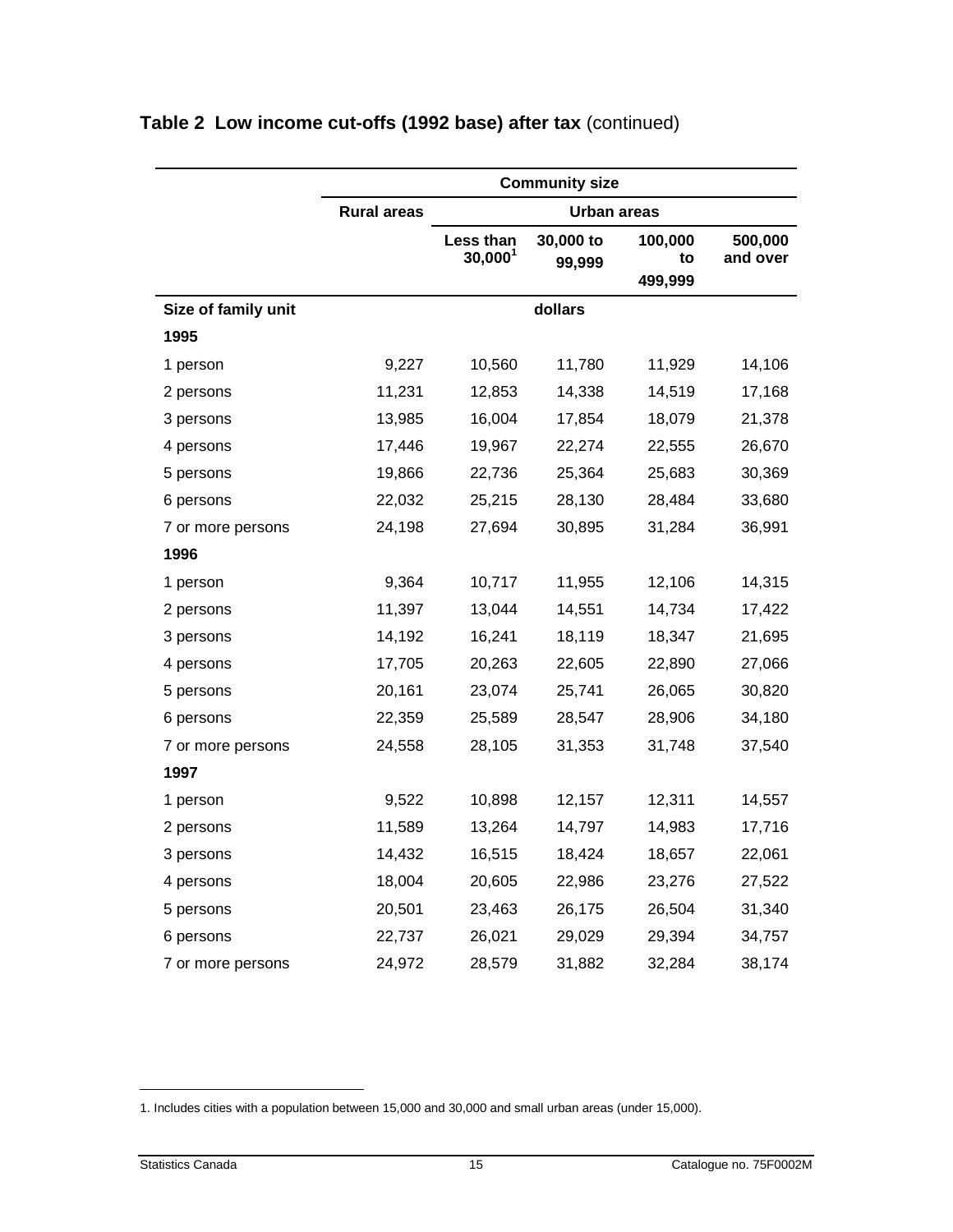|                     | <b>Community size</b> |                         |                     |                          |                     |
|---------------------|-----------------------|-------------------------|---------------------|--------------------------|---------------------|
|                     | <b>Rural areas</b>    |                         | Urban areas         |                          |                     |
|                     |                       | Less than<br>$30,000^1$ | 30,000 to<br>99,999 | 100,000<br>to<br>499,999 | 500,000<br>and over |
| Size of family unit |                       |                         | dollars             |                          |                     |
| 1998                |                       |                         |                     |                          |                     |
| 1 person            | 9,617                 | 11,006                  | 12,278              | 12,433                   | 14,701              |
| 2 persons           | 11,705                | 13,396                  | 14,944              | 15,132                   | 17,893              |
| 3 persons           | 14,575                | 16,680                  | 18,608              | 18,843                   | 22,280              |
| 4 persons           | 18,183                | 20,810                  | 23,215              | 23,508                   | 27,797              |
| 5 persons           | 20,706                | 23,697                  | 26,436              | 26,768                   | 31,652              |
| 6 persons           | 22,963                | 26,280                  | 29,318              | 29,687                   | 35,103              |
| 7 or more persons   | 25,221                | 28,864                  | 32,200              | 32,605                   | 38,554              |
| 1999                |                       |                         |                     |                          |                     |
| 1 person            | 9,785                 | 11,199                  | 12,493              | 12,651                   | 14,959              |
| 2 persons           | 11,910                | 13,631                  | 15,206              | 15,397                   | 18,206              |
| 3 persons           | 14,831                | 16,972                  | 18,934              | 19,173                   | 22,671              |
| 4 persons           | 18,501                | 21,175                  | 23,622              | 23,920                   | 28,284              |
| 5 persons           | 21,068                | 24,112                  | 26,899              | 27,237                   | 32,206              |
| 6 persons           | 23,365                | 26,741                  | 29,832              | 30,207                   | 35,718              |
| 7 or more persons   | 25,663                | 29,370                  | 32,764              | 33,176                   | 39,229              |
| 2000                |                       |                         |                     |                          |                     |
| 1 person            | 10,049                | 11,500                  | 12,829              | 12,991                   | 15,362              |
| 2 persons           | 12,231                | 13,998                  | 15,615              | 15,811                   | 18,696              |
| 3 persons           | 15,230                | 17,429                  | 19,443              | 19,689                   | 23,281              |
| 4 persons           | 18,999                | 21,744                  | 24,258              | 24,563                   | 29,045              |
| 5 persons           | 21,635                | 24,761                  | 27,623              | 27,970                   | 33,073              |
| 6 persons           | 23,994                | 27,460                  | 30,635              | 31,020                   | 36,679              |
| 7 or more persons   | 26,353                | 30,160                  | 33,646              | 34,069                   | 40,285              |

<sup>1.</sup> Includes cities with a population between 15,000 and 30,000 and small urban areas (under 15,000).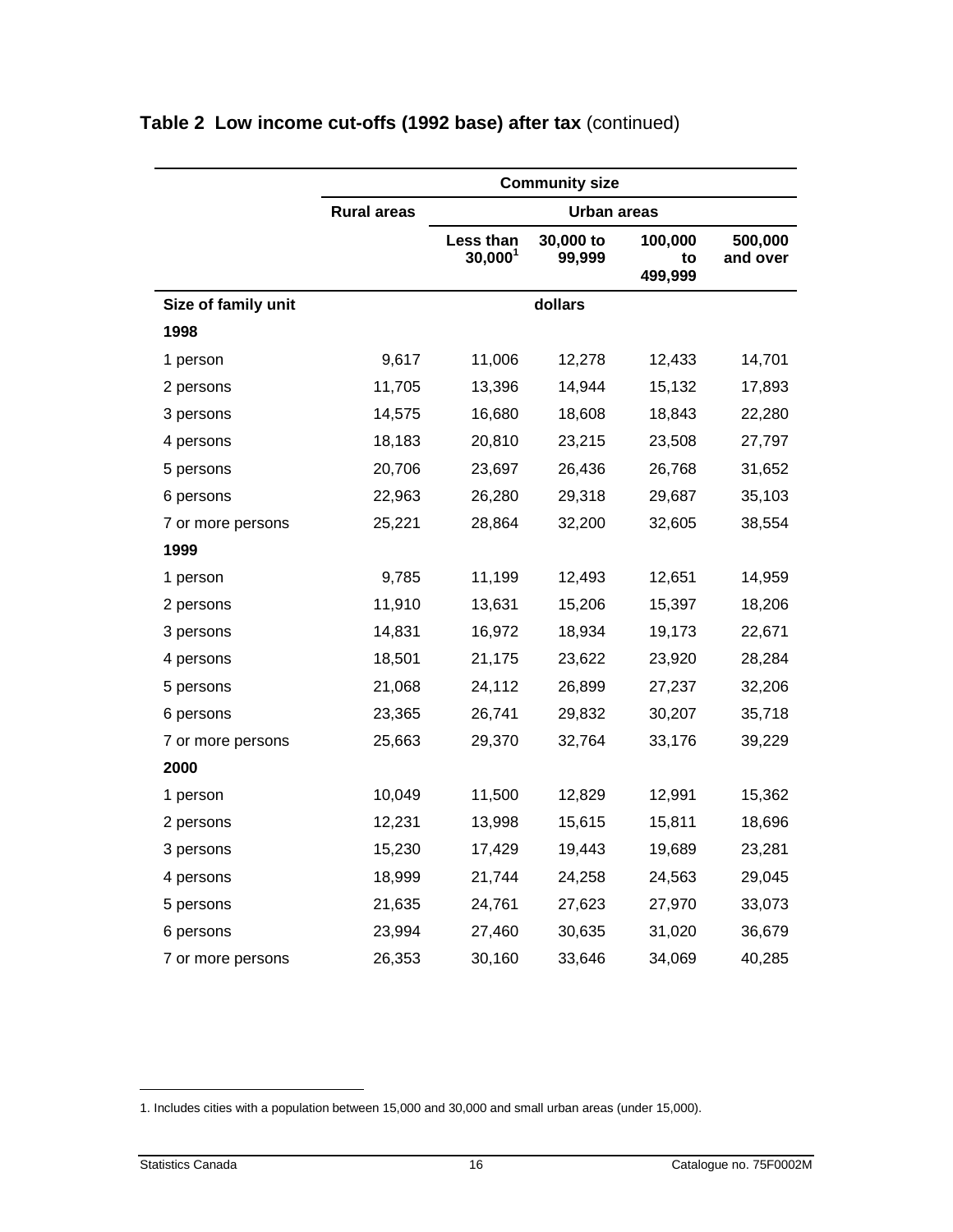|                     |                    |                         | <b>Community size</b> |                          |                     |
|---------------------|--------------------|-------------------------|-----------------------|--------------------------|---------------------|
|                     | <b>Rural areas</b> |                         | <b>Urban areas</b>    |                          |                     |
|                     |                    | Less than<br>$30,000^1$ | 30,000 to<br>99,999   | 100,000<br>to<br>499,999 | 500,000<br>and over |
| Size of family unit |                    |                         | dollars               |                          |                     |
| 2001                |                    |                         |                       |                          |                     |
| 1 person            | 10,302             | 11,790                  | 13,152                | 13,318                   | 15,748              |
| 2 persons           | 12,538             | 14,350                  | 16,008                | 16,209                   | 19,166              |
| 3 persons           | 15,613             | 17,867                  | 19,933                | 20,184                   | 23,867              |
| 4 persons           | 19,477             | 22,291                  | 24,868                | 25,181                   | 29,775              |
| 5 persons           | 22,180             | 25,384                  | 28,318                | 28,674                   | 33,905              |
| 6 persons           | 24,598             | 28,151                  | 31,405                | 31,800                   | 37,602              |
| 7 or more persons   | 27,016             | 30,919                  | 34,492                | 34,926                   | 41,298              |
| 2002                |                    |                         |                       |                          |                     |
| 1 person            | 10,533             | 12,055                  | 13,448                | 13,618                   | 16,102              |
| 2 persons           | 12,820             | 14,673                  | 16,368                | 16,574                   | 19,598              |
| 3 persons           | 15,964             | 18,269                  | 20,381                | 20,638                   | 24,404              |
| 4 persons           | 19,915             | 22,793                  | 25,427                | 25,748                   | 30,445              |
| 5 persons           | 22,679             | 25,955                  | 28,955                | 29,319                   | 34,668              |
| 6 persons           | 25,151             | 28,785                  | 32,112                | 32,515                   | 38,448              |
| 7 or more persons   | 27,624             | 31,614                  | 35,268                | 35,712                   | 42,227              |
| 2003                |                    |                         |                       |                          |                     |
| 1 person            | 10,828             | 12,392                  | 13,824                | 13,999                   | 16,553              |
| 2 persons           | 13,179             | 15,083                  | 16,826                | 17,038                   | 20,146              |
| 3 persons           | 16,411             | 18,781                  | 20,952                | 21,216                   | 25,087              |
| 4 persons           | 20,473             | 23,431                  | 26,139                | 26,469                   | 31,298              |
| 5 persons           | 23,314             | 26,681                  | 29,765                | 30,140                   | 35,639              |
| 6 persons           | 25,855             | 29,590                  | 33,011                | 33,426                   | 39,524              |
| 7 or more persons   | 28,397             | 32,499                  | 36,255                | 36,712                   | 43,410              |

<sup>1.</sup> Includes cities with a population between 15,000 and 30,000 and small urban areas (under 15,000)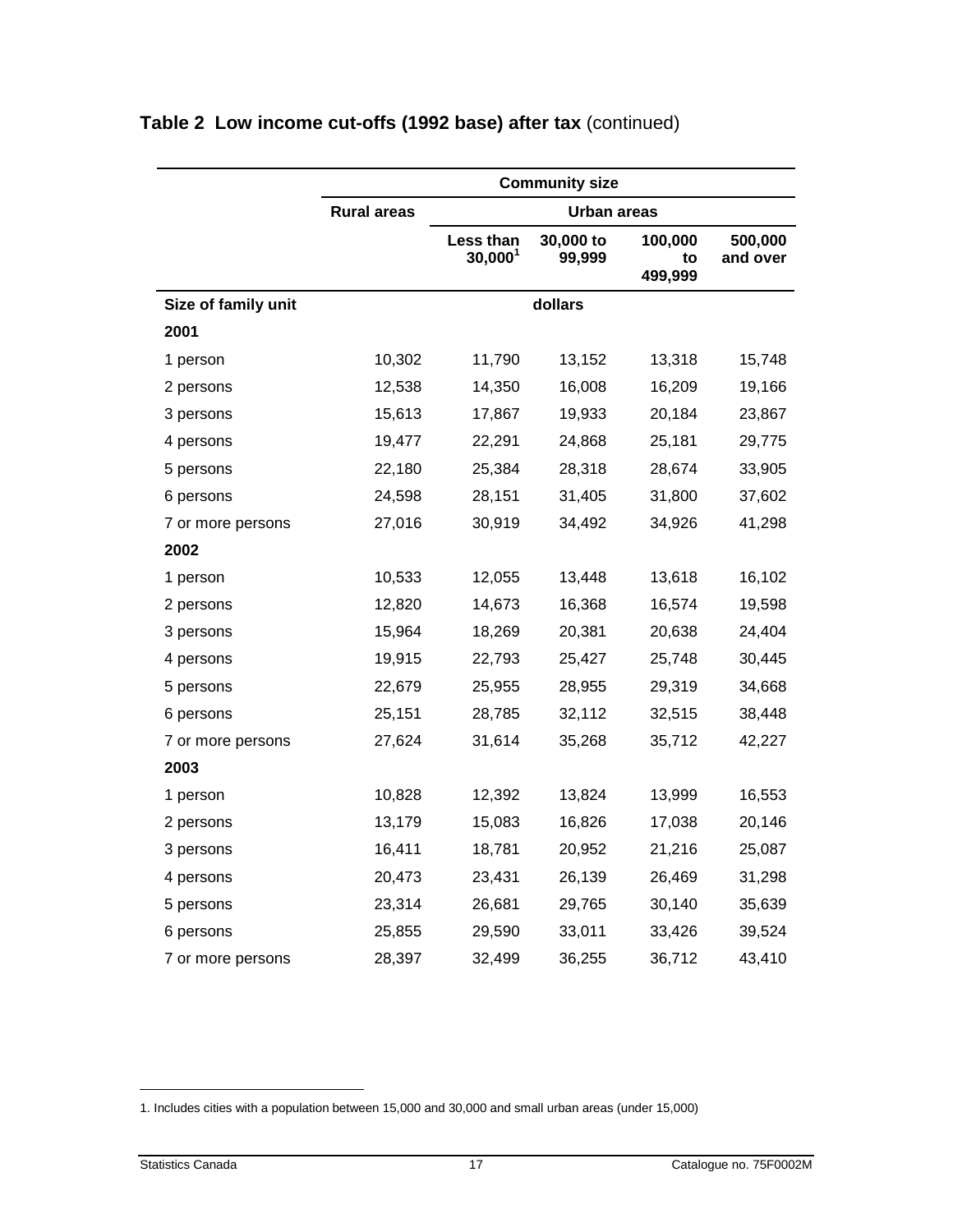|                     | <b>Community size</b> |                                  |                     |                          |                     |
|---------------------|-----------------------|----------------------------------|---------------------|--------------------------|---------------------|
|                     | <b>Rural areas</b>    |                                  | <b>Urban areas</b>  |                          |                     |
|                     |                       | Less than<br>30,000 <sup>1</sup> | 30,000 to<br>99,999 | 100,000<br>to<br>499,999 | 500,000<br>and over |
| Size of family unit |                       |                                  | dollars             |                          |                     |
| 2004                |                       |                                  |                     |                          |                     |
| 1 person            | 11,028                | 12,621                           | 14,080              | 14,258                   | 16,859              |
| 2 persons           | 13,423                | 15,362                           | 17,137              | 17,353                   | 20,519              |
| 3 persons           | 16,715                | 19,128                           | 21,339              | 21,608                   | 25,551              |
| 4 persons           | 20,852                | 23,864                           | 26,622              | 26,958                   | 31,876              |
| 5 persons           | 23,744                | 27,175                           | 30,316              | 30,697                   | 36,297              |
| 6 persons           | 26,333                | 30,137                           | 33,621              | 34,044                   | 40,255              |
| 7 or more persons   | 28,922                | 33,100                           | 36,925              | 37,390                   | 44,212              |
| 2005                |                       |                                  |                     |                          |                     |
| 1 person            | 11,271                | 12,899                           | 14,389              | 14,571                   | 17,230              |
| 2 persons           | 13,718                | 15,700                           | 17,514              | 17,734                   | 20,969              |
| 3 persons           | 17,082                | 19,548                           | 21,808              | 22,083                   | 26,112              |
| 4 persons           | 21,310                | 24,388                           | 27,207              | 27,550                   | 32,576              |
| 5 persons           | 24,266                | 27,772                           | 30,982              | 31,371                   | 37,095              |
| 6 persons           | 26,912                | 30,799                           | 34,360              | 34,792                   | 41,139              |
| 7 or more persons   | 29,557                | 33,827                           | 37,737              | 38,212                   | 45,183              |
| 2006                |                       |                                  |                     |                          |                     |
| 1 person            | 11,492                | 13,152                           | 14,671              | 14,857                   | 17,568              |
| 2 persons           | 13,987                | 16,008                           | 17,857              | 18,082                   | 21,381              |
| 3 persons           | 17,417                | 19,932                           | 22,236              | 22,516                   | 26,624              |
| 4 persons           | 21,728                | 24,867                           | 27,741              | 28,091                   | 33,216              |
| 5 persons           | 24,742                | 28,317                           | 31,590              | 31,987                   | 37,823              |
| 6 persons           | 27,440                | 31,404                           | 35,034              | 35,474                   | 41,946              |
| 7 or more persons   | 30,138                | 34,491                           | 38,477              | 38,962                   | 46,070              |

<sup>1.</sup> Includes cities with a population between 15,000 and 30,000 and small urban areas (under 15,000)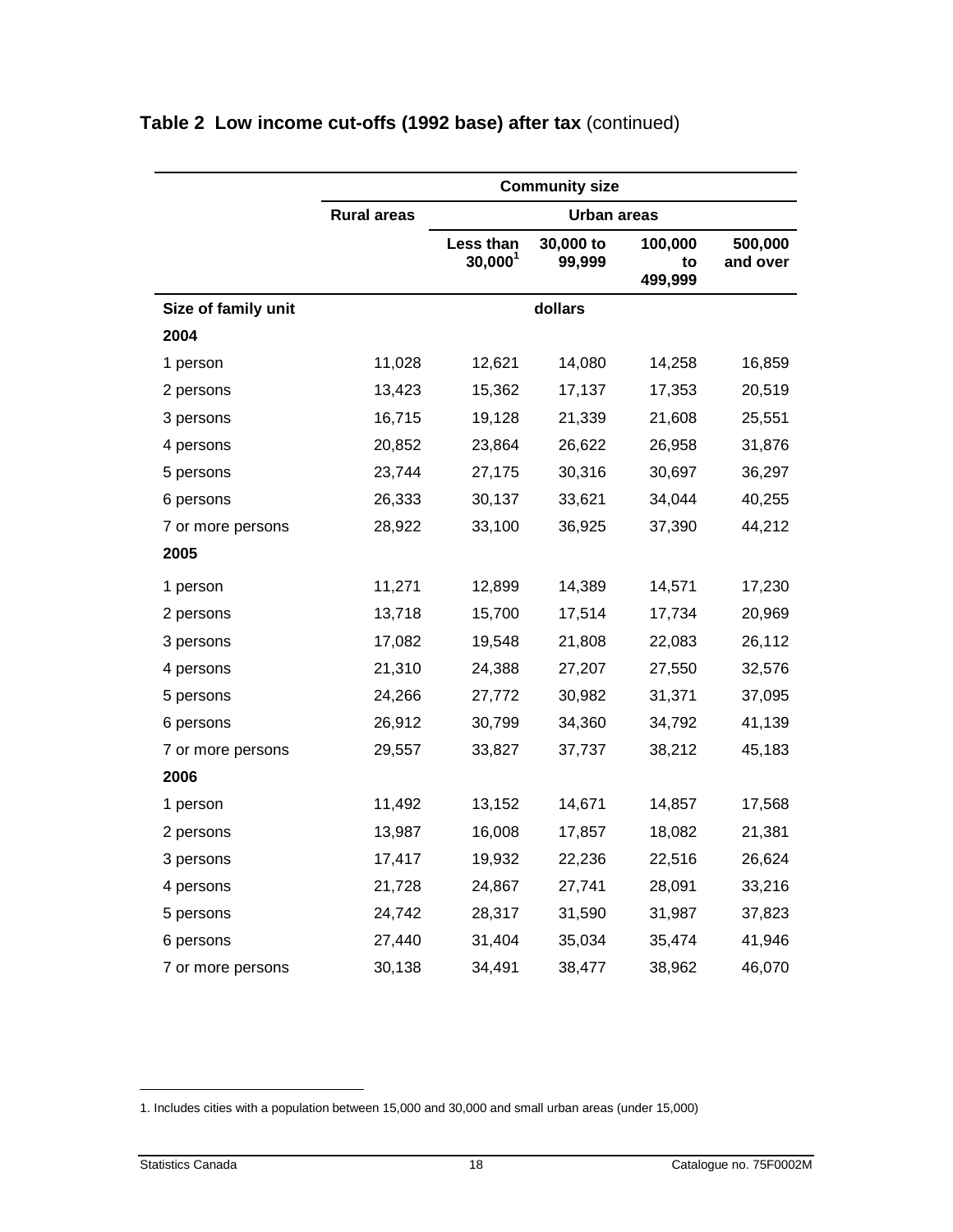|                     | <b>Community size</b> |                         |                     |                          |                     |
|---------------------|-----------------------|-------------------------|---------------------|--------------------------|---------------------|
|                     | <b>Rural areas</b>    |                         | Urban areas         |                          |                     |
|                     |                       | Less than<br>$30,000^1$ | 30,000 to<br>99,999 | 100,000<br>to<br>499,999 | 500,000<br>and over |
| Size of family unit |                       |                         | dollars             |                          |                     |
| 2007                |                       |                         |                     |                          |                     |
| 1 person            | 11,745                | 13,441                  | 14,994              | 15,184                   | 17,954              |
| 2 persons           | 14,295                | 16,360                  | 18,250              | 18,480                   | 21,851              |
| 3 persons           | 17,800                | 20,370                  | 22,725              | 23,011                   | 27,210              |
| 4 persons           | 22,206                | 25,414                  | 28,352              | 28,709                   | 33,946              |
| 5 persons           | 25,287                | 28,940                  | 32,285              | 32,691                   | 38,655              |
| 6 persons           | 28,044                | 32,095                  | 35,805              | 36,255                   | 42,869              |
| 7 or more persons   | 30,801                | 35,250                  | 39,324              | 39,819                   | 47,084              |
| 2008                |                       |                         |                     |                          |                     |
| 1 person            | 12,019                | 13,754                  | 15,344              | 15,538                   | 18,373              |
| 2 persons           | 14,628                | 16,741                  | 18,676              | 18,911                   | 22,361              |
| 3 persons           | 18,215                | 20,845                  | 23,255              | 23,548                   | 27,844              |
| 4 persons           | 22,724                | 26,007                  | 29,013              | 29,378                   | 34,738              |
| 5 persons           | 25,876                | 29,614                  | 33,037              | 33,453                   | 39,556              |
| 6 persons           | 28,698                | 32,843                  | 36,640              | 37,100                   | 43,869              |
| 7 or more persons   | 31,519                | 36,072                  | 40,241              | 40,747                   | 48,181              |

1. Includes cities with a population between 15,000 and 30,000 and small urban areas (under 15,000).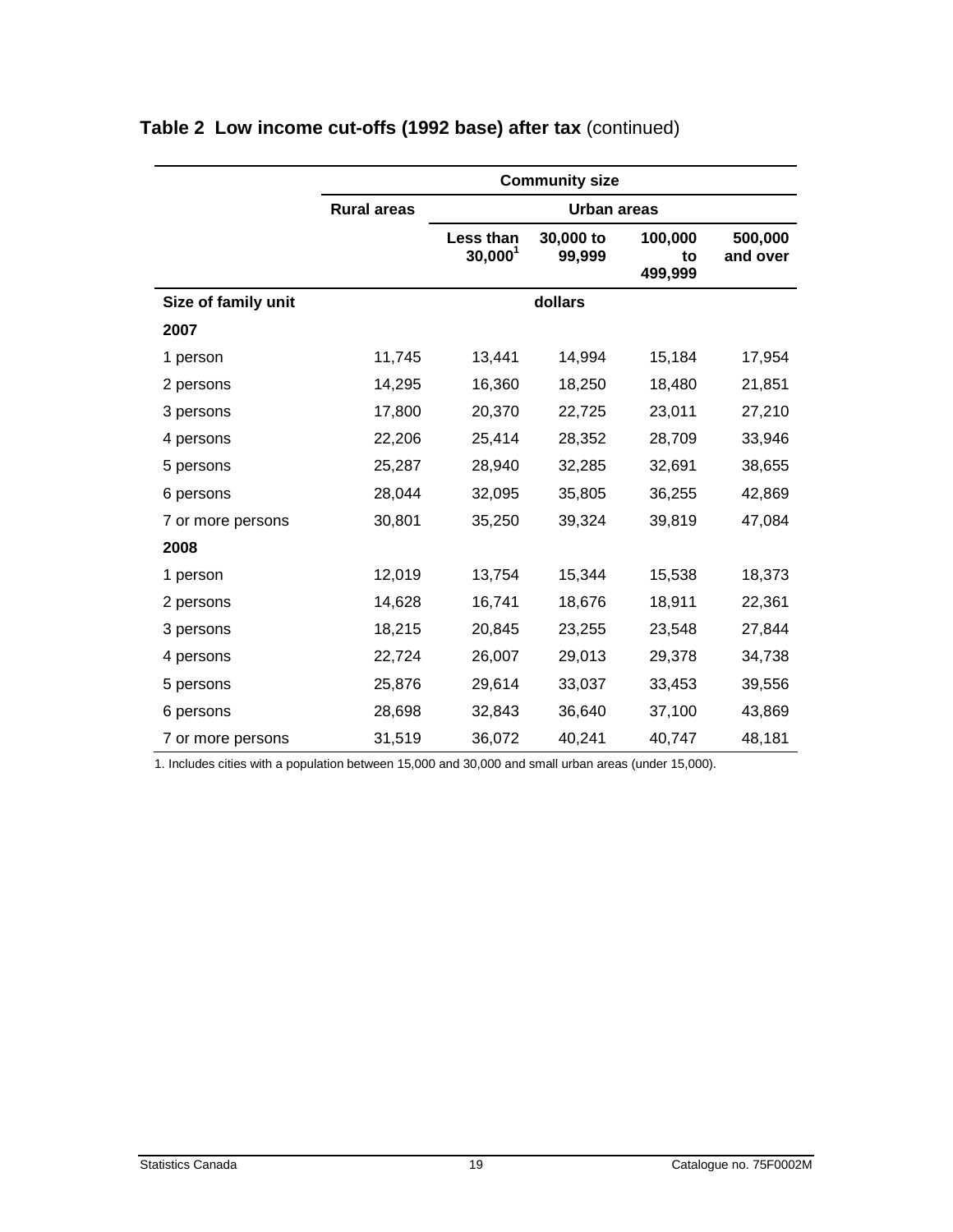|                     |                    |                         | <b>Community size</b> |                          |                     |
|---------------------|--------------------|-------------------------|-----------------------|--------------------------|---------------------|
|                     | <b>Rural areas</b> |                         | <b>Urban areas</b>    |                          |                     |
|                     |                    | Less than<br>$30,000^1$ | 30,000 to<br>99,999   | 100,000<br>to<br>499,999 | 500,000<br>and over |
| Size of family unit |                    |                         | dollars               |                          |                     |
| 1992                |                    |                         |                       |                          |                     |
| 1 person            | 11,236             | 12,783                  | 13,970                | 14,057                   | 16,322              |
| 2 persons           | 13,988             | 15,913                  | 17,391                | 17,499                   | 20,320              |
| 3 persons           | 17,196             | 19,563                  | 21,380                | 21,513                   | 24,981              |
| 4 persons           | 20,879             | 23,753                  | 25,959                | 26,120                   | 30,330              |
| 5 persons           | 23,680             | 26,940                  | 29,442                | 29,624                   | 34,400              |
| 6 persons           | 26,708             | 30,384                  | 33,206                | 33,412                   | 38,797              |
| 7 or more persons   | 29,735             | 33,828                  | 36,970                | 37,199                   | 43,195              |
| 1993                |                    |                         |                       |                          |                     |
| 1 person            | 11,450             | 13,026                  | 14,236                | 14,325                   | 16,633              |
| 2 persons           | 14,254             | 16,216                  | 17,722                | 17,832                   | 20,707              |
| 3 persons           | 17,524             | 19,936                  | 21,787                | 21,923                   | 25,457              |
| 4 persons           | 21,277             | 24,205                  | 26,453                | 26,618                   | 30,908              |
| 5 persons           | 24,131             | 27,453                  | 30,003                | 30,188                   | 35,055              |
| 6 persons           | 27,217             | 30,963                  | 33,838                | 34,048                   | 39,536              |
| 7 or more persons   | 30,301             | 34,472                  | 37,674                | 37,908                   | 44,018              |
| 1994                |                    |                         |                       |                          |                     |
| 1 person            | 11,463             | 13,042                  | 14,253                | 14,341                   | 16,652              |
| 2 persons           | 14,271             | 16,235                  | 17,743                | 17,853                   | 20,731              |
| 3 persons           | 17,544             | 19,959                  | 21,813                | 21,948                   | 25,487              |
| 4 persons           | 21,302             | 24,234                  | 26,484                | 26,649                   | 30,944              |
| 5 persons           | 24,159             | 27,485                  | 30,038                | 30,224                   | 35,096              |
| 6 persons           | 27,249             | 30,999                  | 33,878                | 34,088                   | 39,582              |
| 7 or more persons   | 30,337             | 34,513                  | 37,718                | 37,952                   | 44,069              |

#### <span id="page-19-0"></span>**Table 3 Low income cut-offs (1992 base) before tax**

<sup>1.</sup> Includes cities with a population between 15,000 and 30,000 and small urban areas (under 15,000).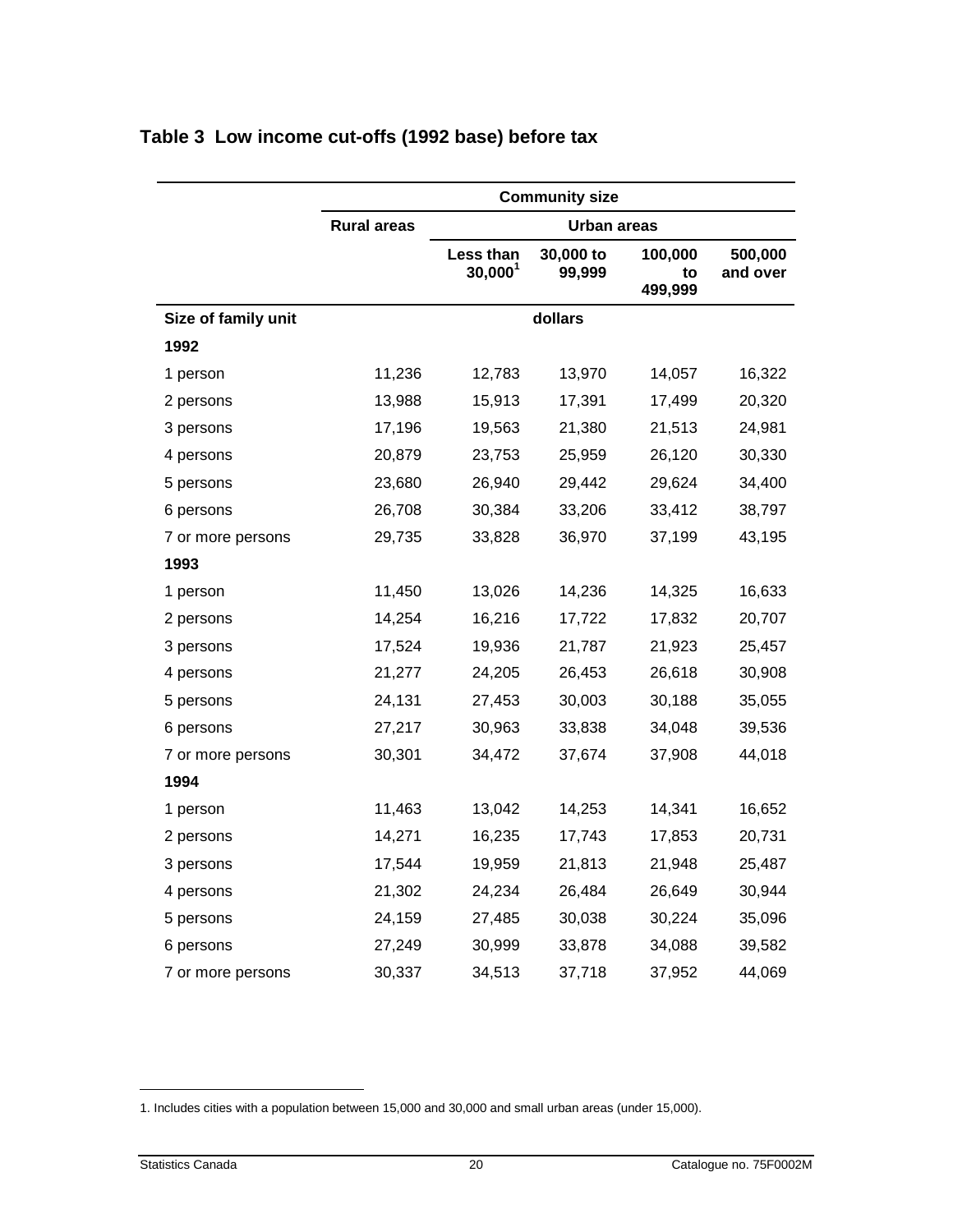|                     |                    |                         | <b>Community size</b> |                          |                     |
|---------------------|--------------------|-------------------------|-----------------------|--------------------------|---------------------|
|                     | <b>Rural areas</b> |                         | <b>Urban areas</b>    |                          |                     |
|                     |                    | Less than<br>$30,000^1$ | 30,000 to<br>99,999   | 100,000<br>to<br>499,999 | 500,000<br>and over |
| Size of family unit |                    |                         | dollars               |                          |                     |
| 1995                |                    |                         |                       |                          |                     |
| 1 person            | 11,718             | 13,331                  | 14,569                | 14,659                   | 17,022              |
| 2 persons           | 14,587             | 16,595                  | 18,136                | 18,249                   | 21,191              |
| 3 persons           | 17,933             | 20,401                  | 22,296                | 22,435                   | 26,052              |
| 4 persons           | 21,774             | 24,771                  | 27,072                | 27,239                   | 31,630              |
| 5 persons           | 24,695             | 28,095                  | 30,704                | 30,894                   | 35,874              |
| 6 persons           | 27,853             | 31,686                  | 34,629                | 34,844                   | 40,460              |
| 7 or more persons   | 31,009             | 35,278                  | 38,554                | 38,793                   | 45,046              |
| 1996                |                    |                         |                       |                          |                     |
| 1 person            | 11,891             | 13,529                  | 14,785                | 14,877                   | 17,274              |
| 2 persons           | 14,804             | 16,841                  | 18,405                | 18,520                   | 21,505              |
| 3 persons           | 18,199             | 20,704                  | 22,627                | 22,768                   | 26,438              |
| 4 persons           | 22,097             | 25,139                  | 27,473                | 27,644                   | 32,099              |
| 5 persons           | 25,061             | 28,512                  | 31,159                | 31,352                   | 36,407              |
| 6 persons           | 28,266             | 32,156                  | 35,143                | 35,361                   | 41,060              |
| 7 or more persons   | 31,470             | 35,801                  | 39,127                | 39,369                   | 45,715              |
| 1997                |                    |                         |                       |                          |                     |
| 1 person            | 12,092             | 13,757                  | 15,034                | 15,128                   | 17,566              |
| 2 persons           | 15,054             | 17,125                  | 18,716                | 18,832                   | 21,868              |
| 3 persons           | 18,506             | 21,054                  | 23,009                | 23,152                   | 26,884              |
| 4 persons           | 22,470             | 25,563                  | 27,937                | 28,110                   | 32,641              |
| 5 persons           | 25,484             | 28,993                  | 31,685                | 31,881                   | 37,021              |
| 6 persons           | 28,743             | 32,699                  | 35,736                | 35,958                   | 41,753              |
| 7 or more persons   | 32,001             | 36,405                  | 39,787                | 40,033                   | 46,486              |

<sup>1.</sup> Includes cities with a population between 15,000 and 30,000 and small urban areas (under 15,000).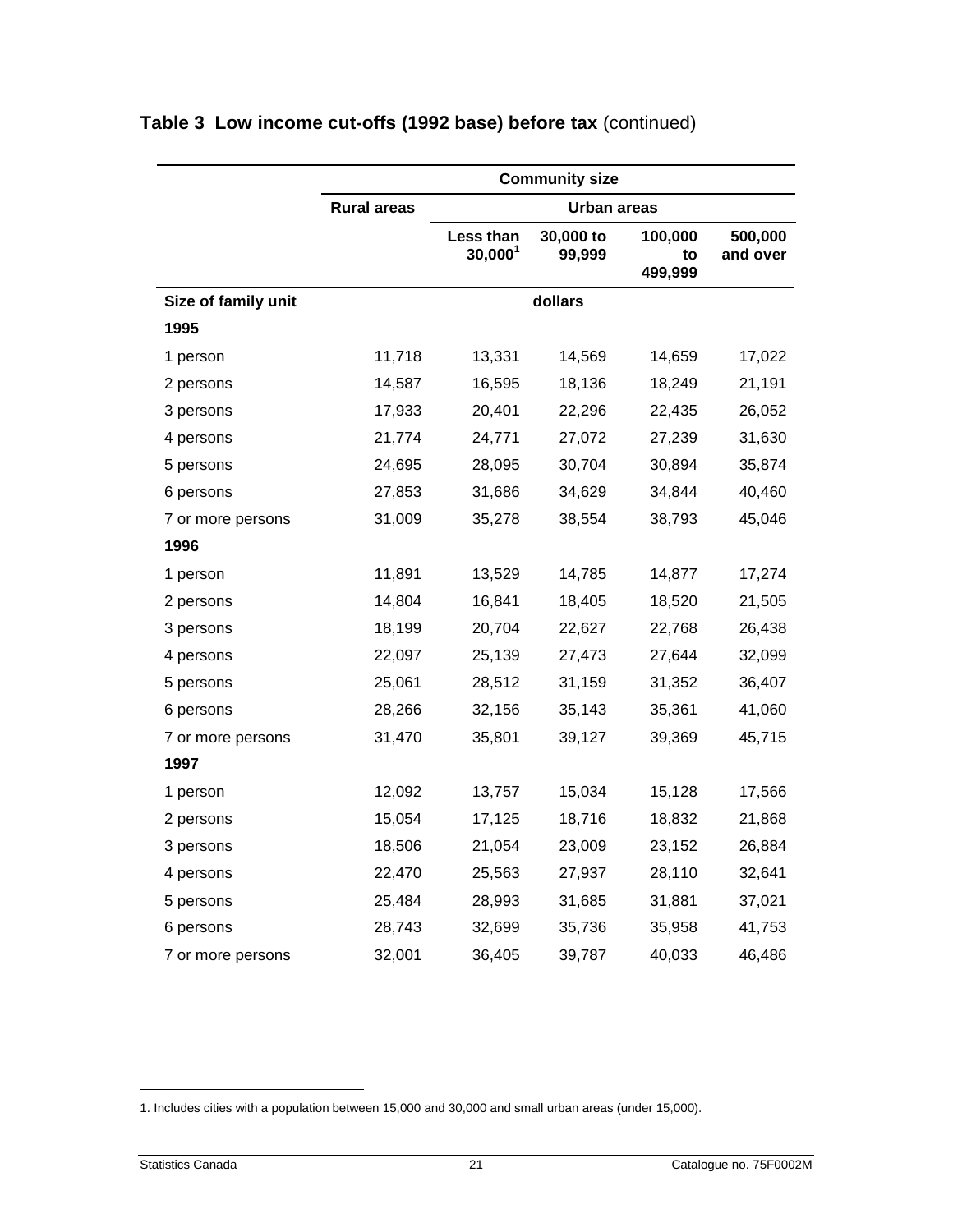|                     | <b>Community size</b> |                         |                     |                          |                     |
|---------------------|-----------------------|-------------------------|---------------------|--------------------------|---------------------|
|                     | <b>Rural areas</b>    |                         | <b>Urban areas</b>  |                          |                     |
|                     |                       | Less than<br>$30,000^1$ | 30,000 to<br>99,999 | 100,000<br>to<br>499,999 | 500,000<br>and over |
| Size of family unit |                       |                         | dollars             |                          |                     |
| 1998                |                       |                         |                     |                          |                     |
| 1 person            | 12,212                | 13,894                  | 15,184              | 15,279                   | 17,740              |
| 2 persons           | 15,204                | 17,296                  | 18,902              | 19,020                   | 22,086              |
| 3 persons           | 18,690                | 21,263                  | 23,238              | 23,383                   | 27,152              |
| 4 persons           | 22,693                | 25,817                  | 28,215              | 28,390                   | 32,966              |
| 5 persons           | 25,738                | 29,281                  | 32,001              | 32,198                   | 37,390              |
| 6 persons           | 29,029                | 33,025                  | 36,092              | 36,316                   | 42,169              |
| 7 or more persons   | 32,319                | 36,768                  | 40,183              | 40,432                   | 46,949              |
| 1999                |                       |                         |                     |                          |                     |
| 1 person            | 12,426                | 14,137                  | 15,450              | 15,546                   | 18,051              |
| 2 persons           | 15,470                | 17,599                  | 19,234              | 19,353                   | 22,473              |
| 3 persons           | 19,018                | 21,636                  | 23,645              | 23,792                   | 27,628              |
| 4 persons           | 23,091                | 26,270                  | 28,709              | 28,887                   | 33,544              |
| 5 persons           | 26,189                | 29,794                  | 32,561              | 32,763                   | 38,045              |
| 6 persons           | 29,538                | 33,603                  | 36,724              | 36,952                   | 42,908              |
| 7 or more persons   | 32,885                | 37,412                  | 40,887              | 41,140                   | 47,772              |
| 2000                |                       |                         |                     |                          |                     |
| 1 person            | 12,761                | 14,518                  | 15,866              | 15,965                   | 18,537              |
| 2 persons           | 15,886                | 18,073                  | 19,751              | 19,874                   | 23,078              |
| 3 persons           | 19,530                | 22,218                  | 24,282              | 24,433                   | 28,371              |
| 4 persons           | 23,713                | 26,977                  | 29,482              | 29,665                   | 34,446              |
| 5 persons           | 26,894                | 30,596                  | 33,438              | 33,644                   | 39,069              |
| 6 persons           | 30,333                | 34,508                  | 37,713              | 37,946                   | 44,062              |
| 7 or more persons   | 33,770                | 38,419                  | 41,987              | 42,247                   | 49,057              |

<sup>1.</sup> Includes cities with a population between 15,000 and 30,000 and small urban areas (under 15,000).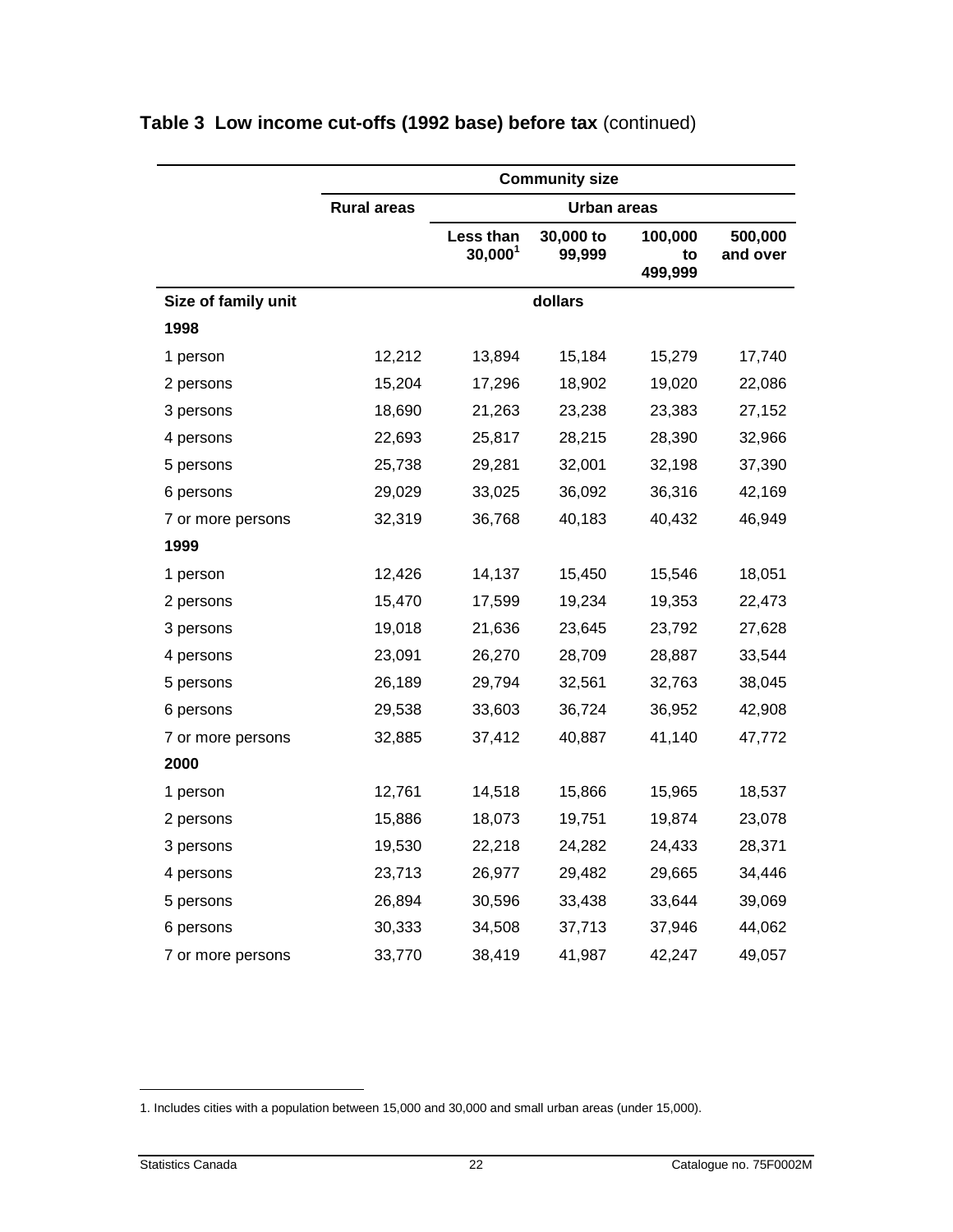|                     |                    |                         | <b>Community size</b> |                          |                     |
|---------------------|--------------------|-------------------------|-----------------------|--------------------------|---------------------|
|                     | <b>Rural areas</b> |                         | <b>Urban areas</b>    |                          |                     |
|                     |                    | Less than<br>$30,000^1$ | 30,000 to<br>99,999   | 100,000<br>to<br>499,999 | 500,000<br>and over |
| Size of family unit |                    |                         | dollars               |                          |                     |
| 2001                |                    |                         |                       |                          |                     |
| 1 person            | 13,082             | 14,883                  | 16,265                | 16,366                   | 19,003              |
| 2 persons           | 16,286             | 18,527                  | 20,248                | 20,374                   | 23,658              |
| 3 persons           | 20,021             | 22,777                  | 24,892                | 25,047                   | 29,085              |
| 4 persons           | 24,309             | 27,655                  | 30,224                | 30,411                   | 35,313              |
| 5 persons           | 27,570             | 31,366                  | 34,279                | 34,491                   | 40,051              |
| 6 persons           | 31,096             | 35,376                  | 38,661                | 38,901                   | 45,171              |
| 7 or more persons   | 34,620             | 39,385                  | 43,044                | 43,310                   | 50,291              |
| 2002                |                    |                         |                       |                          |                     |
| 1 person            | 13,376             | 15,218                  | 16,631                | 16,735                   | 19,431              |
| 2 persons           | 16,652             | 18,944                  | 20,704                | 20,832                   | 24,190              |
| 3 persons           | 20,471             | 23,289                  | 25,452                | 25,611                   | 29,739              |
| 4 persons           | 24,856             | 28,277                  | 30,904                | 31,095                   | 36,107              |
| 5 persons           | 28,190             | 32,071                  | 35,050                | 35,267                   | 40,952              |
| 6 persons           | 31,795             | 36,171                  | 39,531                | 39,776                   | 46,187              |
| 7 or more persons   | 35,399             | 40,271                  | 44,012                | 44,285                   | 51,423              |
| 2003                |                    |                         |                       |                          |                     |
| 1 person            | 13,751             | 15,644                  | 17,097                | 17,203                   | 19,975              |
| 2 persons           | 17,119             | 19,474                  | 21,283                | 21,415                   | 24,868              |
| 3 persons           | 21,045             | 23,941                  | 26,165                | 26,328                   | 30,572              |
| 4 persons           | 25,552             | 29,069                  | 31,769                | 31,966                   | 37,118              |
| 5 persons           | 28,980             | 32,969                  | 36,031                | 36,254                   | 42,099              |
| 6 persons           | 32,686             | 37,184                  | 40,638                | 40,890                   | 47,480              |
| 7 or more persons   | 36,390             | 41,399                  | 45,244                | 45,524                   | 52,862              |

<sup>1.</sup> Includes cities with a population between 15,000 and 30,000 and small urban areas (under 15,000).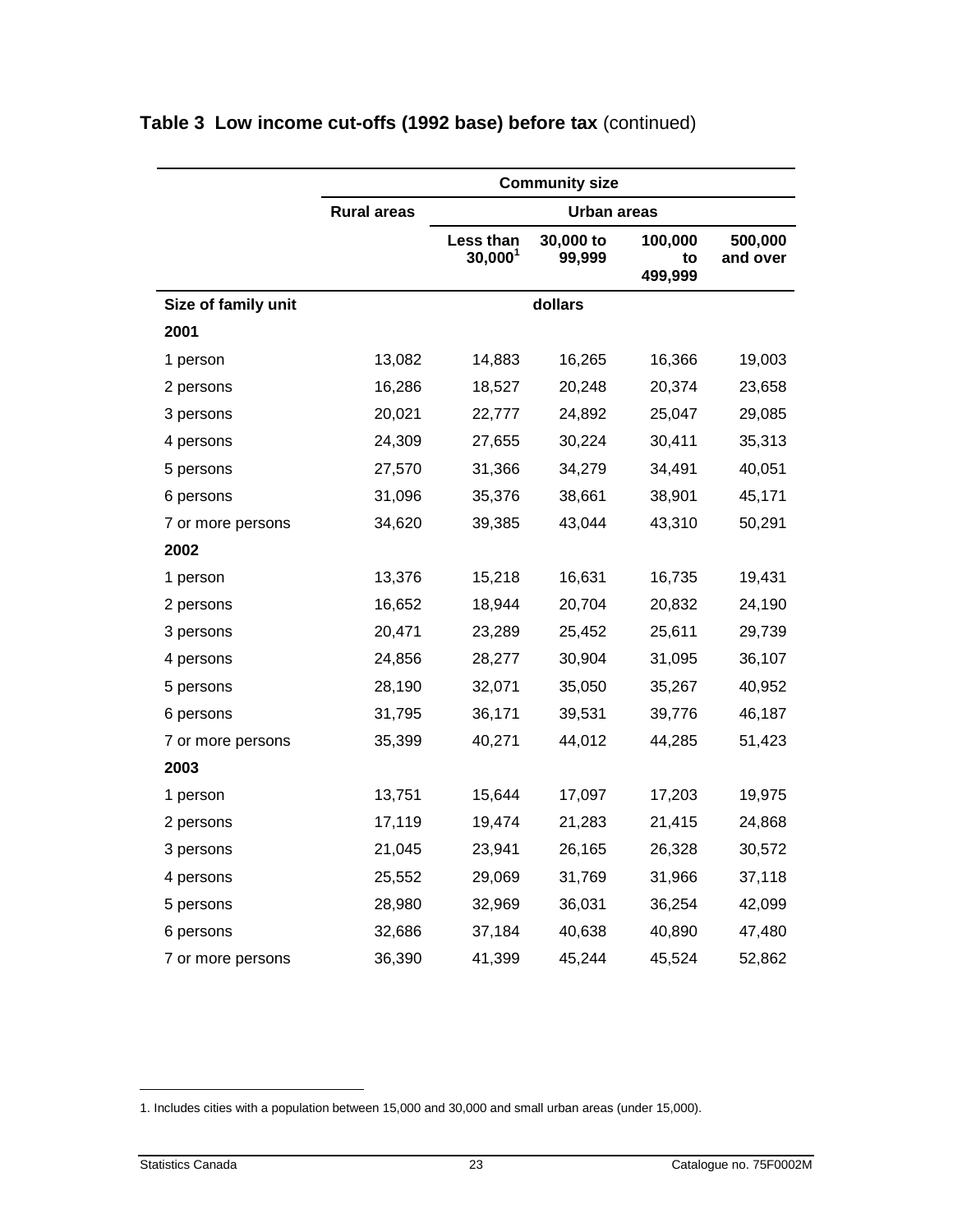|                     |                    |                         | <b>Community size</b> |                          |                     |
|---------------------|--------------------|-------------------------|-----------------------|--------------------------|---------------------|
|                     | <b>Rural areas</b> |                         | <b>Urban areas</b>    |                          |                     |
|                     |                    | Less than<br>$30,000^1$ | 30,000 to<br>99,999   | 100,000<br>to<br>499,999 | 500,000<br>and over |
| Size of family unit |                    |                         | dollars               |                          |                     |
| 2004                |                    |                         |                       |                          |                     |
| 1 person            | 14,005             | 15,933                  | 17,413                | 17,521                   | 20,344              |
| 2 persons           | 17,435             | 19,834                  | 21,677                | 21,811                   | 25,327              |
| 3 persons           | 21,434             | 24,384                  | 26,649                | 26,814                   | 31,137              |
| 4 persons           | 26,024             | 29,606                  | 32,356                | 32,557                   | 37,804              |
| 5 persons           | 29,515             | 33,579                  | 36,697                | 36,924                   | 42,877              |
| 6 persons           | 33,290             | 37,871                  | 41,389                | 41,646                   | 48,358              |
| 7 or more persons   | 37,063             | 42,164                  | 46,080                | 46,366                   | 53,839              |
| 2005                |                    |                         |                       |                          |                     |
| 1 person            | 14,313             | 16,283                  | 17,795                | 17,906                   | 20,791              |
| 2 persons           | 17,818             | 20,270                  | 22,153                | 22,290                   | 25,884              |
| 3 persons           | 21,904             | 24,920                  | 27,234                | 27,403                   | 31,821              |
| 4 persons           | 26,596             | 30,257                  | 33,067                | 33,272                   | 38,635              |
| 5 persons           | 30,164             | 34,316                  | 37,504                | 37,735                   | 43,819              |
| 6 persons           | 34,021             | 38,703                  | 42,298                | 42,561                   | 49,420              |
| 7 or more persons   | 37,877             | 43,090                  | 47,093                | 47,384                   | 55,022              |
| 2006                |                    |                         |                       |                          |                     |
| 1 person            | 14,593             | 16,603                  | 18,144                | 18,257                   | 21,199              |
| 2 persons           | 18,168             | 20,668                  | 22,588                | 22,728                   | 26,392              |
| 3 persons           | 22,334             | 25,409                  | 27,769                | 27,941                   | 32,446              |
| 4 persons           | 27,118             | 30,851                  | 33,716                | 33,925                   | 39,393              |
| 5 persons           | 30,756             | 34,990                  | 38,240                | 38,476                   | 44,679              |
| 6 persons           | 34,689             | 39,463                  | 43,128                | 43,396                   | 50,390              |
| 7 or more persons   | 38,620             | 43,936                  | 48,017                | 48,314                   | 56,102              |

<sup>1.</sup> Includes cities with a population between 15,000 and 30,000 and small urban areas (under 15,000).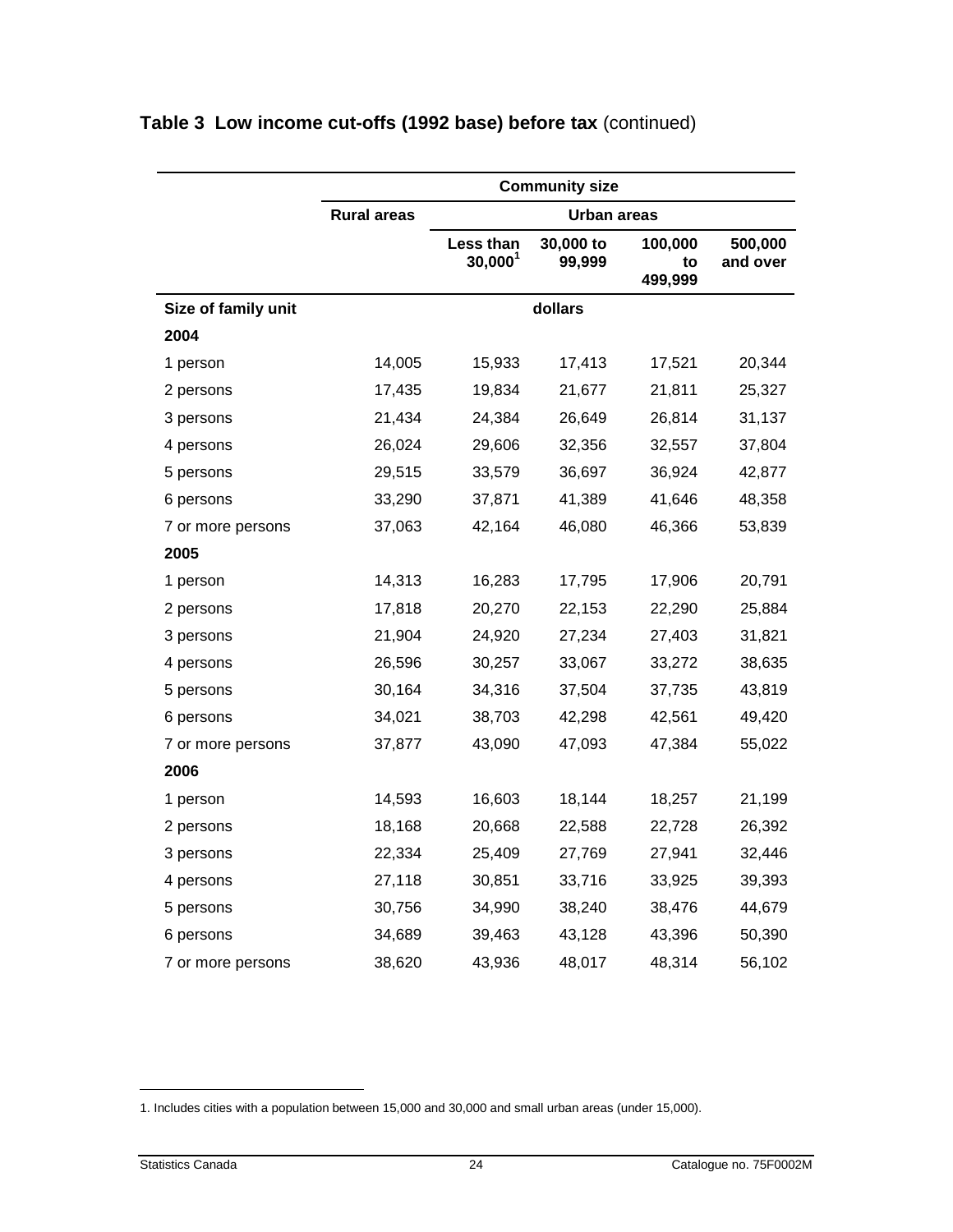|                     |                    |                         | <b>Community size</b> |                          |                     |
|---------------------|--------------------|-------------------------|-----------------------|--------------------------|---------------------|
|                     | <b>Rural areas</b> |                         | Urban areas           |                          |                     |
|                     |                    | Less than<br>$30,000^1$ | 30,000 to<br>99,999   | 100,000<br>to<br>499,999 | 500,000<br>and over |
| Size of family unit |                    |                         | dollars               |                          |                     |
| 2007                |                    |                         |                       |                          |                     |
| 1 person            | 14,914             | 16,968                  | 18,544                | 18,659                   | 21,666              |
| 2 persons           | 18,567             | 21,123                  | 23,084                | 23,228                   | 26,972              |
| 3 persons           | 22,826             | 25,968                  | 28,379                | 28,556                   | 33,159              |
| 4 persons           | 27,714             | 31,529                  | 34,457                | 34,671                   | 40,259              |
| 5 persons           | 31,432             | 35,760                  | 39,081                | 39,322                   | 45,662              |
| 6 persons           | 35,452             | 40,331                  | 44,077                | 44,350                   | 51,498              |
| 7 or more persons   | 39,470             | 44,903                  | 49,073                | 49,377                   | 57,336              |
| 2008                |                    |                         |                       |                          |                     |
| 1 person            | 15,262             | 17,364                  | 18,976                | 19,094                   | 22,171              |
| 2 persons           | 19,000             | 21,615                  | 23,623                | 23,769                   | 27,601              |
| 3 persons           | 23,358             | 26,573                  | 29,041                | 29,222                   | 33,933              |
| 4 persons           | 28,361             | 32,264                  | 35,261                | 35,480                   | 41,198              |
| 5 persons           | 32,165             | 36,594                  | 39,992                | 40,239                   | 46,727              |
| 6 persons           | 36,278             | 41,272                  | 45,105                | 45,385                   | 52,699              |
| 7 or more persons   | 40,390             | 45,950                  | 50,218                | 50,529                   | 58,673              |

1. Includes cities with a population between 15,000 and 30,000 and small urban areas (under 15,000).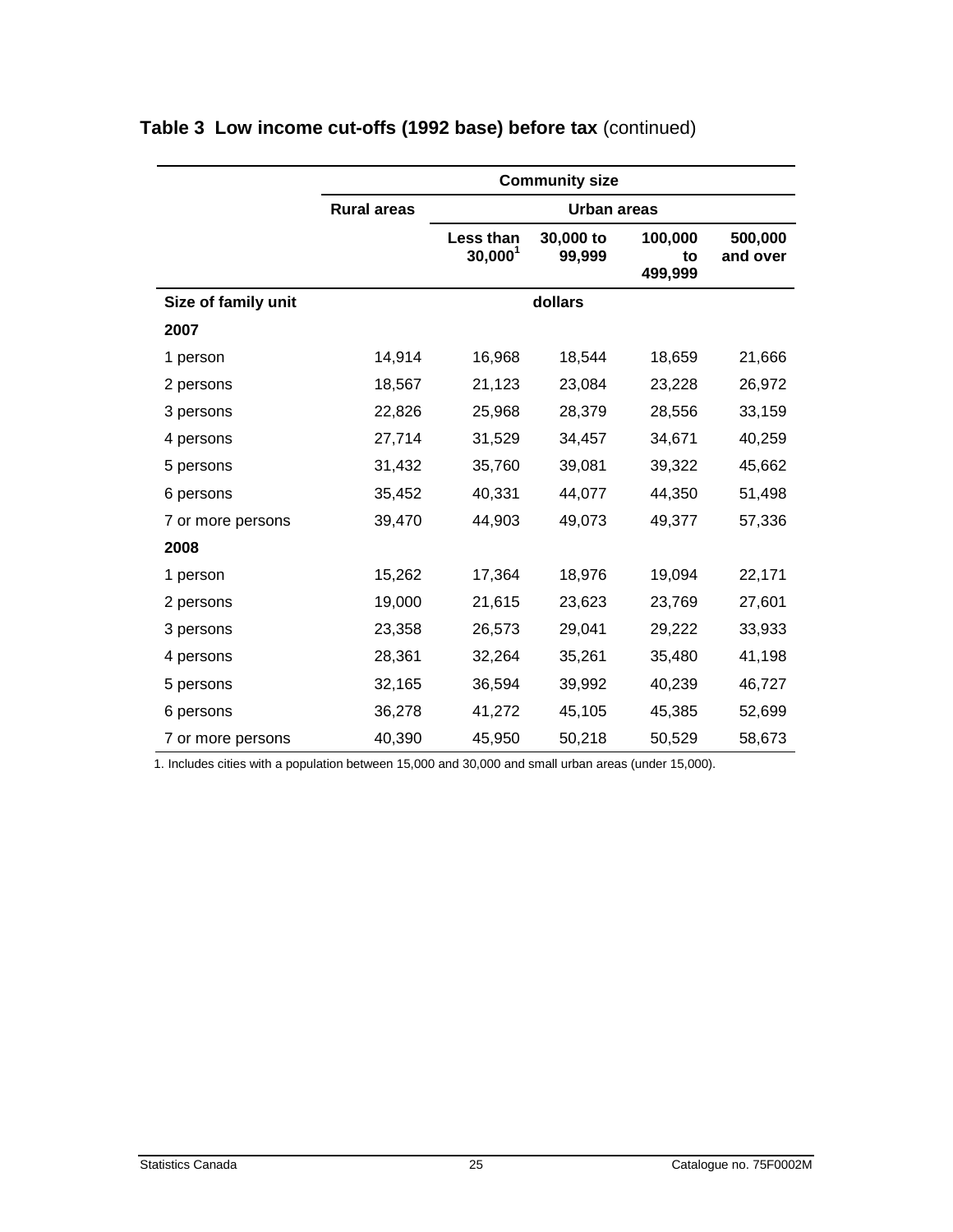|          | <b>Number of children</b> |             |                |        |        |        |  |  |
|----------|---------------------------|-------------|----------------|--------|--------|--------|--|--|
|          | 0                         | $\mathbf 1$ | $\overline{2}$ | 3      | 4      | 5      |  |  |
|          | dollars                   |             |                |        |        |        |  |  |
| 1993     |                           |             |                |        |        |        |  |  |
| 1 adult  | 10,004                    | 14,006      | 17,007         | 20,008 | 23,009 | 26,010 |  |  |
| 2 adults | 14,006                    | 17,007      | 20,008         | 23,009 | 26,010 | 29,012 |  |  |
| 3 adults | 18,007                    | 21,008      | 24,010         | 27,011 | 30,012 | 33,013 |  |  |
| 4 adults | 22,009                    | 25,010      | 28,011         | 31,012 | 34,014 | 37,015 |  |  |
| 1994     |                           |             |                |        |        |        |  |  |
| 1 adult  | 9,958                     | 13,941      | 16,929         | 19,916 | 22,903 | 25,891 |  |  |
| 2 adults | 13,941                    | 16,929      | 19,916         | 22,903 | 25,891 | 28,878 |  |  |
| 3 adults | 17,924                    | 20,912      | 23,899         | 26,887 | 29,874 | 32,861 |  |  |
| 4 adults | 21,908                    | 24,895      | 27,882         | 30,870 | 33,857 | 36,845 |  |  |
| 1995     |                           |             |                |        |        |        |  |  |
| 1 adult  | 10,329                    | 14,461      | 17,559         | 20,658 | 23,757 | 26,855 |  |  |
| 2 adults | 14,461                    | 17,559      | 20,658         | 23,757 | 26,855 | 29,954 |  |  |
| 3 adults | 18,592                    | 21,691      | 24,790         | 27,888 | 30,987 | 34,086 |  |  |
| 4 adults | 22,724                    | 25,823      | 28,921         | 32,020 | 35,119 | 38,217 |  |  |
| 1996     |                           |             |                |        |        |        |  |  |
| 1 adult  | 10,296                    | 14,414      | 17,503         | 20,592 | 23,681 | 26,770 |  |  |
| 2 adults | 14,414                    | 17,503      | 20,592         | 23,681 | 26,770 | 29,858 |  |  |
| 3 adults | 18,533                    | 21,622      | 24,710         | 27,799 | 30,888 | 33,977 |  |  |
| 4 adults | 22,651                    | 25,740      | 28,829         | 31,918 | 35,006 | 38,095 |  |  |
| 1997     |                           |             |                |        |        |        |  |  |
| 1 adult  | 10,541                    | 14,757      | 17,920         | 21,082 | 24,244 | 27,407 |  |  |
| 2 adults | 14,757                    | 17,920      | 21,082         | 24,244 | 27,407 | 30,569 |  |  |
| 3 adults | 18,974                    | 22,136      | 25,298         | 28,461 | 31,623 | 34,785 |  |  |
| 4 adults | 23,190                    | 26,353      | 29,515         | 32,677 | 35,839 | 39,002 |  |  |
| 1998     |                           |             |                |        |        |        |  |  |
| 1 adult  | 10,981                    | 15,373      | 18,668         | 21,962 | 25,256 | 28,551 |  |  |
| 2 adults | 15,373                    | 18,668      | 21,962         | 25,256 | 28,551 | 31,845 |  |  |
| 3 adults | 19,766                    | 23,060      | 26,354         | 29,649 | 32,943 | 36,237 |  |  |
| 4 adults | 24,158                    | 27,453      | 30,747         | 34,041 | 37,335 | 40,630 |  |  |

#### <span id="page-25-0"></span>**Table 4 Low income measures, after tax**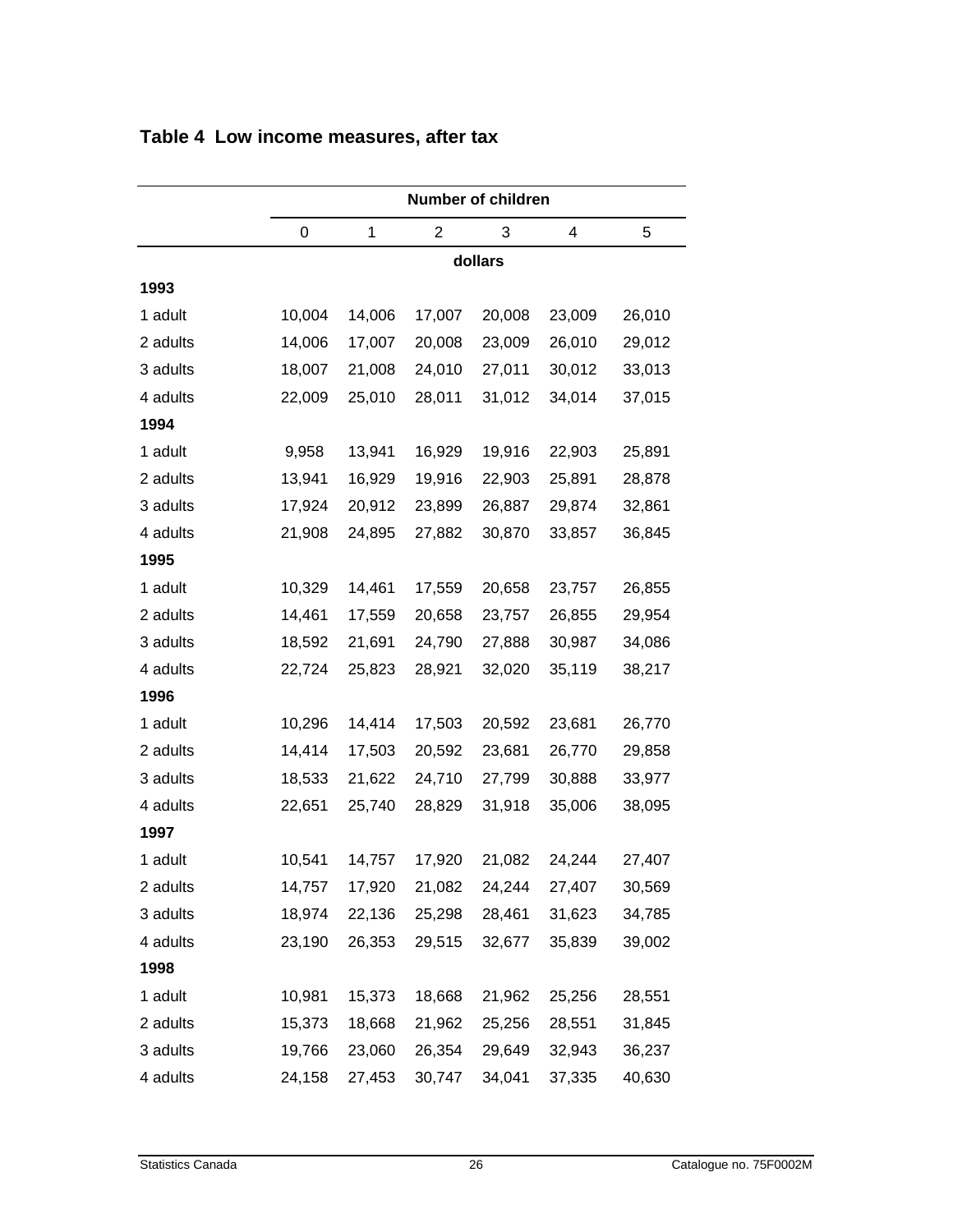|          |        | <b>Number of children</b> |                |        |        |        |  |  |  |
|----------|--------|---------------------------|----------------|--------|--------|--------|--|--|--|
|          | 0      | 1                         | $\overline{2}$ | 3      | 4      | 5      |  |  |  |
|          |        | dollars                   |                |        |        |        |  |  |  |
| 1999     |        |                           |                |        |        |        |  |  |  |
| 1 adult  | 11,563 | 16,188                    | 19,657         | 23,126 | 26,595 | 30,064 |  |  |  |
| 2 adults | 16,188 | 19,657                    | 23,126         | 26,595 | 30,064 | 33,533 |  |  |  |
| 3 adults | 20,813 | 24,282                    | 27,751         | 31,220 | 34,689 | 38,158 |  |  |  |
| 4 adults | 25,439 | 28,908                    | 32,376         | 35,845 | 39,314 | 42,783 |  |  |  |
| 2000     |        |                           |                |        |        |        |  |  |  |
| 1 adult  | 12,088 | 16,923                    | 20,550         | 24,176 | 27,802 | 31,429 |  |  |  |
| 2 adults | 16,923 | 20,550                    | 24,176         | 27,802 | 31,429 | 35,055 |  |  |  |
| 3 adults | 21,758 | 25,385                    | 29,011         | 32,638 | 36,264 | 39,890 |  |  |  |
| 4 adults | 26,594 | 30,220                    | 33,846         | 37,473 | 41,099 | 44,726 |  |  |  |
| 2001     |        |                           |                |        |        |        |  |  |  |
| 1 adult  | 12,851 | 17,991                    | 21,847         | 25,702 | 29,557 | 33,413 |  |  |  |
| 2 adults | 17,991 | 21,847                    | 25,702         | 29,557 | 33,413 | 37,268 |  |  |  |
| 3 adults | 23,132 | 26,987                    | 30,842         | 34,698 | 38,553 | 42,408 |  |  |  |
| 4 adults | 28,272 | 32,128                    | 35,983         | 39,838 | 43,693 | 47,549 |  |  |  |
| 2002     |        |                           |                |        |        |        |  |  |  |
| 1 adult  | 13,257 | 18,560                    | 22,537         | 26,514 | 30,491 | 34,468 |  |  |  |
| 2 adults | 18,560 | 22,537                    | 26,514         | 30,491 | 34,468 | 38,445 |  |  |  |
| 3 adults | 23,863 | 27,840                    | 31,817         | 35,794 | 39,771 | 43,748 |  |  |  |
| 4 adults | 29,165 | 33,143                    | 37,120         | 41,097 | 45,074 | 49,051 |  |  |  |
| 2003     |        |                           |                |        |        |        |  |  |  |
| 1 adult  | 13,603 | 19,044                    | 23,125         | 27,206 | 31,287 | 35,368 |  |  |  |
| 2 adults | 19,044 | 23,125                    | 27,206         | 31,287 | 35,368 | 39,449 |  |  |  |
| 3 adults | 24,485 | 28,566                    | 32,647         | 36,728 | 40,809 | 44,890 |  |  |  |
| 4 adults | 29,927 | 34,008                    | 38,088         | 42,169 | 46,250 | 50,331 |  |  |  |
| 2004     |        |                           |                |        |        |        |  |  |  |
| 1 adult  | 14,066 | 19,692                    | 23,912         | 28,132 | 32,352 | 36,572 |  |  |  |
| 2 adults | 19,692 | 23,912                    | 28,132         | 32,352 | 36,572 | 40,791 |  |  |  |
| 3 adults | 25,319 | 29,539                    | 33,758         | 37,978 | 42,198 | 46,418 |  |  |  |
| 4 adults | 30,945 | 35,165                    | 39,385         | 43,605 | 47,824 | 52,044 |  |  |  |

**Table 4 Low income measures, after tax** (continued)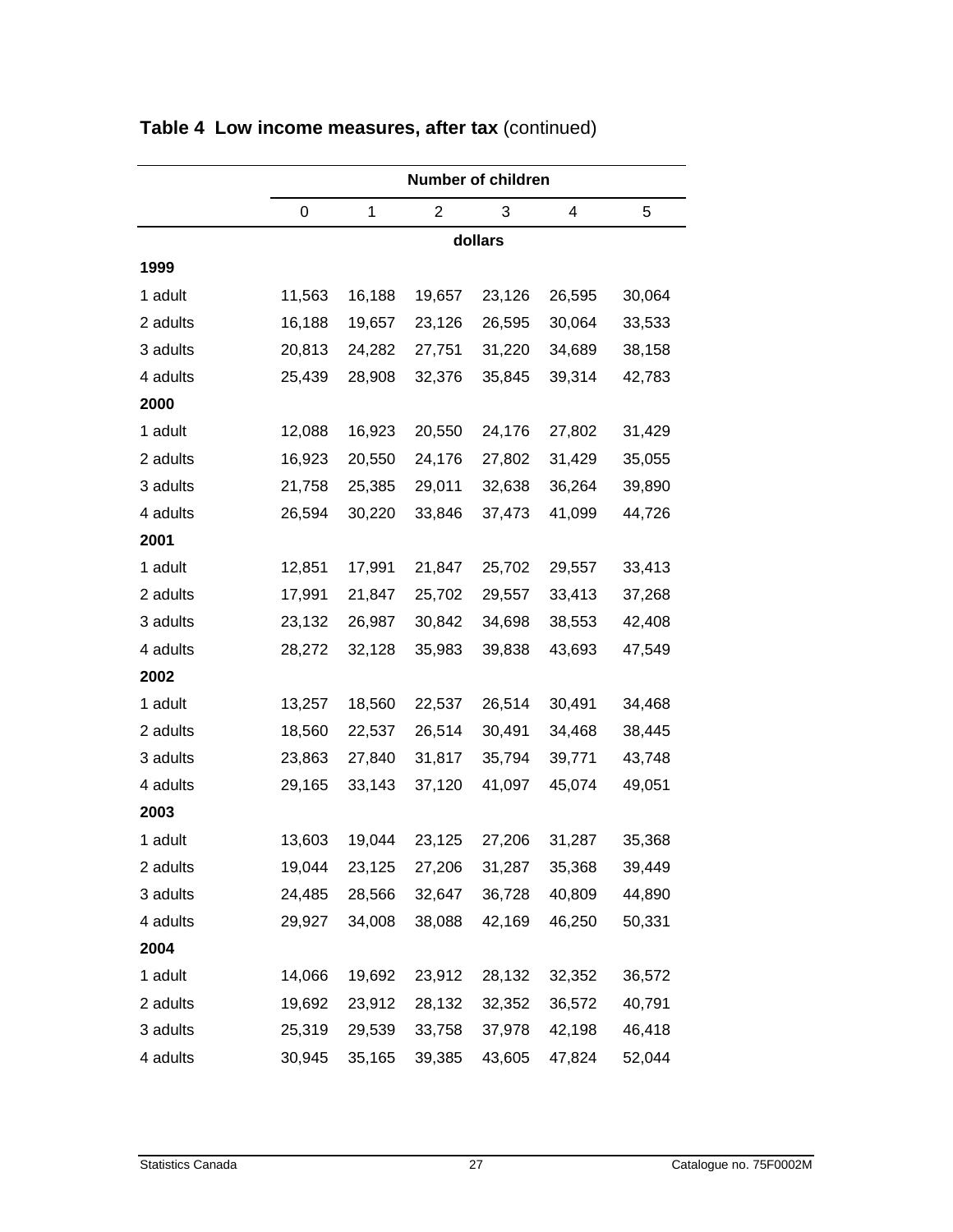|          | Number of children |        |                |         |        |        |  |
|----------|--------------------|--------|----------------|---------|--------|--------|--|
|          | $\Omega$           | 1      | $\overline{2}$ | 3       | 4      | 5      |  |
|          |                    |        |                | dollars |        |        |  |
| 2005     |                    |        |                |         |        |        |  |
| 1 adult  | 14,604             | 20,446 | 24,827         | 29,208  | 33,589 | 37,970 |  |
| 2 adults | 20,446             | 24,827 | 29,208         | 33,589  | 37,970 | 42,352 |  |
| 3 adults | 26,287             | 30,668 | 35,050         | 39,431  | 43,812 | 48,193 |  |
| 4 adults | 32,129             | 36,510 | 40,891         | 45,272  | 49,654 | 54,035 |  |
| 2006     |                    |        |                |         |        |        |  |
| 1 adult  | 15,179             | 21,251 | 25,804         | 30,358  | 34,912 | 39,465 |  |
| 2 adults | 21,251             | 25,804 | 30,358         | 34,912  | 39,465 | 44,019 |  |
| 3 adults | 27,322             | 31,876 | 36,430         | 40,983  | 45,537 | 50,091 |  |
| 4 adults | 33,394             | 37,948 | 42,501         | 47,055  | 51,609 | 56,162 |  |
| 2007     |                    |        |                |         |        |        |  |
| 1 adult  | 16,025             | 22,435 | 27,243         | 32,050  | 36,858 | 41,665 |  |
| 2 adults | 22,435             | 27,243 | 32,050         | 36,858  | 41,665 | 46,473 |  |
| 3 adults | 28,845             | 33,653 | 38,460         | 43,268  | 48,075 | 52,883 |  |
| 4 adults | 35,255             | 40,063 | 44,870         | 49,678  | 54,485 | 59,293 |  |

### **Table 4 Low income measures, after tax** (continued)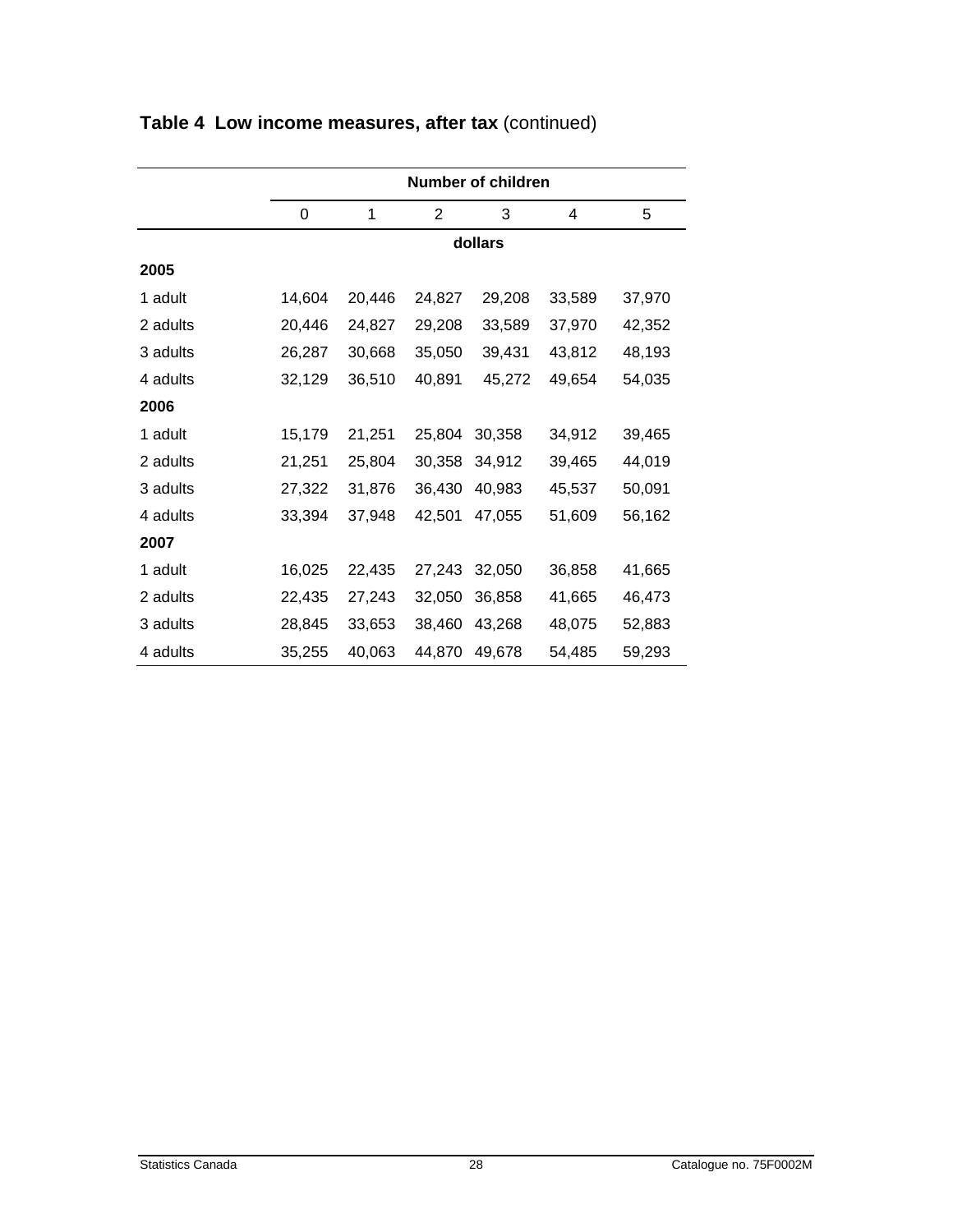|          | <b>Number of children</b> |        |        |        |        |        |  |  |
|----------|---------------------------|--------|--------|--------|--------|--------|--|--|
|          | 0                         | 1      | 2      | 3      | 4      | 5      |  |  |
|          | dollars                   |        |        |        |        |        |  |  |
| 1993     |                           |        |        |        |        |        |  |  |
| 1 adult  | 11,795                    | 16,513 | 20,052 | 23,590 | 27,129 | 30,667 |  |  |
| 2 adults | 16,513                    | 20,052 | 23,590 | 27,129 | 30,667 | 34,206 |  |  |
| 3 adults | 21,231                    | 24,770 | 28,308 | 31,847 | 35,385 | 38,924 |  |  |
| 4 adults | 25,949                    | 29,488 | 33,026 | 36,565 | 40,103 | 43,642 |  |  |
| 1994     |                           |        |        |        |        |        |  |  |
| 1 adult  | 11,795                    | 16,513 | 20,052 | 23,590 | 27,129 | 30,667 |  |  |
| 2 adults | 16,513                    | 20,052 | 23,590 | 27,129 | 30,667 | 34,206 |  |  |
| 3 adults | 21,231                    | 24,770 | 28,308 | 31,847 | 35,385 | 38,924 |  |  |
| 4 adults | 25,949                    | 29,488 | 33,026 | 36,565 | 40,103 | 43,642 |  |  |
| 1995     |                           |        |        |        |        |        |  |  |
| 1 adult  | 12,178                    | 17,049 | 20,703 | 24,356 | 28,009 | 31,663 |  |  |
| 2 adults | 17,049                    | 20,703 | 24,356 | 28,009 | 31,663 | 35,316 |  |  |
| 3 adults | 21,920                    | 25,574 | 29,227 | 32,881 | 36,534 | 40,187 |  |  |
| 4 adults | 26,792                    | 30,445 | 34,098 | 37,752 | 41,405 | 45,059 |  |  |
| 1996     |                           |        |        |        |        |        |  |  |
| 1 adult  | 12,102                    | 16,943 | 20,573 | 24,204 | 27,835 | 31,465 |  |  |
| 2 adults | 16,943                    | 20,573 | 24,204 | 27,835 | 31,465 | 35,096 |  |  |
| 3 adults | 21,784                    | 25,414 | 29,045 | 32,675 | 36,306 | 39,937 |  |  |
| 4 adults | 26,624                    | 30,255 | 33,886 | 37,516 | 41,147 | 44,777 |  |  |
| 1997     |                           |        |        |        |        |        |  |  |
| 1 adult  | 12,319                    | 17,247 | 20,942 | 24,638 | 28,334 | 32,029 |  |  |
| 2 adults | 17,247                    | 20,942 | 24,638 | 28,334 | 32,029 | 35,725 |  |  |
| 3 adults | 22,174                    | 25,870 | 29,566 | 33,261 | 36,957 | 40,653 |  |  |
| 4 adults | 27,102                    | 30,798 | 34,493 | 38,189 | 41,885 | 45,580 |  |  |
| 1998     |                           |        |        |        |        |        |  |  |
| 1 adult  | 12,904                    | 18,066 | 21,937 | 25,808 | 29,679 | 33,550 |  |  |
| 2 adults | 18,066                    | 21,937 | 25,808 | 29,679 | 33,550 | 37,422 |  |  |
| 3 adults | 23,227                    | 27,098 | 30,970 | 34,841 | 38,712 | 42,583 |  |  |
| 4 adults | 28,389                    | 32,260 | 36,131 | 40,002 | 43,874 | 47,745 |  |  |

#### <span id="page-28-0"></span>**Table 5 Low income measures, before tax**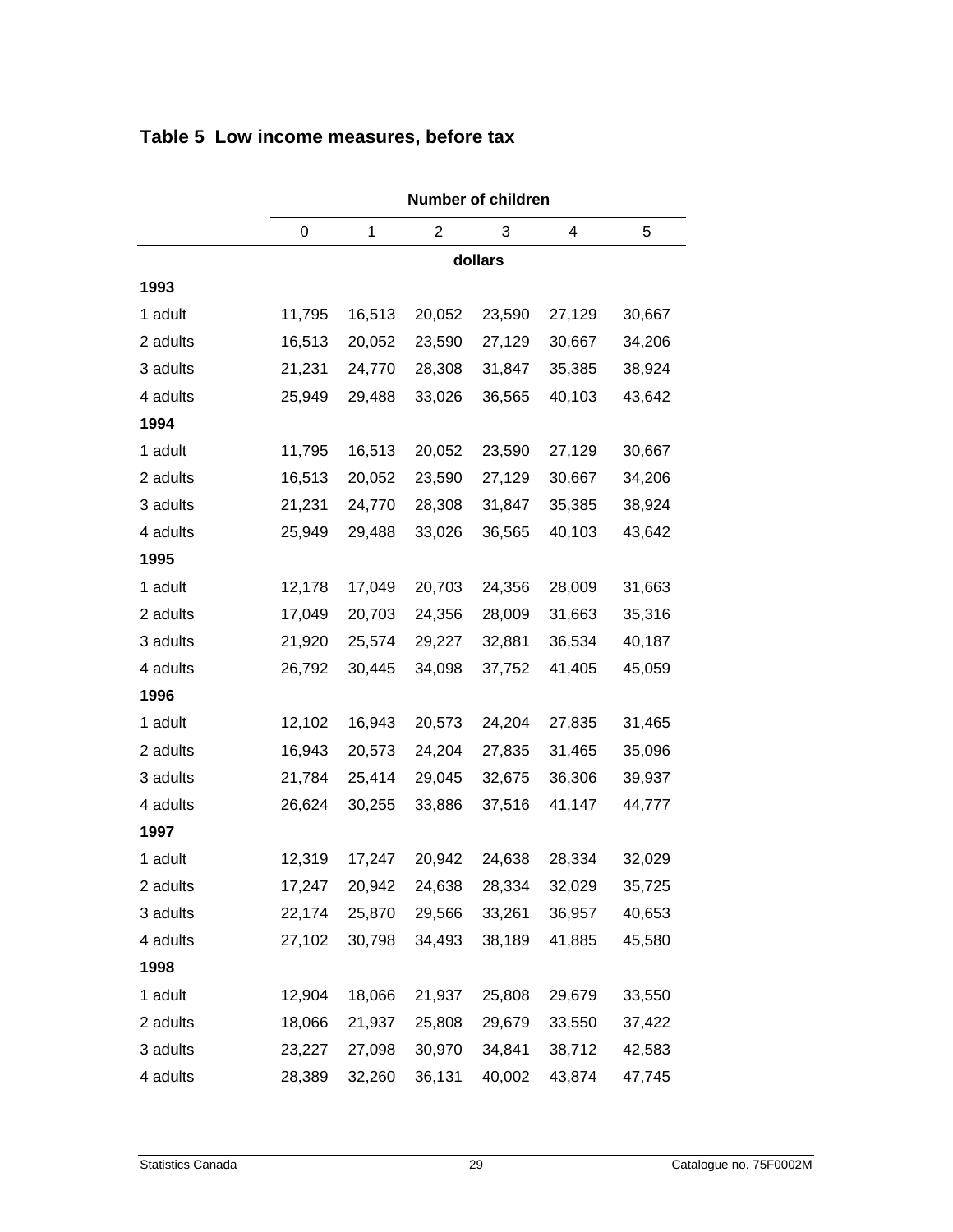|          | <b>Number of children</b> |        |        |        |        |        |  |  |
|----------|---------------------------|--------|--------|--------|--------|--------|--|--|
|          | 0                         | 1      | 2      | 3      | 4      | 5      |  |  |
|          | dollars                   |        |        |        |        |        |  |  |
| 1999     |                           |        |        |        |        |        |  |  |
| 1 adult  | 13,503                    | 18,904 | 22,955 | 27,006 | 31,057 | 35,108 |  |  |
| 2 adults | 18,904                    | 22,955 | 27,006 | 31,057 | 35,108 | 39,159 |  |  |
| 3 adults | 24,305                    | 28,356 | 32,407 | 36,458 | 40,509 | 44,560 |  |  |
| 4 adults | 29,707                    | 33,758 | 37,808 | 41,859 | 45,910 | 49,961 |  |  |
| 2000     |                           |        |        |        |        |        |  |  |
| 1 adult  | 14,194                    | 19,872 | 24,130 | 28,388 | 32,646 | 36,904 |  |  |
| 2 adults | 19,872                    | 24,130 | 28,388 | 32,646 | 36,904 | 41,163 |  |  |
| 3 adults | 25,549                    | 29,807 | 34,066 | 38,324 | 42,582 | 46,840 |  |  |
| 4 adults | 31,227                    | 35,485 | 39,743 | 44,001 | 48,260 | 52,518 |  |  |
| 2001     |                           |        |        |        |        |        |  |  |
| 1 adult  | 14,847                    | 20,786 | 25,240 | 29,694 | 34,148 | 38,602 |  |  |
| 2 adults | 20,786                    | 25,240 | 29,694 | 34,148 | 38,602 | 43,056 |  |  |
| 3 adults | 26,725                    | 31,179 | 35,633 | 40,087 | 44,541 | 48,995 |  |  |
| 4 adults | 32,663                    | 37,118 | 41,572 | 46,026 | 50,480 | 54,934 |  |  |
| 2002     |                           |        |        |        |        |        |  |  |
| 1 adult  | 15,257                    | 21,360 | 25,937 | 30,514 | 35,091 | 39,668 |  |  |
| 2 adults | 21,360                    | 25,937 | 30,514 | 35,091 | 39,668 | 44,245 |  |  |
| 3 adults | 27,463                    | 32,040 | 36,617 | 41,194 | 45,771 | 50,348 |  |  |
| 4 adults | 33,565                    | 38,143 | 42,720 | 47,297 | 51,874 | 56,451 |  |  |
| 2003     |                           |        |        |        |        |        |  |  |
| 1 adult  | 15,645                    | 21,903 | 26,597 | 31,290 | 35,984 | 40,677 |  |  |
| 2 adults | 21,903                    | 26,597 | 31,290 | 35,984 | 40,677 | 45,371 |  |  |
| 3 adults | 28,161                    | 32,855 | 37,548 | 42,242 | 46,935 | 51,629 |  |  |
| 4 adults | 34,419                    | 39,113 | 43,806 | 48,500 | 53,193 | 57,887 |  |  |
| 2004     |                           |        |        |        |        |        |  |  |
| 1 adult  | 16,192                    | 22,669 | 27,526 | 32,384 | 37,242 | 42,099 |  |  |
| 2 adults | 22,669                    | 27,526 | 32,384 | 37,242 | 42,099 | 46,957 |  |  |
| 3 adults | 29,146                    | 34,003 | 38,861 | 43,718 | 48,576 | 53,434 |  |  |
| 4 adults | 35,622                    | 40,480 | 45,338 | 50,195 | 55,053 | 59,910 |  |  |

**Table 5 Low income measures, before tax** (continued)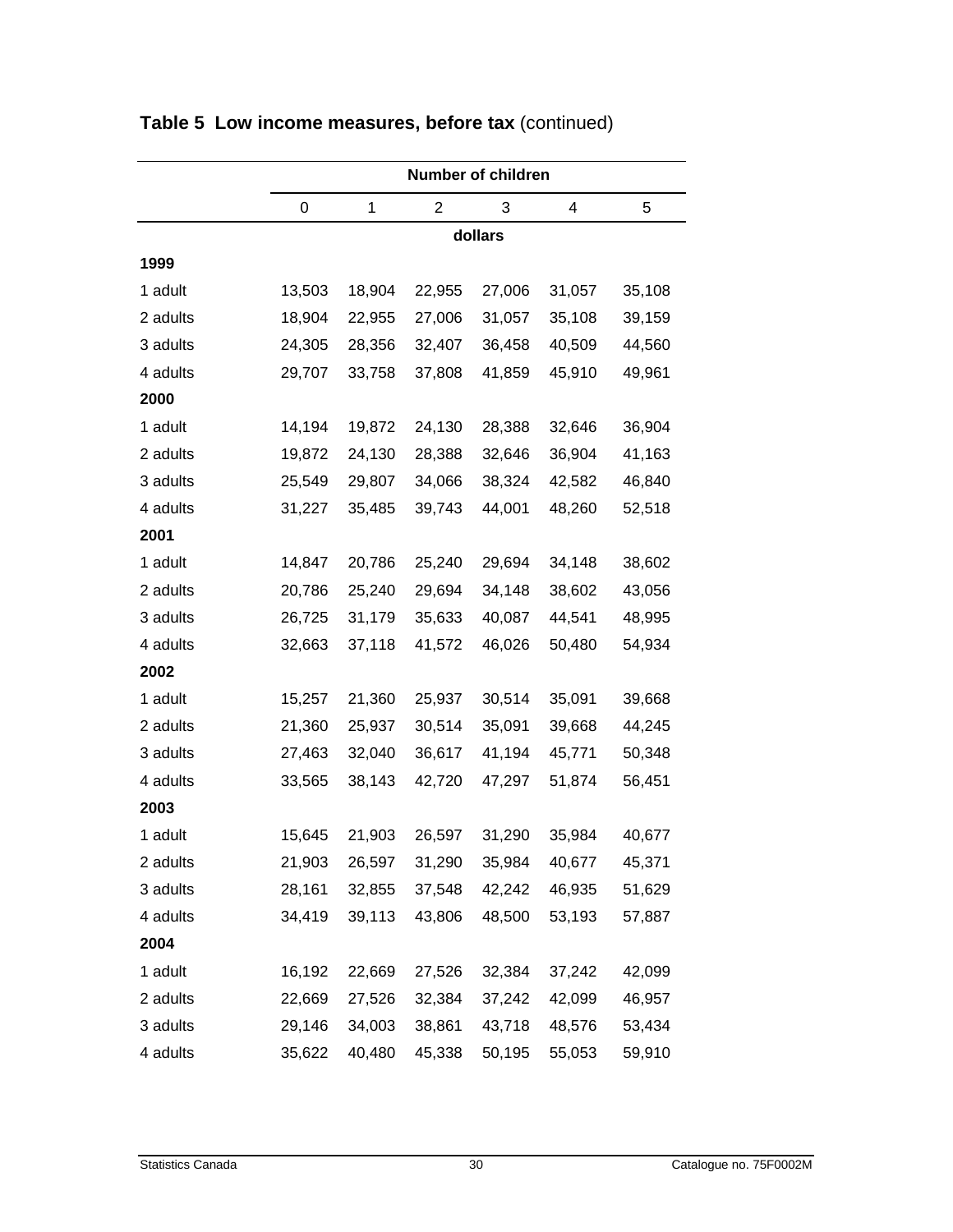|          | <b>Number of children</b> |        |        |        |        |        |  |  |
|----------|---------------------------|--------|--------|--------|--------|--------|--|--|
|          | 0                         | 1      | 2      | 3      | 4      | 5      |  |  |
|          | dollars                   |        |        |        |        |        |  |  |
| 2005     |                           |        |        |        |        |        |  |  |
| 1 adult  | 16,734                    | 23,428 | 28,448 | 33,468 | 38,488 | 43,508 |  |  |
| 2 adults | 23,428                    | 28,448 | 33,468 | 38,488 | 43,508 | 48,529 |  |  |
| 3 adults | 30,121                    | 35,141 | 40,162 | 45,182 | 50,202 | 55,222 |  |  |
| 4 adults | 36,815                    | 41,835 | 46,855 | 51,875 | 56,896 | 61,916 |  |  |
| 2006     |                           |        |        |        |        |        |  |  |
| 1 adult  | 17,437                    | 24,412 | 29,643 | 34,874 | 40,105 | 45,336 |  |  |
| 2 adults | 24,412                    | 29,643 | 34,874 | 40,105 | 45,336 | 50,567 |  |  |
| 3 adults | 31,387                    | 36,618 | 41,849 | 47,080 | 52,311 | 57,542 |  |  |
| 4 adults | 38,361                    | 43,593 | 48,824 | 54,055 | 59,286 | 64,517 |  |  |
| 2007     |                           |        |        |        |        |        |  |  |
| 1 adult  | 18,178                    | 25,449 | 30,903 | 36,356 | 41,809 | 47,263 |  |  |
| 2 adults | 25,449                    | 30,903 | 36,356 | 41,809 | 47,263 | 52,716 |  |  |
| 3 adults | 32,720                    | 38,174 | 43,627 | 49,081 | 54,534 | 59,987 |  |  |
| 4 adults | 39,992                    | 45,445 | 50,898 | 56,352 | 61,805 | 67,259 |  |  |

### **Table 5 Low income measures, before tax** (continued)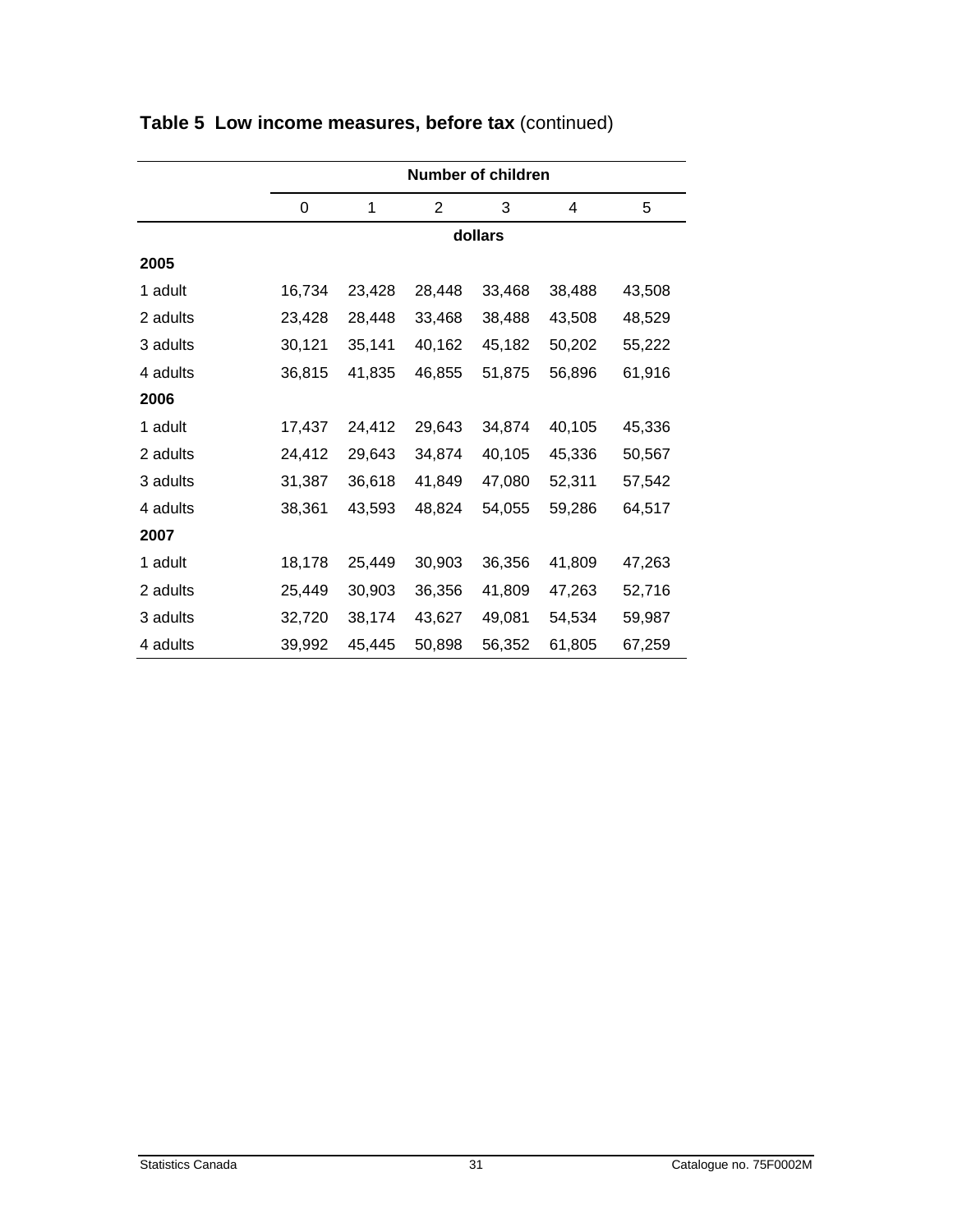|          | Number of children |        |                |        |        |        |  |  |
|----------|--------------------|--------|----------------|--------|--------|--------|--|--|
|          | 0                  | 1      | $\overline{2}$ | 3      | 4      | 5      |  |  |
|          | dollars            |        |                |        |        |        |  |  |
| 1993     |                    |        |                |        |        |        |  |  |
| 1 adult  | 9,750              | 13,650 | 16,575         | 19,500 | 22,425 | 25,350 |  |  |
| 2 adults | 13,650             | 16,575 | 19,500         | 22,425 | 25,350 | 28,275 |  |  |
| 3 adults | 17,550             | 20,475 | 23,400         | 26,325 | 29,250 | 32,175 |  |  |
| 4 adults | 21,450             | 24,375 | 27,300         | 30,225 | 33,150 | 36,075 |  |  |
| 1994     |                    |        |                |        |        |        |  |  |
| 1 adult  | 9,706              | 13,588 | 16,500         | 19,412 | 22,324 | 25,236 |  |  |
| 2 adults | 13,588             | 16,500 | 19,412         | 22,324 | 25,236 | 28,147 |  |  |
| 3 adults | 17,471             | 20,383 | 23,294         | 26,206 | 29,118 | 32,030 |  |  |
| 4 adults | 21,353             | 24,265 | 27,177         | 30,089 | 33,000 | 35,912 |  |  |
| 1995     |                    |        |                |        |        |        |  |  |
| 1 adult  | 10,186             | 14,260 | 17,316         | 20,372 | 23,428 | 26,484 |  |  |
| 2 adults | 14,260             | 17,316 | 20,372         | 23,428 | 26,484 | 29,539 |  |  |
| 3 adults | 18,335             | 21,391 | 24,446         | 27,502 | 30,558 | 33,614 |  |  |
| 4 adults | 22,409             | 25,465 | 28,521         | 31,577 | 34,632 | 37,688 |  |  |
| 1996     |                    |        |                |        |        |        |  |  |
| 1 adult  | 10,000             | 14,000 | 17,000         | 20,000 | 23,000 | 26,000 |  |  |
| 2 adults | 14,000             | 17,000 | 20,000         | 23,000 | 26,000 | 29,000 |  |  |
| 3 adults | 18,000             | 21,000 | 24,000         | 27,000 | 30,000 | 33,000 |  |  |
| 4 adults | 22,000             | 25,000 | 28,000         | 31,000 | 34,000 | 37,000 |  |  |
| 1997     |                    |        |                |        |        |        |  |  |
| 1 adult  | 10,190             | 14,266 | 17,323         | 20,380 | 23,437 | 26,494 |  |  |
| 2 adults | 14,266             | 17,323 | 20,380         | 23,437 | 26,494 | 29,551 |  |  |
| 3 adults | 18,342             | 21,399 | 24,456         | 27,513 | 30,570 | 33,627 |  |  |
| 4 adults | 22,418             | 25,475 | 28,532         | 31,589 | 34,646 | 37,703 |  |  |
| 1998     |                    |        |                |        |        |        |  |  |
| 1 adult  | 10,714             | 15,000 | 18,214         | 21,428 | 24,642 | 27,856 |  |  |
| 2 adults | 15,000             | 18,214 | 21,428         | 24,642 | 27,856 | 31,071 |  |  |
| 3 adults | 19,285             | 22,499 | 25,714         | 28,928 | 32,142 | 35,356 |  |  |
| 4 adults | 23,571             | 26,785 | 29,999         | 33,213 | 36,428 | 39,642 |  |  |

#### <span id="page-31-0"></span>**Table 6 Low income measures, market income**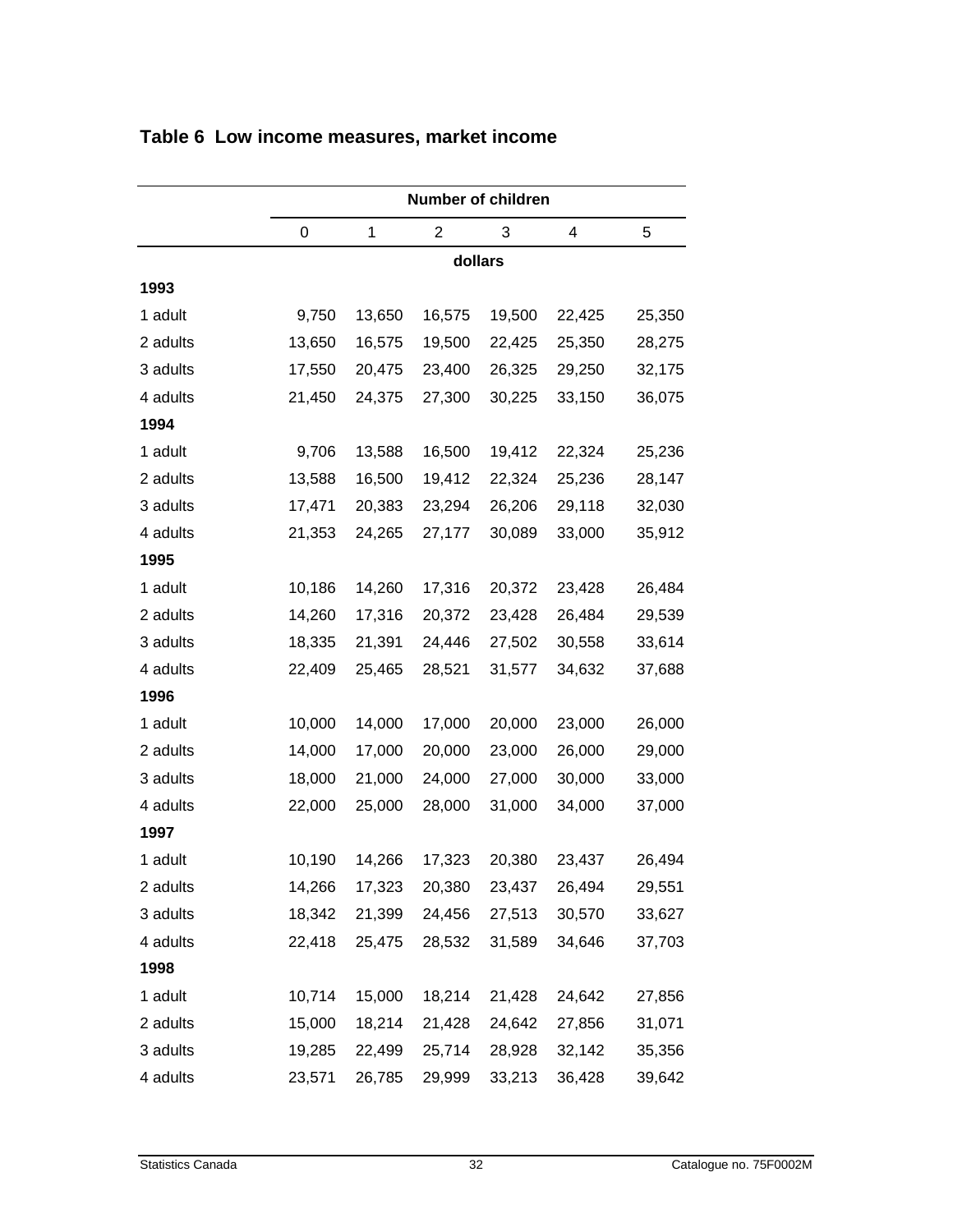|          | <b>Number of children</b> |        |                |        |        |        |  |  |
|----------|---------------------------|--------|----------------|--------|--------|--------|--|--|
|          | 0                         | 1      | $\overline{2}$ | 3      | 4      | 5      |  |  |
|          | dollars                   |        |                |        |        |        |  |  |
| 1999     |                           |        |                |        |        |        |  |  |
| 1 adult  | 11,505                    | 16,107 | 19,559         | 23,010 | 26,462 | 29,913 |  |  |
| 2 adults | 16,107                    | 19,559 | 23,010         | 26,462 | 29,913 | 33,365 |  |  |
| 3 adults | 20,709                    | 24,161 | 27,612         | 31,064 | 34,515 | 37,967 |  |  |
| 4 adults | 25,311                    | 28,763 | 32,214         | 35,666 | 39,117 | 42,569 |  |  |
| 2000     |                           |        |                |        |        |        |  |  |
| 1 adult  | 12,286                    | 17,200 | 20,886         | 24,572 | 28,258 | 31,944 |  |  |
| 2 adults | 17,200                    | 20,886 | 24,572         | 28,258 | 31,944 | 35,629 |  |  |
| 3 adults | 22,115                    | 25,801 | 29,486         | 33,172 | 36,858 | 40,544 |  |  |
| 4 adults | 27,029                    | 30,715 | 34,401         | 38,087 | 41,772 | 45,458 |  |  |
| 2001     |                           |        |                |        |        |        |  |  |
| 1 adult  | 12,658                    | 17,721 | 21,519         | 25,316 | 29,113 | 32,911 |  |  |
| 2 adults | 17,721                    | 21,519 | 25,316         | 29,113 | 32,911 | 36,708 |  |  |
| 3 adults | 22,784                    | 26,582 | 30,379         | 34,177 | 37,974 | 41,771 |  |  |
| 4 adults | 27,848                    | 31,645 | 35,442         | 39,240 | 43,037 | 46,835 |  |  |
| 2002     |                           |        |                |        |        |        |  |  |
| 1 adult  | 13,008                    | 18,211 | 22,114         | 26,016 | 29,918 | 33,821 |  |  |
| 2 adults | 18,211                    | 22,114 | 26,016         | 29,918 | 33,821 | 37,723 |  |  |
| 3 adults | 23,414                    | 27,317 | 31,219         | 35,122 | 39,024 | 42,926 |  |  |
| 4 adults | 28,618                    | 32,520 | 36,422         | 40,325 | 44,227 | 48,130 |  |  |
| 2003     |                           |        |                |        |        |        |  |  |
| 1 adult  | 13,470                    | 18,858 | 22,899         | 26,940 | 30,981 | 35,022 |  |  |
| 2 adults | 18,858                    | 22,899 | 26,940         | 30,981 | 35,022 | 39,063 |  |  |
| 3 adults | 24,246                    | 28,287 | 32,328         | 36,369 | 40,410 | 44,451 |  |  |
| 4 adults | 29,634                    | 33,675 | 37,716         | 41,757 | 45,798 | 49,839 |  |  |
| 2004     |                           |        |                |        |        |        |  |  |
| 1 adult  | 13,850                    | 19,390 | 23,545         | 27,700 | 31,855 | 36,010 |  |  |
| 2 adults | 19,390                    | 23,545 | 27,700         | 31,855 | 36,010 | 40,165 |  |  |
| 3 adults | 24,930                    | 29,085 | 33,240         | 37,395 | 41,550 | 45,705 |  |  |
| 4 adults | 30,470                    | 34,625 | 38,780         | 42,935 | 47,090 | 51,245 |  |  |

### **Table 6 Low income measures, market income** (continued)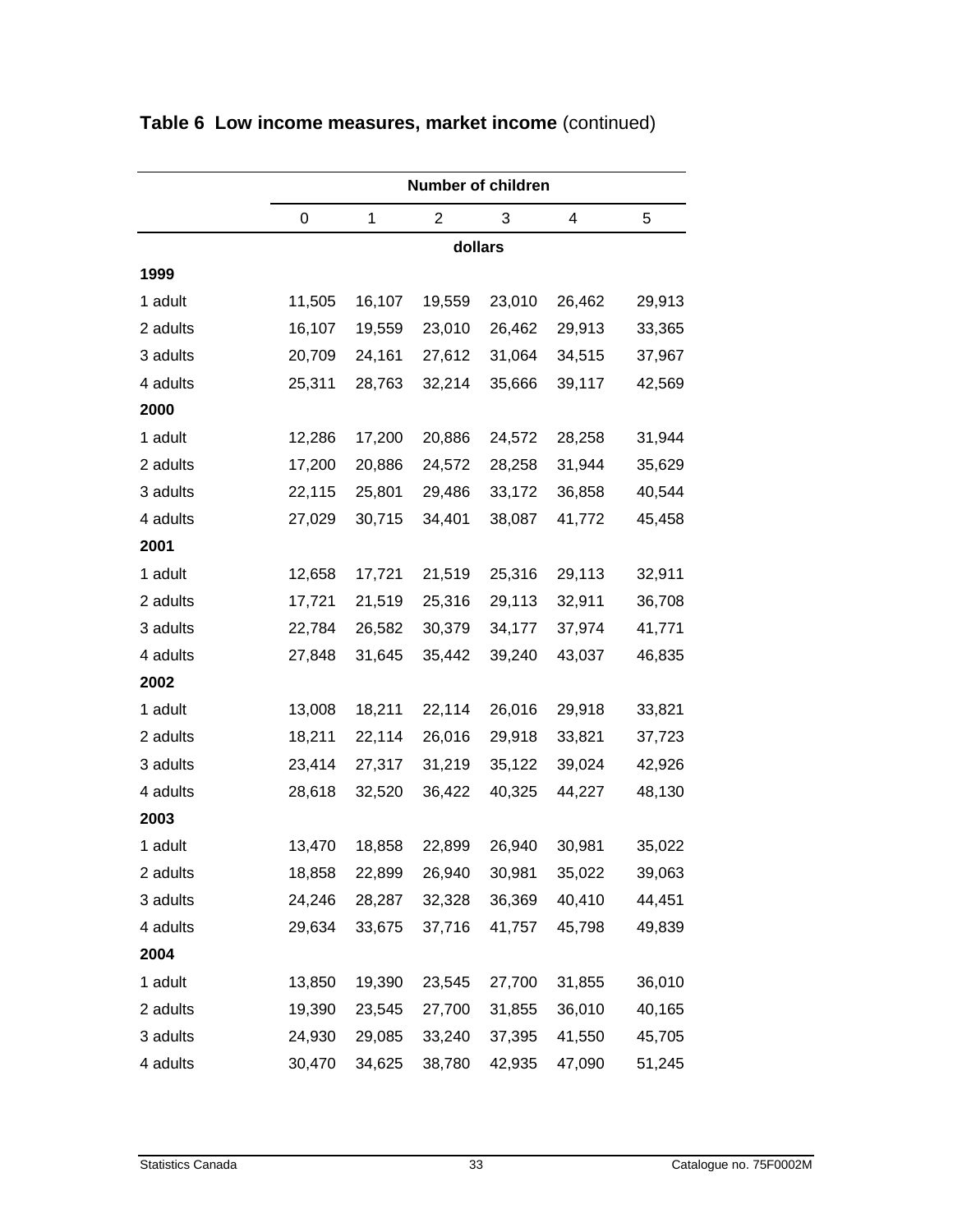|          | <b>Number of children</b> |         |                |        |        |        |  |  |  |  |
|----------|---------------------------|---------|----------------|--------|--------|--------|--|--|--|--|
|          | $\Omega$                  | 1       | $\overline{2}$ | 3      | 4      | 5      |  |  |  |  |
|          |                           | dollars |                |        |        |        |  |  |  |  |
| 2005     |                           |         |                |        |        |        |  |  |  |  |
| 1 adult  | 14,286                    | 20,000  | 24,286         | 28,572 | 32,858 | 37,144 |  |  |  |  |
| 2 adults | 20,000                    | 24,286  | 28,572         | 32,858 | 37,144 | 41,429 |  |  |  |  |
| 3 adults | 25,715                    | 30,001  | 34,286         | 38,572 | 42,858 | 47,144 |  |  |  |  |
| 4 adults | 31,429                    | 35,715  | 40,001         | 44,287 | 48,572 | 52,858 |  |  |  |  |
| 2006     |                           |         |                |        |        |        |  |  |  |  |
| 1 adult  | 14,905                    | 20,867  | 25,339         | 29,810 | 34,282 | 38,753 |  |  |  |  |
| 2 adults | 20,867                    | 25,339  | 29,810         | 34,282 | 38,753 | 43,225 |  |  |  |  |
| 3 adults | 26,829                    | 31,301  | 35,772         | 40,244 | 44,715 | 49,187 |  |  |  |  |
| 4 adults | 32,791                    | 37,263  | 41,734         | 46,206 | 50,677 | 55,149 |  |  |  |  |
| 2007     |                           |         |                |        |        |        |  |  |  |  |
| 1 adult  | 15,572                    | 21,801  | 26,472         | 31,144 | 35,816 | 40,487 |  |  |  |  |
| 2 adults | 21,801                    | 26,472  | 31,144         | 35,816 | 40,487 | 45,159 |  |  |  |  |
| 3 adults | 28,030                    | 32,701  | 37,373         | 42,044 | 46,716 | 51,388 |  |  |  |  |
| 4 adults | 34,258                    | 38,930  | 43,602         | 48,273 | 52,945 | 57,616 |  |  |  |  |

### **Table 6 Low income measures, market income** (continued)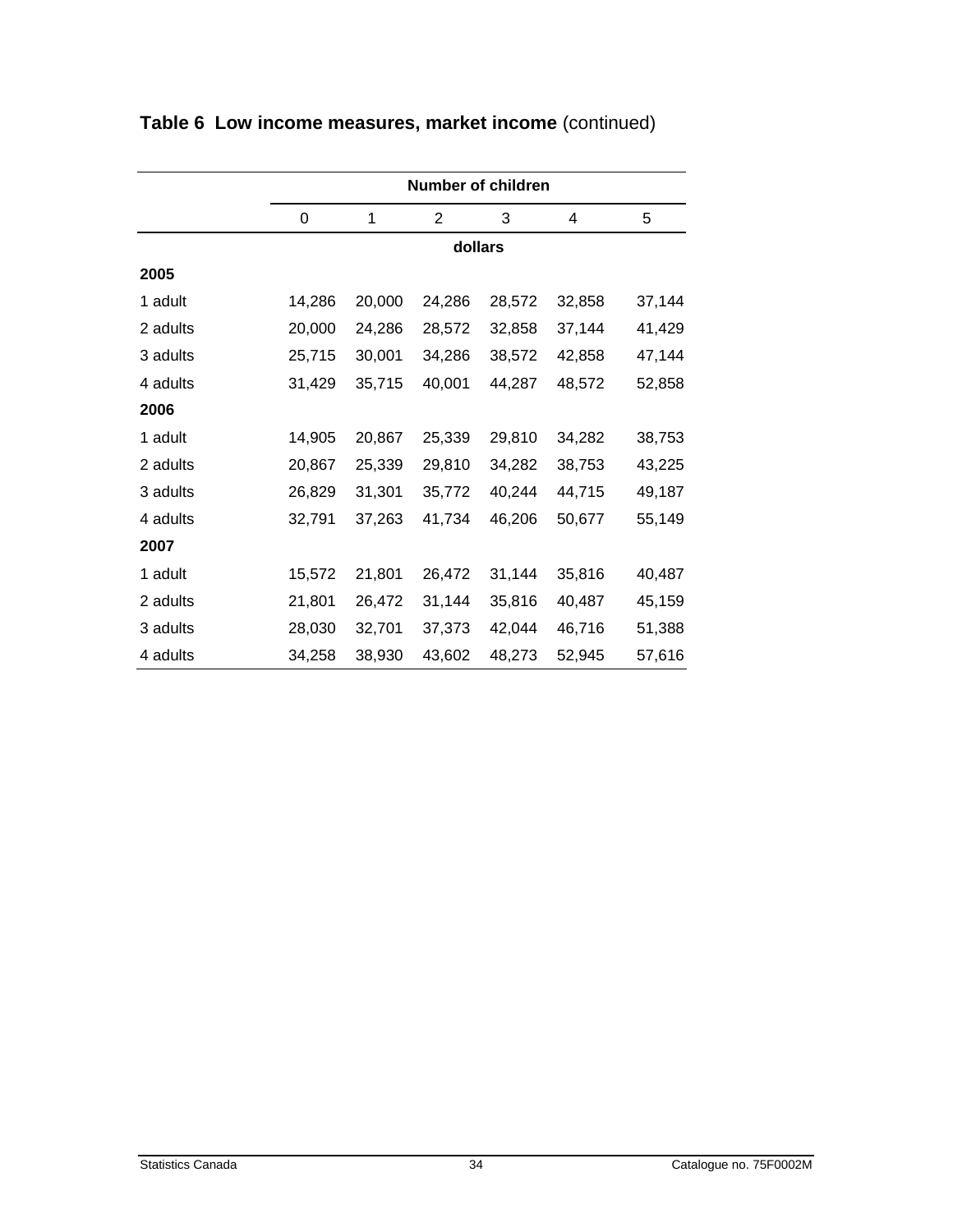## **Annex**

# <span id="page-34-0"></span>**Historical low income cut-offs (LICOs) for the base years 1959 (for 1969), 1969, 1978, and 1986**

#### **Table A.1 Low income cut-offs (LICOs), 1959 base, before tax**

|                     | All areas                          |           |           |           |                      |  |
|---------------------|------------------------------------|-----------|-----------|-----------|----------------------|--|
|                     | (no distinction by community size) |           |           |           |                      |  |
|                     | dollars                            |           |           |           |                      |  |
| Size of family unit | 1 person                           | 2 persons | 3 persons | 4 persons | 5 or more<br>persons |  |
| 1969                | 1,894                              | 3,157     | 3,788     | 4,420     | 5,051                |  |

Note: The 1959-based low income cut-offs were published only starting with 1969.

#### **Table A.2 Low income cut-offs (LICOs), 1969 base, before tax**

|                     | <b>Community size</b> |                            |                     |                          |                     |  |  |
|---------------------|-----------------------|----------------------------|---------------------|--------------------------|---------------------|--|--|
|                     | <b>Rural areas</b>    | <b>Urban areas</b>         |                     |                          |                     |  |  |
|                     |                       | <b>Less than</b><br>30,000 | 30,000 to<br>99,999 | 100,000<br>to<br>499,999 | 500,000<br>and over |  |  |
| Size of family unit |                       | dollars                    |                     |                          |                     |  |  |
| 1969                |                       |                            |                     |                          |                     |  |  |
| 1 person            | 1,890                 | 2,174                      | 2,363               | 2,434                    | 2,599               |  |  |
| 2 persons           | 2,741                 | 3,152                      | 3,426               | 3,529                    | 3,769               |  |  |
| 3 persons           | 3,498                 | 4,022                      | 4,372               | 4,503                    | 4,809               |  |  |
| 4 persons           | 4,159                 | 4,783                      | 5,199               | 5,355                    | 5,719               |  |  |
| 5 persons           | 4,650                 | 5,347                      | 5,812               | 5,986                    | 6,393               |  |  |
| 6 persons           | 5,104                 | 5,870                      | 6,380               | 6,571                    | 7,018               |  |  |
| 7 or more persons   | 5,596                 | 6,435                      | 6,995               | 7,205                    | 7,695               |  |  |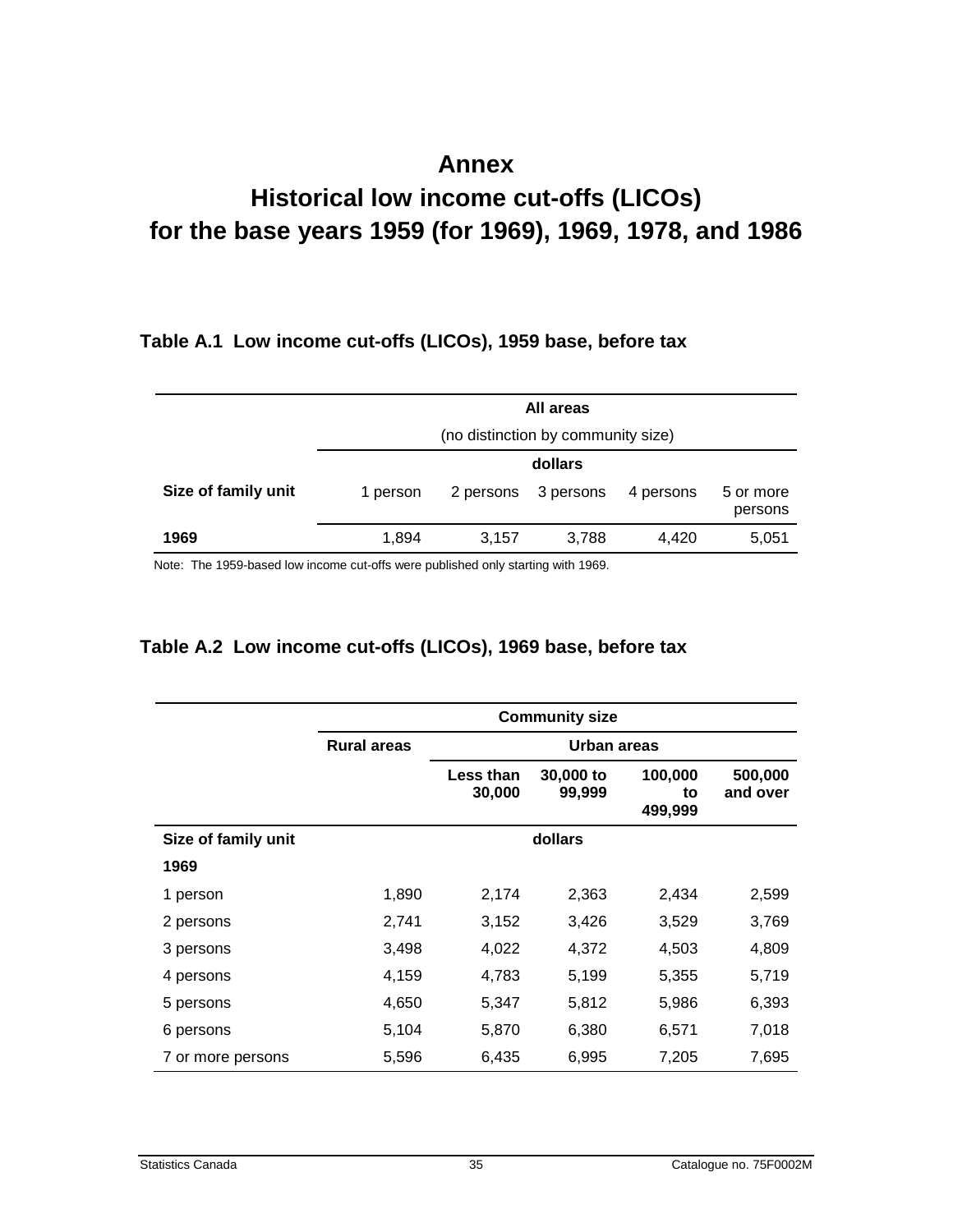|                     | <b>Community size</b> |                     |                     |                          |                     |  |  |
|---------------------|-----------------------|---------------------|---------------------|--------------------------|---------------------|--|--|
|                     | <b>Rural areas</b>    | Urban areas         |                     |                          |                     |  |  |
|                     |                       | Less than<br>30,000 | 30,000 to<br>99,999 | 100,000<br>to<br>499,999 | 500,000<br>and over |  |  |
| Size of family unit |                       | dollars             |                     |                          |                     |  |  |
| 1978                |                       |                     |                     |                          |                     |  |  |
| 1 person            | 4,400                 | 4,900               | 5,300               | 5,650                    | 5,950               |  |  |
| 2 persons           | 5,750                 | 6,450               | 6,950               | 7,450                    | 7,850               |  |  |
| 3 persons           | 7,700                 | 8,650               | 9,300               | 9,950                    | 10,500              |  |  |
| 4 persons           | 8,900                 | 10,000              | 10,750              | 11,500                   | 12,100              |  |  |
| 5 persons           | 10,350                | 11,600              | 12,450              | 13,350                   | 14,100              |  |  |
| 6 persons           | 11,300                | 12,650              | 13,600              | 14,550                   | 15,400              |  |  |
| 7 or more persons   | 12,450                | 13,950              | 15,000              | 16,050                   | 16,950              |  |  |

#### <span id="page-35-0"></span>**Table A.3 Low income cut-offs (LICOs), 1978 base, before tax**

Note: After-tax LICOs were never published on a 1959 base, 1969 base, or 1978 base.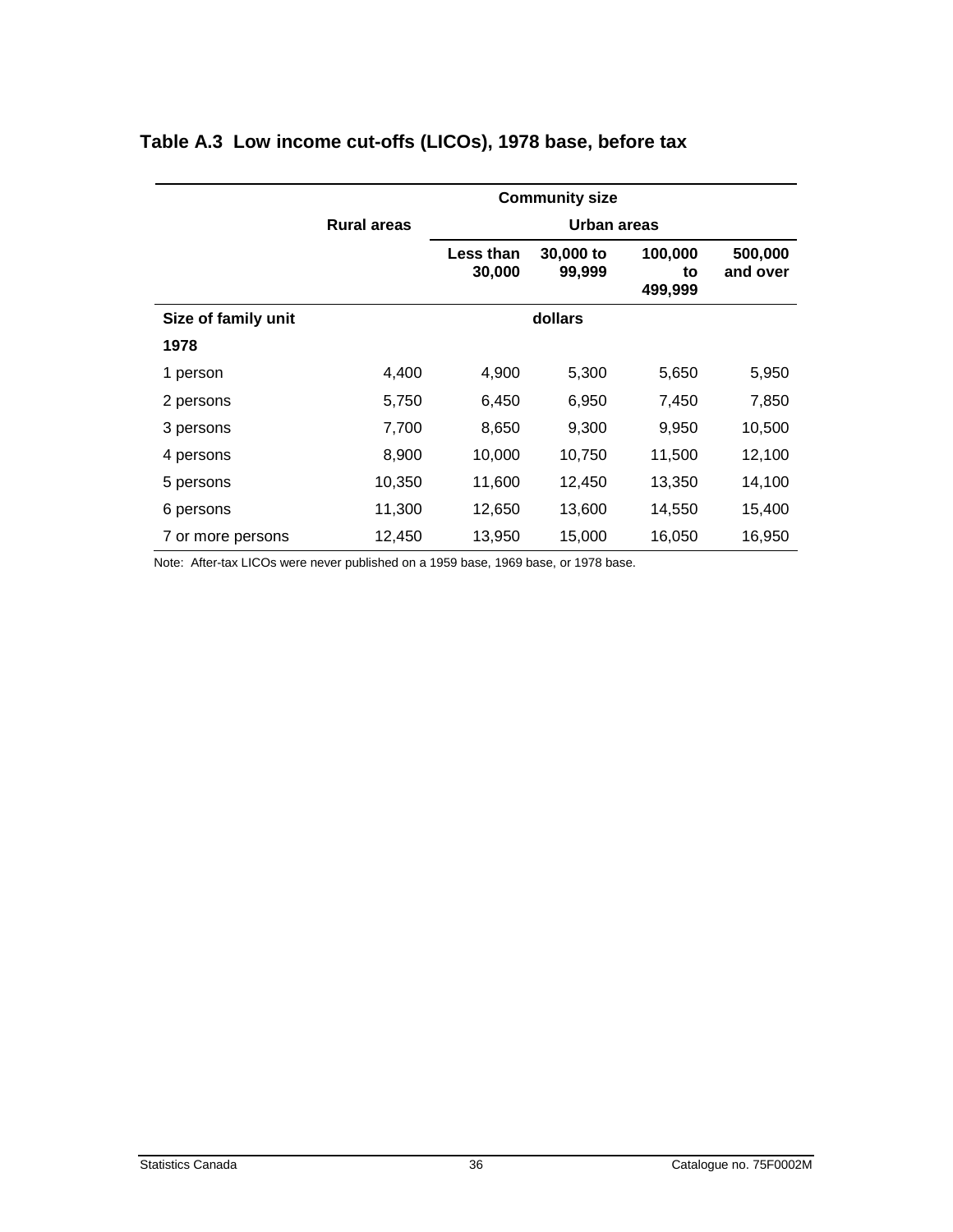|                     | <b>Community size</b>             |                     |                     |                          |                     |  |
|---------------------|-----------------------------------|---------------------|---------------------|--------------------------|---------------------|--|
|                     | <b>Rural areas</b><br>Urban areas |                     |                     |                          |                     |  |
|                     |                                   | Less than<br>30,000 | 30,000 to<br>99,999 | 100,000<br>to<br>499,999 | 500,000<br>and over |  |
| Size of family unit |                                   |                     | dollars             |                          |                     |  |
| 1986                |                                   |                     |                     |                          |                     |  |
| 1 person            | 8,065                             | 9,266               | 10,165              | 10,405                   | 11,847              |  |
| 2 persons           | 10,933                            | 12,561              | 13,779              | 14,105                   | 16,059              |  |
| 3 persons           | 13,896                            | 15,966              | 17,514              | 17,928                   | 20,412              |  |
| 4 persons           | 15,999                            | 18,382              | 20,164              | 20,641                   | 23,501              |  |
| 5 persons           | 17,480                            | 20,084              | 22,031              | 22,552                   | 25,677              |  |
| 6 persons           | 18,974                            | 21,800              | 23,914              | 24,479                   | 27,871              |  |
| 7 or more persons   | 20,408                            | 23,448              | 25,721              | 26,329                   | 29,977              |  |

#### <span id="page-36-0"></span>**Table A.4 Low income cut-offs (LICOs), 1986 base, before tax**

#### **Table A.5 Low income cut-offs (LICOs), 1986 base, after tax**

|                     | <b>Community size</b> |                     |                     |                          |                     |  |  |
|---------------------|-----------------------|---------------------|---------------------|--------------------------|---------------------|--|--|
|                     | <b>Rural areas</b>    | <b>Urban areas</b>  |                     |                          |                     |  |  |
|                     |                       | Less than<br>30,000 | 30,000 to<br>99,999 | 100,000<br>to<br>499,999 | 500,000<br>and over |  |  |
| Size of family unit |                       | dollars             |                     |                          |                     |  |  |
| 1986                |                       |                     |                     |                          |                     |  |  |
| 1 person            | 6,414                 | 7,532               | 8,381               | 8,607                    | 10,045              |  |  |
| 2 persons           | 8,696                 | 10,212              | 11,364              | 11,669                   | 13,620              |  |  |
| 3 persons           | 11,258                | 13,220              | 14,711              | 15,107                   | 17,632              |  |  |
| 4 persons           | 13,242                | 15,550              | 17,304              | 17,769                   | 20,739              |  |  |
| 5 persons           | 14,407                | 16,919              | 18,826              | 19,333                   | 22,565              |  |  |
| 6 persons           | 15,399                | 18,083              | 20,123              | 20,664                   | 24,118              |  |  |
| 7 or more persons   | 16,372                | 19,226              | 21,394              | 21,969                   | 25,641              |  |  |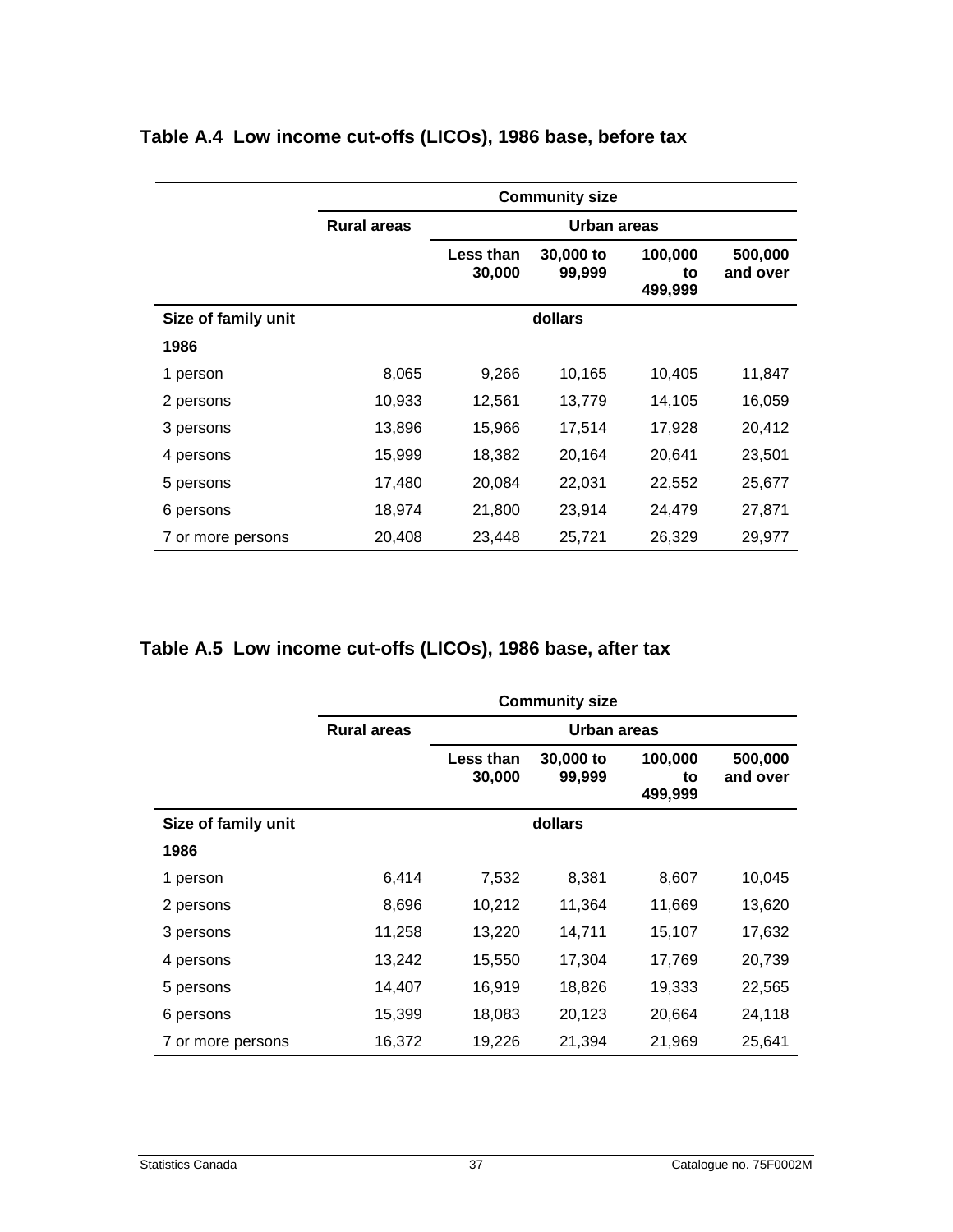# <span id="page-37-0"></span>**Annual consumer price index (CPI) for Canada, all-items (2002=100)**

| 1960 | 15.5 | 1980 | 44.0 | 2000 | 95.4  |
|------|------|------|------|------|-------|
| 1961 | 15.7 | 1981 | 49.5 | 2001 | 97.8  |
| 1962 | 15.9 | 1982 | 54.9 | 2002 | 100.0 |
| 1963 | 16.1 | 1983 | 58.1 | 2003 | 102.8 |
| 1964 | 16.4 | 1984 | 60.6 | 2004 | 104.7 |
| 1965 | 16.8 | 1985 | 63.0 | 2005 | 107.0 |
| 1966 | 17.5 | 1986 | 65.6 | 2006 | 109.1 |
| 1967 | 18.1 | 1987 | 68.5 | 2007 | 111.5 |
| 1968 | 18.8 | 1988 | 71.2 | 2008 | 114.1 |
| 1969 | 19.7 | 1989 | 74.8 |      |       |
| 1970 | 20.3 | 1990 | 78.4 |      |       |
| 1971 | 20.9 | 1991 | 82.8 |      |       |
| 1972 | 21.9 | 1992 | 84.0 |      |       |
| 1973 | 23.6 | 1993 | 85.6 |      |       |
| 1974 | 26.2 | 1994 | 85.7 |      |       |
| 1975 | 29.0 | 1995 | 87.6 |      |       |
| 1976 | 31.1 | 1996 | 88.9 |      |       |
| 1977 | 33.6 | 1997 | 90.4 |      |       |
| 1978 | 36.6 | 1998 | 91.3 |      |       |
| 1979 | 40.0 | 1999 | 92.9 |      |       |
|      |      |      |      |      |       |

Source: CANSIM Table 326-0021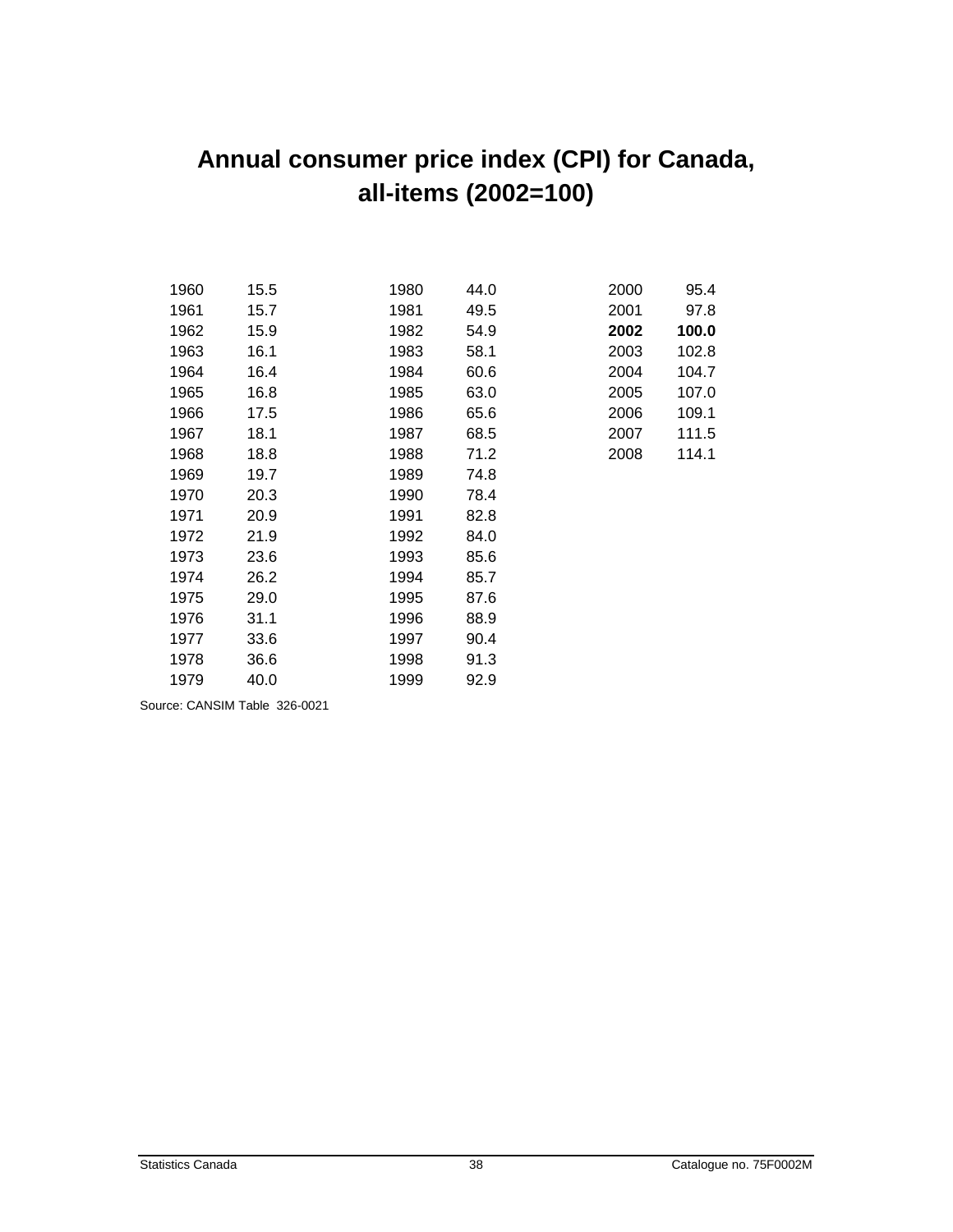## <span id="page-38-0"></span>**References**

- Cotton, C., M. Webber and Y. Saint-Pierre (1999) "Should the Low Income Cutoffs Be Updated? A Discussion Paper", Statistics Canada, Income Research Paper Series, 75F0002MIE99009. http://www.statcan.gc.ca/english/research/75F0002MIE/75F0002MIE1999009.pdf.
- Cotton, C. and M. Webber (2000) "Should the Low Income Cutoffs Be Updated? A Summary of Feedback on Statistics Canada's Discussion Paper", Statistics Canada, Income Research Paper Series, 75F0002MIE00011. http://www.statcan.gc.ca/english/research/75F0002MIE/75F0002MIE2000011.pdf.
- Cotton, C. (2001) "Recent Developments in the Low Income Cutoffs", Statistics Canada, Income Research Paper Series, 75F0002MIE01003. http://www.statcan.gc.ca/english/research/75F0002MIE/75F0002MIE2001003.pdf
- Cotton, C., K. Bishop, P. Giles, P. Hewer and Y. Saint-Pierre (1999) " A comparison of the results of the Survey of Labour and Income Dynamics (SLID) and the Survey of Consumer Finances (SCF) 1993-1997 – Update", Statistics Canada, Income Research Paper Series, 75F0002MIE99007. http://www.statcan.gc.ca/english/research/75F0002MIE/75F0002MIE1999007.pdf
- Cunningham, R., P. Lafrance, J. Rowland and J. Murray (1997) "SLID geography and its impact on low income measurement", Statistics Canada, Income Research Paper Series, 75F0002MIE97009. http://www.statcan.gc.ca/english/research/75F0002MIE/75F0002MIE1997009.pdf
- Fellegi, I.P. (1997) "On poverty and low income", Statistics Canada, 13F0027XIE. http://www.statcan.gc.ca/english/research/13F0027XIE/13F0027XIE1999001.htm.
- Giles, P. (2004) "Low Income Measurement in Canada", Statistics Canada, Income Research Paper Series, 75F0002MIE. http://www.statcan.gc.ca/english/research/75F0002MIE/75F0002MIE2004011.pdf
- Podoluk, J. R. (1967), "Income of Canadians", 1961 Census Monograph Program, Dominion Bureau of Statistics.
- Rea, W. and Greenlee, E. (2005) "The Effects of the Revised Estimation Methodology on Estimates from Household Expenditure Surveys", Statistics Canada, Household Expenditures Research Paper Series**,** 62F0026MIE2005002 http://www.statcan.gc.ca/english/research/62F0026MIE/62F0026MIE2005002.pdf
- Skuterud, M., M. Frenette and P. Poon (2004) "Describing the Distribution of Income: Guidelines for Effective Analysis", Statistics Canada, Income Research Paper Series, 75F0002MIE2004010. http://www.statcan.gc.ca/english/research/75F0002MIE/75F0002MIE2004010.pdf